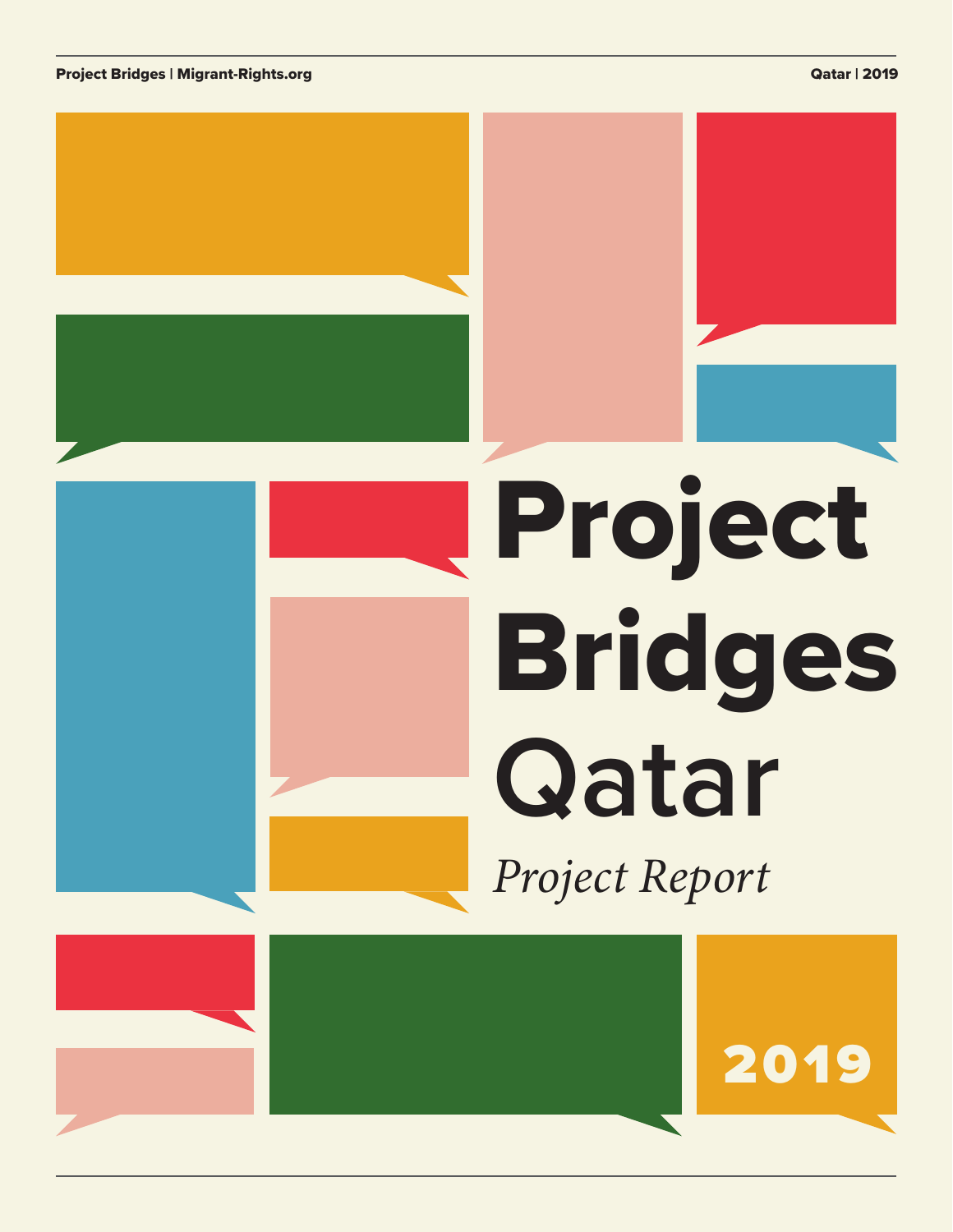Published in 2019

By

Migrant-rights.org Stichting Mideast Youth, Beukenlaan 5 3741 BN Baarn, The Netherlands

© 2019 Migrant-Rights.org All Rights Reserved

Terms of use: For rights of reproduction or translation, application should be made to Migrant-Rights.org, Stichting Mideast Youth, Beukenlaan 5 3741 BN Baarn, The Netherlands.

(www.migrant-rights.org).

Migrant-Rights.org welcomes such applications.

Copyright: Publications of Migrant-Rights.org enjoy copyright under Protocol 2 of the Universal Copyright Convention. Nevertheless, short excerpts may be reproduced without authorization on condition that the source is indicated.

Disclaimer: Nothing contained in the report is intended to be, and must not be taken to be irreverent, conspiratorial, seditious or otherwise counter to the laws that govern the land where the content may become suspect or considered contrary to national law. Migrant-Rights.org does not take part in, recommend, condone, authorise or endorse any form of violent, hateful, libelous, slanderous or otherwise illegal speech, action or behaviour.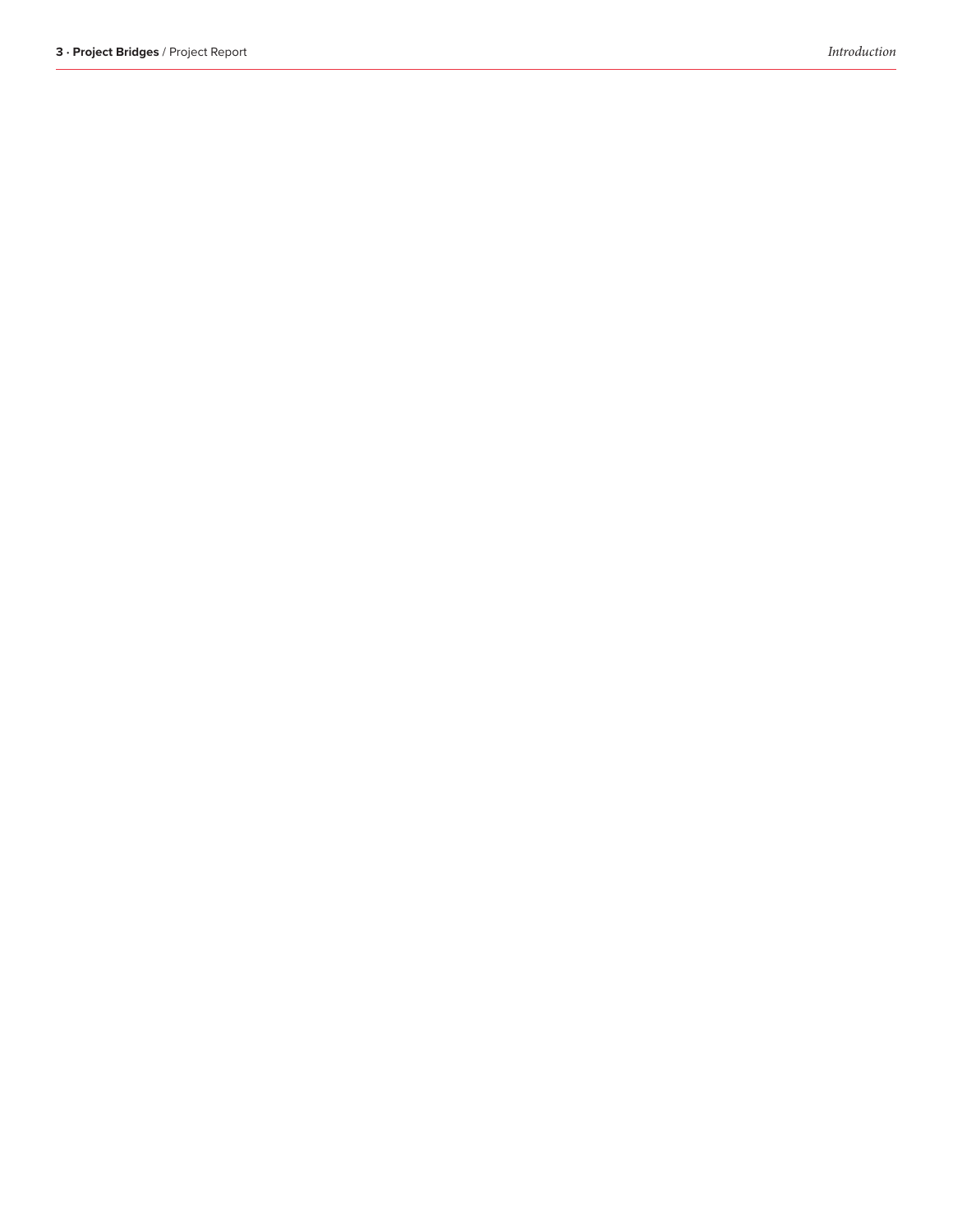# **Table of Contents**

# **1**

**Introduction** 1.1 Background **6** 1.2 Our work **6**

# **2**

**Employer Advocacy**

- 2.1 Introduction **8**
- 2.2 Overview **8**

2.3 Hurdles along the way **9** *Box 1 Box 2*  2.4 Outcomes **11** 2.5 Matching expectations at the ends of the corridor **12** 2.6 Good practices and beyond **13** 2.7 Employer empowerment **15**

*Box 3*

# **3**

### **Tools**

*Box 4 Box 5* 3.1 Reception/Feedback **22** 3.2 Outcomes **23** 3.3 Supplementary Tools **23**

# **4**

**Ramadan Campaign** 4.1 Rationale **24** 4.2 Intervention 1 **25** 4.3 Reception /Feedback **26** 4.4 Intervention II **26** *Box 6* 4.5 Outcomes **27**

# **5**

**Socialising and Skilling Workshops for Domestic Workers** 5.1 Introduction **28** 5.2 Intent **28** 5.3 Concept note **29** 5.4 Outreach and Outcomes **29** *Box 7*

*Box 8* 5.5 Feedback **30**

## **6**

### **Recruitment Reform**

6.1 Introduction **31** 6.2 The Bridges' Outreach **32** *Box 9 Box 10* 6.3 Feedback **34** 6.4 Outcomes and Findings **34** 6.5 Challenges **35**

# **7**

**Business Outreach** 

7.1 Introduction **36** 7.2 Findings **37**

# **8**

**The Domestic Workers Law - A year on**  *Box 11 Box 12* 

8.1 Findings **40**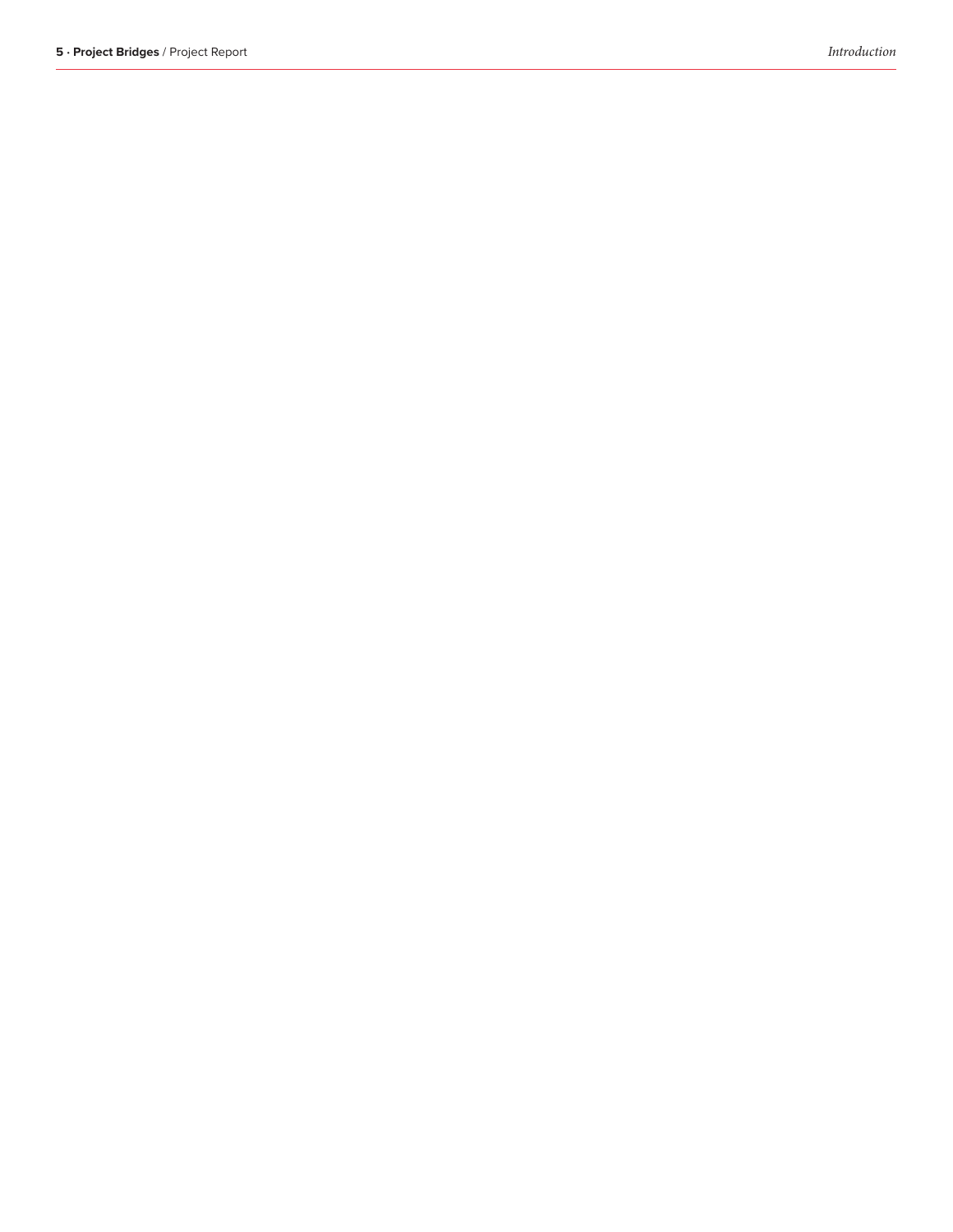### *Chapter 1*

# **Introduction**

### **1.1 Background**

QATAR is the country of destination for over 150,000 migrant domestic workers, the vast majority of them female. If anything, the number alone is testimonial of relatively open migration policies, albeit needs-based, and the ease of obtaining a visa for a migrant in this category of work. Yet, within the walls of these relatively open migration policies are confined the socio-structural repression of the country's increasing domestic workforce.

Socially, domestic workers are overworked, denied decent working conditions and their basic right to a day off and freedom of movement. They work and live in extreme isolation; denied access to resources such as community, social welfare services, and even their own embassies.

Structurally, domestic workers are excluded from the Labour Law and their work and residence is controlled by their sponsors under the repressive Kafala law. This means that if a domestic worker is working for an abusive or exploitative employer, she will have no recourse: the worker has no opportunity to change the employer and if she leaves the employer without the latter's consent she can be legally arrested and accused of having 'absconded'. A domestic worker can also be legally arrested for not being in possession of a valid Qatari ID and liable to be fined QR10 a day for remaining in the country beyond visa validity, although the obligation of obtaining and renewing documents are that of the sponsor, and workers cannot renew their own visas without the sponsor's permission.

One may argue that the situation has changed with the promulgation of the Domestic Workers Law (Law No. 15 on Service Workers in the Home) in 2017, which provides legal safeguards for the rights of domestic workers for the first time in the history of Qatar. While the law is a step in the right direction, it is perforated with gaps, falls short of international labour standards (such as guarantee of mobility and wage protection), and makes no provision relating to enforcement. Pre-law realities remain much the same: a worker who leaves the residence of an abusive or exploitative employer stands to be criminalised legally. Furthermore, the legal exclusion of domestic workers continues in many respects, such as under Law no 13 of 2018, which removed the obligation of obtaining exit permits for migrant workers covered by the Labour Law.

THIS, in spite of migrant domestic workers performing a multitude of tasks ranging from tasks of limited complexity to high complexity tasks. A domestic worker cleans [cleaner], cooks [cook/chef], cares for children including children with special needs [nanny], cares for elderly or sick members of the family [nurse], does laundry and ironing [launderer], does gardening [gardener], guards the employer's house [security guard], drives for the family [driver], takes care of household pets [pet-minder] and as we discovered, in Qatar, MDWs also help the employer's children with homework [tutor] and even support their language skills. In general, domestic workers perform more than one of these activities in their workplace, and yet employers do not associate any personal economic gain with the tasks outsourced to the worker. Hefty recruitment fees, cultural attitudes, and nationality laws swathed in the Kafala law often plays a part in fostering a sense of ownership over domestic workers. As diverse as the tasks domestic workers are called to perform are the variety of statuses under which they live and work in Qatar: a domestic worker may live and work under the sponsorship of a single person, or may be employed one and sponsored by another, may reside in the sponsor's house (live-in) or at an accommodation paid for, by her/him (live-out), and may work full time or part-time.

EFFORTS, to extend legal and social protection to the domestic work sector, therefore, requires a combination of strategies and interventions. Developed to address the needs of a vulnerable group – homogenous in their vulnerability and heterogeneous in their exposure to those vulnerabilities – at the crossroads of two sovereign countries, both of which have a shared responsibility in developing and implementing fair and effective labour migration policies.

### **1.2 Our work**

project bridges (known as Shelter ME in Phase I) was designed to challenge the perception of migrant domestic workers as commodities, both in their home and host countries. From the very first consideration to go abroad, until return, we want migrant domestic work to be an experience that leaves women (and their families) stronger, respected, financially independent, and empowered – not weaker, dehumanised, impoverished, and made invisible. Female migrant domestic workers have a right to honest work in a safe environment free from isolation, to migrate under fair economic conditions, and to migrate free of gender discrimination.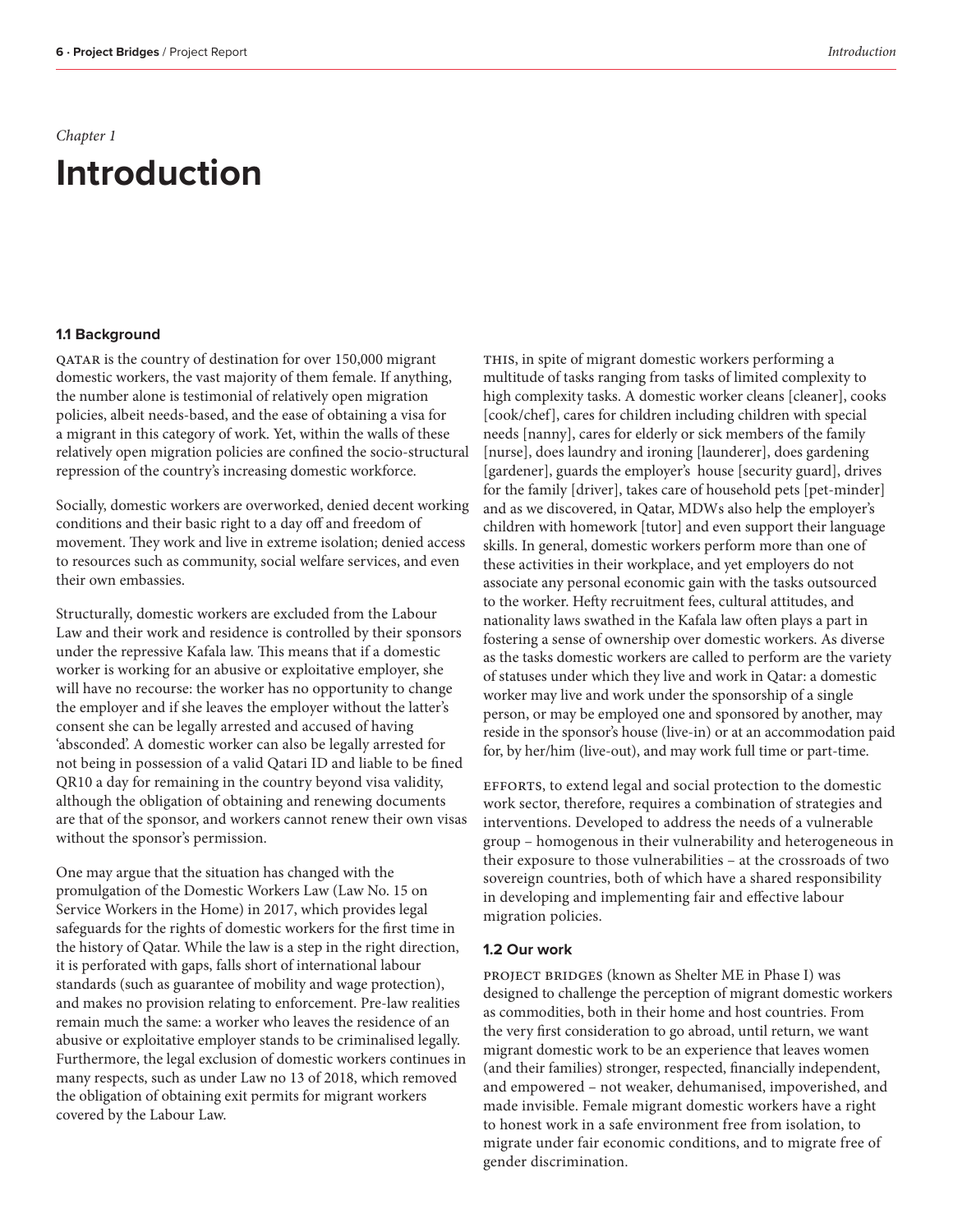The initiative was unique in that it was designed to be implemented in the country of destination, challenging the narrative surrounding domestic workers, and breaking their isolation through outreach programs targeting multiple, unconventional stakeholders, i.e employers/sponsors of domestic workers, business institutions and recruitment agents, and encouraging governments in countries of origin to act responsibly.

Employer Advocacy remained a primary component throughout the duration of the project and resulted in myriad outputs, including tools and campaigns aimed at changing employers' behaviour. Direct and non-confrontational engagement with employers created a lasting impact, often stimulating interest on the issue and prompting employers to change opinions and correct misinformation. Deliberate and consistent reference to the domestic worker as a worker instead of a servant or maid, for example, helped shift attitudes of ownership. As effective was peer education: when an employer in a group shared an effective employment practice the value of which was visible to the peer group, peers would adopt those practices in their own households. Our Recruitment Reform efforts began at the early onset of the project, although it was not envisaged in the design blueprint, the opportunity to pursue recruitment agency reform in Qatar came about unexpectedly, and we pursued the path willingly. During the project duration, we conducted 'Responsible recruitment' workshops with 89 agencies in Qatar. Our Business Outreach commenced in the last quarter of the first phase, when we began a conversation with business institutions regarding their responsibility to set proper standards and good practices as employers of a large number of expatriate executive staff who are employers of domestic workers. As the project comes to a close we have had roundtable discussions with over 30 companies and 30 entrepreneurs.

BRIDGES is implemented in an environment devoid of civic engagement, where public discourse is not amenable to 'sensitive' topics or criticism (constructive or otherwise). The extent of our work, our successes, our hits and misses, were all deeply affected by the political and legal environment around us. External influences strengthened some initiatives we undertook and complicated our advocacy efforts in others. As mentioned above, recruitment reform was not a part of the design blueprint of the project, however, the opportunity to interlace a recruitment reform component in the project arose when the Philippines

Overseas Labour Office extended an invitation to Project Bridges to orient their accredited recruitment agents. Similarly, the introduction of the Domestic Workers Law and the setting up of an ILO office in Qatar strengthened the legal framework of our advocacy and opened up space for discussion.

THE AIM of this report is to make country-specific literature available with a view to strengthening the capacity of policymakers, civil society and other stakeholders in developing fair, effective migration policies and procedures relating to women migrants in the domestic work sector. In the long term, it is hoped that the report (and the outputs of Project Bridges) will be instrumental in leveraging good working conditions for domestic workers.

Direct quotations from stakeholders and project participants are italicised and in green (unless expressly stated otherwise). Quotations are a result of recorded and transcribed reports or were received as emails or WhatsApp messages.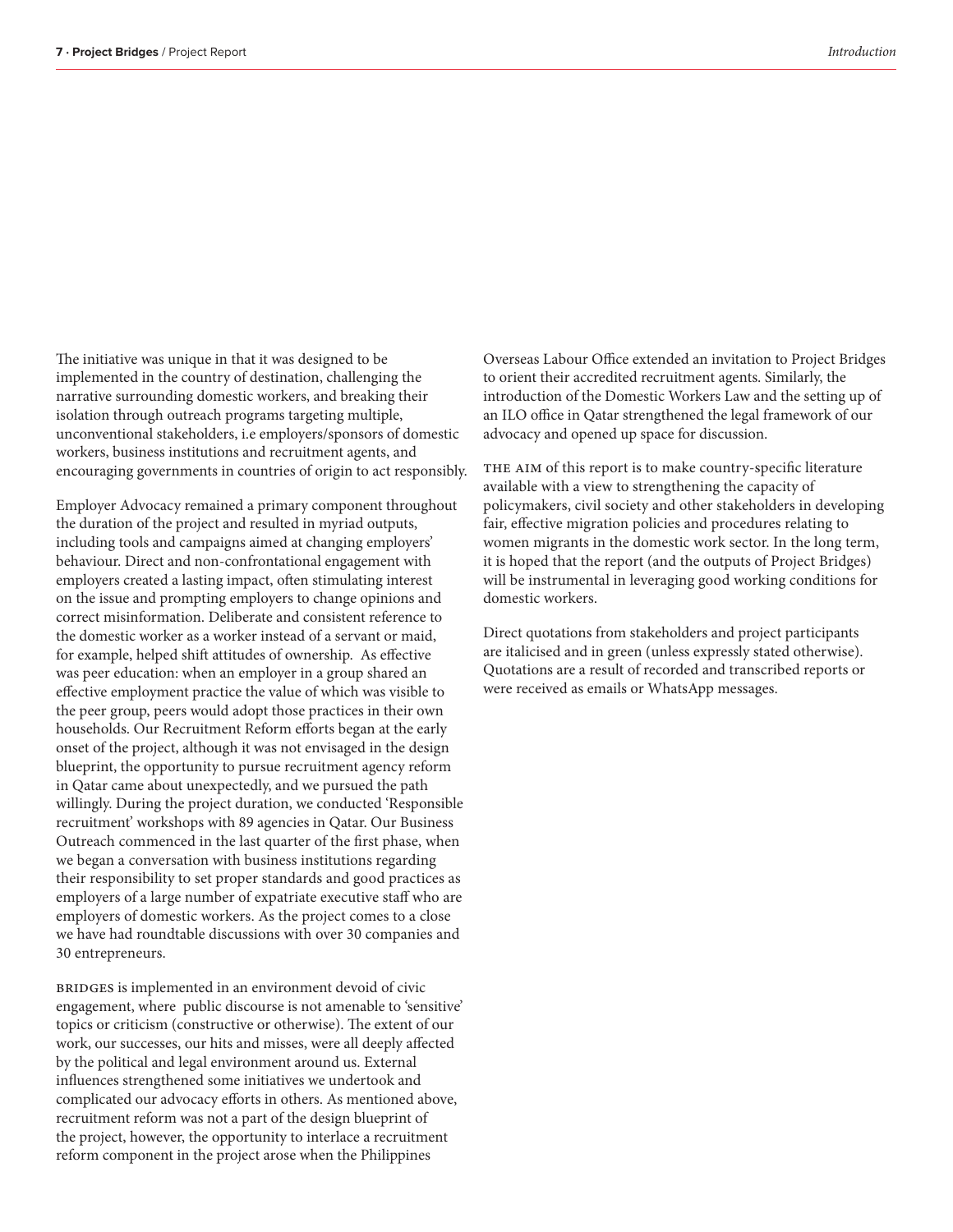# **Employer Advocacy**

### **2.1 Introduction**

GLOBALLY, domestic workers are considered a "difficult-to-cover" group by social security (ILO, 2016) due to the atypical characteristics of domestic work: work is performed in private households, wage payment is irregular, in-kind payments are frequent, and labour relations are rarely established through employment contracts. Combined, these characteristics lend themselves to the unbridled – often misused and abused – power vested in employers.

**You can't buy loyalty even if you give 6,000 riyals. Maids are exploiting us. They don't have the attitude of giving their service anymore.**

**The sterner you are the better they work. If you let them go out, they come back with 50 phone numbers on their phone.**

**When we have nothing to do, they rest; when we have weddings they work 24/7 because we work 24/7.**

**In our house, we take the phone away when they arrive and we lock it in our safe and say you'll get it back when you leave. I let them call family once a month and if they want more than that then they pay for it. Maximum once a week.** 

The end goal of employer advocacy, therefore, is to inspire mutually beneficial changes in the way employers behave towards the domestic workers they employ. In practice, employer advocacy is a combination of group discussions with present and potential employers, one-to-one interviews with employers, the filling of knowledge gaps with specially designed tools, advocating ethical employment practices among businesses in Qatar, the promotion of best practices, and actively supporting employer empowerment.<sup>1</sup>

In Phase I<sup>2</sup> (Sept 2014 - Dec 2016), employer advocacy was focused on building relationships with employers, promoting best practices and monitoring behaviour change. In Phase II, the expected output of Phase I was put to the test by introducing employers to "Socialising and Skilling Workshops for Domestic Workers".3

### **2.2 Overview**

TOWARDS the end of Phase 1, Bridges recorded over 500 interactions with employers over a 22-month period. At the time of writing this report, that number exceeded 700<sup>4</sup> interactions, in a variety of settings. The ripple effect of these interactions exceed these numbers. For example, the Employer's Guide (See Chapter 3 ) was used in a book club, distributed by the Canadian Embassy, and handed out to friends and family by employers who interacted with Bridges directly. Each one of these interactions were a part of the ripple effect and propelled the narrative forward. Of similar consequence were interactions with potential stakeholders – from those sought to push the Business Module forward to institutions reached as a part of the Ramadan campaign (Ex: Qatar Red Crescent and Embrace Doha). The online Ramadan campaign received huge traction with the output of the first year reaching over 2000 views.

*3 See Chapter 5*

*<sup>1</sup> For the purpose of the project, an employer is considered to be empowered when he/she demonstrates a willingness to multiply the Bridges narrative (as in, when an employer distributed Employer Guides among family members) or when an employer flags abuse and/or steps up to help such workers through formal and informal channels. 2 See Perceptions and Practices: Changing the narrative on domestic workers through employer advocacy and recruitment reform in Qatar (Migrant Rights,, 2017*

*<sup>4</sup> This number does not include indirect interactions, such as was secured through recruitment agents who distributed Ramadan calendars*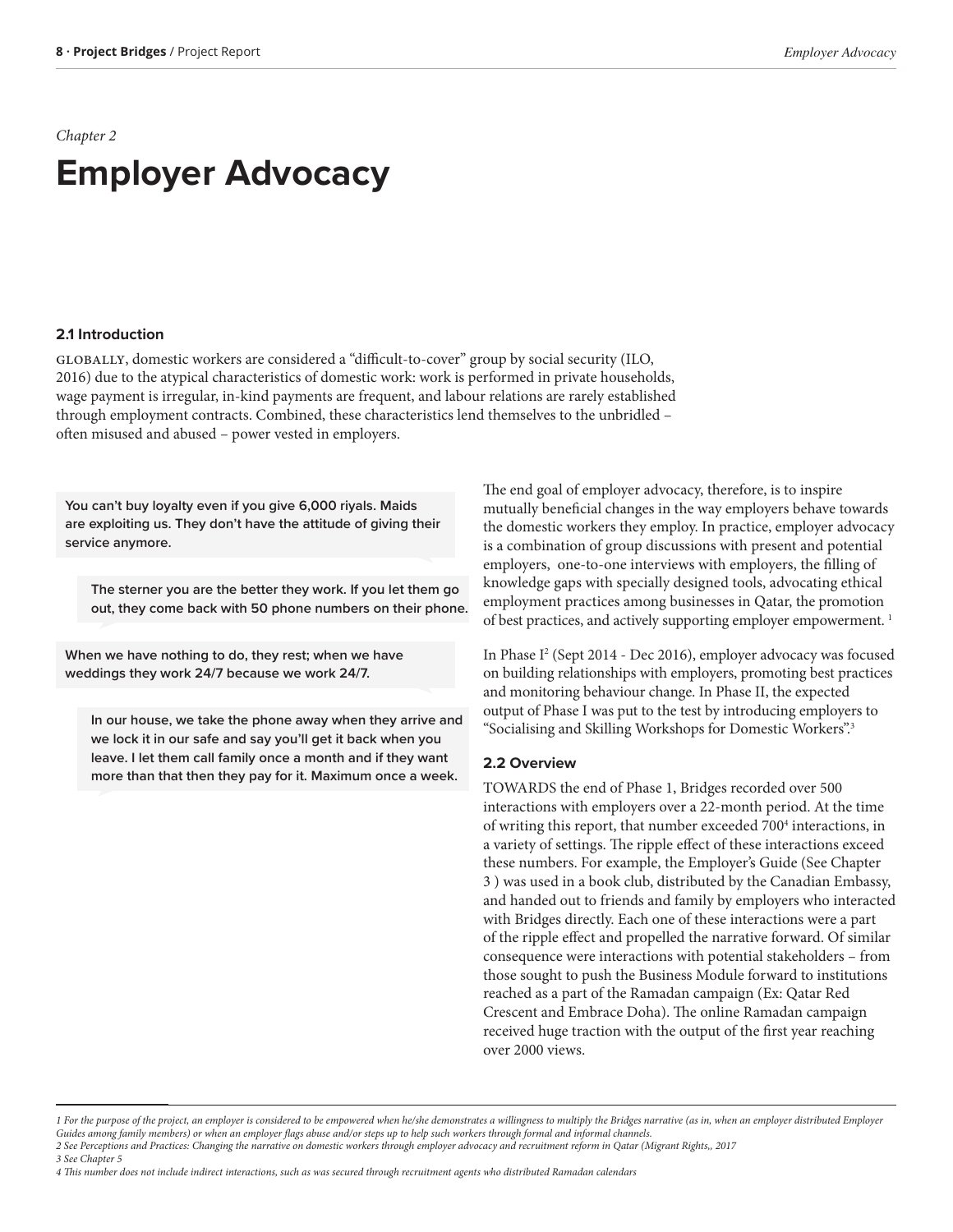### *Direct interactions include:*



employer advocacy as an initiative is previously unattempted in Qatar: at its inception project interlocutors had no precedent to inform the work. Every attempt, every step then became a learning experience, informing and shaping the output planned next. The advocacy was aided by multiple tools (as evident from the list above), and in direct interactions the choice of the tool was almost always the prerogative of the employer. A focus group discussion for instance, placed the most demand on employers' time (a discussion would last up to 2 hours with a group of 6-12 participants) and employers who were unwilling to make this time commitment were reached through online or inperson surveys. Online surveys were also extended to employers who sought anonymity for often undisclosed reasons. Employers who were willing to commit their time but were unwilling to express views in a group setting were reached through one-to-one interviews. Tools, such as the Employer's Guides and the Domestic Workers Law served as entry points to start a conversation.

### **2.3 Hurdles along the way**

**I'm a little surprised by the topic. I will have to make a disclaimer at the beginning that (organization name) is not participating in the discussion and any thing I might say is not a reflection of the views and opinions of (organization name) or the government. We will also have to be very careful not to make any derogatory remarks about the government or the labour practices here in Qatar. Other staff may attend and will be in and out of the room and we do not have an in depth knowledge of Migrant Rights nor claim to have any information.**

THE MOST pressing hurdle to our work is the disabling environment surrounding this line of work compounded by the subject matter ('decent work for domestic workers') at the heart of the project. The general absence of civic engagement, and a body of laws which stifle any meaningful critical engagement in the public sphere are elemetal in creating this disabling environment. The invitation to engage in a (constructive) dialogue about one's 'experience recruiting and employing a domestic worker' was received with raised eyebrows: surprise, suspicion, open animosity, or words of caution (to be careful, for one may be deported for doing this work).

**Who has hired you?** 

**Why would recruitment agencies listen to you?** 

**Has the Qatar government hired you to do this work?**

**Do you work for the embassy then?**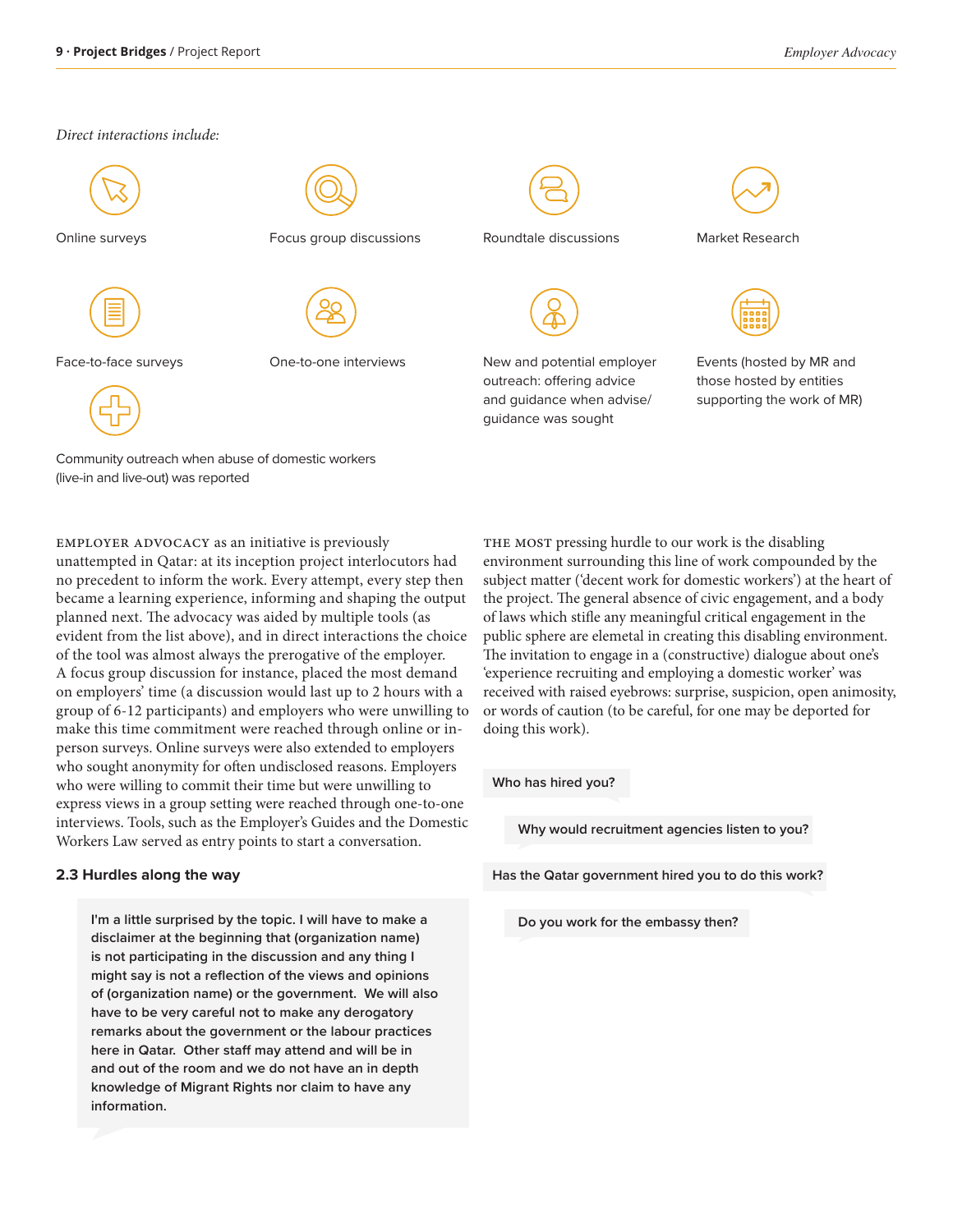### Box 1:

The central mechanism by which Qatar stifles oppositional civil society is through the use of its nationality laws. There is a spectrum of how this can work. Those who are non-nationals are at risk of being deported (in the case of migrant workers who go on strike for example.) Other non-nationals may moderate their oppositional activities for fear of being refused entry to Qatar after a trip abroad or for fear that such activities may affect the renewal of their visas.

Alongside this use of nationality laws there is a difficult regulatory environment for the establishment of NGOs. Not only is it expensive to form an NGO (requiring a starting capital of QAR 10 million) but certain types of activities are formally outlawed. An NGO, once it is formed, cannot engage in political activity and trade unions can only be formed in very particular circumstances.

These issues are compounded by the fact that there is very little space for free expression in Qatar, particularly of ideas that challenge government policy. There is a dangerously loosely drafted cyber-crimes law which gives state agents great power to engage in arbitrary crackdown on peaceful dissent.

There remains a need for healthy debate about government policy, among Qataris and non-nationals alike. While Qataris may be well looked after economically, and have little reason to disagree with the government, this is not the case for the many nonnationals in the country.

*Qatar, civil society and human rights: Lack of civil society space hinders work of human rights defenders, Gulf Centre for Human Rights (GCHR) Mission Report, 2016*

Securing the endorsement of employers to commit their time to an interview/discussion/survey required a variety of networking approaches. While the first round of contact relied heavily on a snowball sample, as the work expanded accidental samples emerged as a result of the business model and Ramadan campaign. Retaining the sample (participants) to track changes in behavior was then conducted by engaging with them at a personal level.

All interactions were approached with caution. An invitation to a discussion or interview always carried the assurance that it will be conducted under Chatham House rules, and permission was sought to record the discussion. Time and time again employers were reminded of the possible benefits of the discussion to themselves: their experience will inform and influence policy and lead to changes in pre-departure training programs and migration cycle in general, resulting in raising the bar of the standard of service provided by domestic workers in their homes.

Box 2: In Phase I the project was called 'Telephone Tree - Shelter Me' reflecting a project goal: to apply technology to break the isolation of domestic workers, thereby empowering them.

Many employers (respondents) were uncomfortable with the associations often made with the word 'shelter'. It is commonly perceived that Filipina workers are more vocal than others because they have a shelter to go to, or that Shelter Me connotes the idea that the project interlocutors were attempting to shelter domestic workers thus removing them from the homes of sponsors. The name was then changed to the more abstract and less likely to be misconstrued "Project Bridges".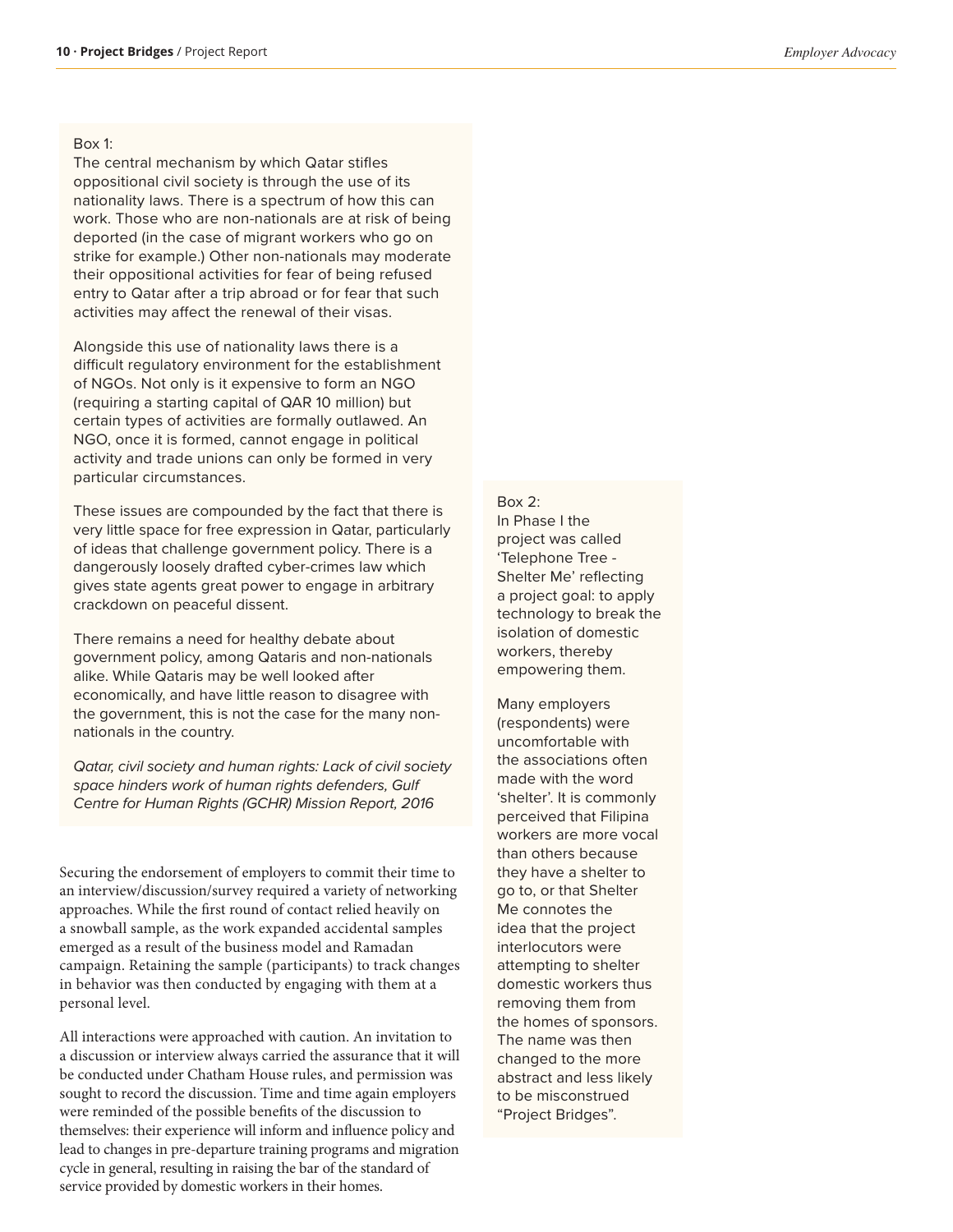### **2.4 Outcomes**

**I was not in favour of vaccinations after all I had read and heard. When I went to Somalia I met my Canadian friend. She said three of my kids got measles, they almost died. They were not vaccinated. I am like khalas, I am vaccinating my children. It's the same thing with natural birth. Some people are anti-intervention. And if all you keep hearing is natural, natural, natural (you will not seek intervention) If you keep on hearing information, one type of information you will never ever believe anything else. If you only hear bad things about domestic workers, you only hear the worst of them…how can you live in a house with a person like that? That's why I control my thoughts.** 

**This (grateful submission from the worker) is a mentality I don't want to fall into…what do you mean she is not grateful? She's working, she's here to do a job, she is getting paid, what is there to be grateful for? I think it is because of the hierarchy they expect this person to be grateful.**

### **Outcomes of direct engagement with employers in group and private settings, and multiple engagements with the same employer over a period of 2 to 4 years indicates the lasting impact of the project. As a result we have,**

- 1. An intimate overview of the nuances that make up the employment relationship. Discussions and dialogues laid bare details such as expectations of employers, techniques used to control workers, justifications for abuses such as overworking, the struggle 'to do the right thing' by employers who are conscious of best practices, and the impact of legal norms and religious obligations on behaviour.
- 2. Opportunities for project interlocutors to promote the use of language that promotes decent work (such as the use of the word 'worker' instead of maid or servant) and ask targeted questions, challenging stereotypes and misinformation, stimulating interest in the project and prompting respondents to conceptualise issues from a different perspective.
- 3. A forum for peer sharing: employers in group settings were often sharing tips and techniques that helped the employment relationship. This type of 'advice' was often well received as it came from someone 'in the same boat'.
- 4. The perspective emerged of the journey between the employer and worker (and at times state institutions). Multiple engagements unravel stories and offers deeper learnings.
- 5. A track record of attitudinal changes over a period of time, and assessing project impact becomes possible with multiple engagements with employers. See Appendix A.
- 6. Tools produced to fill the knowledge gap reflecting the depth of employer advocacy. Three versions of the Employer's Guide (before and after the enactment of the Domestic Workers law) produced by Project Bridges addresses various layers of the employment relationship based on the experience of employers, making it's appeal stronger.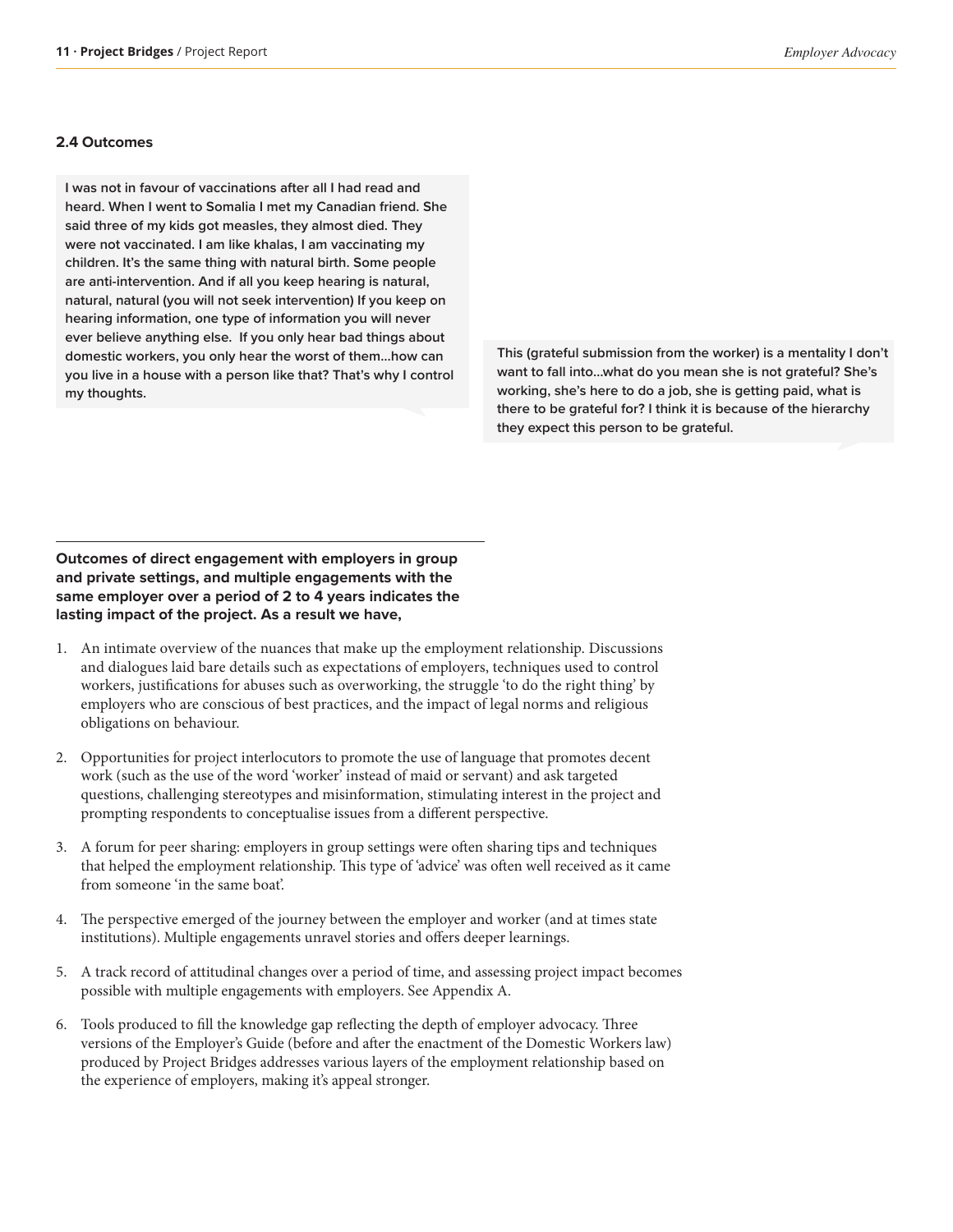### **2.5 Matching expectations at the ends of the corridor**

### **The CV is pure fabrication.**

Below is a comparative exploration of the expectations of employers: the output of employer advocacy, and expectations of employees: the output of MR's work with local partners in sending countries, i.e. Indonesia and Uganda and MDWs resident in Qatar.

According to our research, employers' perceptions of the value of the work MDWs perform is shaped by perceptions associated to the worker's nationality, the employer's nationality, the worker's primary tasks, and the degree to which the worker is not considered a worker, i.e. a family member or a 'servant' in the feudalistic sense. Employers behaviours are further mediated by broader social structures such as gender, race, class and caste (such as bedouine or urban Arab).

### **MR: Migrant Rights E: Employer W: Worker**

### **1. Tasks:**

*MR: What are the tasks a domestic worker should be expected to fulfill?* 

*E: I need someone to helparound the house. We have always had maids…..40 years of hiring.* 

*W: Is scrubbing walls domestic work? Is washing cars considered domestic work? Will I be expected to wash the employer's underclothes?*

### **2. Language:**

*MR: Should a common language be an essential prerequisite for employment?* 

*E: My last maid spoke only a dialect of Bahasa Indonesia which was not even available on Google translate, I sent her back to the agency because communication was a daily struggle between us.* 

*W: We learnt some Arabic words at the training center. That is of no use since my employer does not speak Arabic.*

### **3. Day off**

*MR: What would the worker do on her day off?* 

*E: Having her out of the house gives us privacy and the family time to de-stress.*

*W: The agent has told horrible stories of maids being kidnapped and arrested for all sorts of things, so she decided it is better not to leave the employer's house even on her day off. (Retold by employers)*

*E: Their off days are with me. Whenever I go to the restaurant I will take them with me. Don't work but you will be with me.* 

*W: I came to Qatar because my mother and sister are both here…. I was not allowed to keep in touch with family. Did not have a local phone even.*

### **4. Previous work experience**

*MR: Is previous experience a prerequisite for employment?* 

*E: I needed someone with experience to care for my new born baby (An employer who asked the worker if she has children during the preplacement phone call)*

*W: (When the potential sponsor asked if she has children, she said yes) Her children were always cared for by her mother, because she was away working soon after the birth of her first child.* 

### **5. Dress code expectations**

*MR: Is the worker expected to follow a dress code?* 

*E: She will wear an abaya and scarf at all times when out of the home and will wear conservative, loose fitting clothing when in the home.*

*W: In Saudi there is no freedom and maids are locked up in the house. Qatar is more open (she can therefore choose how she dresses)*

### **6. Termination of employment**

*MR: What happens if the worker wants to terminate the contract prematurely?* 

*E: Prices are so expensive (worker should complete the two year contract period)*

*W: In Uganda only those with education and connections can find work (Explains reason for migration and intent to work as a domestic worker for a few months and then find a job in the hospitality sector putting her previous experience and diploma to good use)*

### **7. Privacy**

*MR: How is privacy secured in the employer-worker relationship?* 

*E: (Has the 'maid's quarters' ready for the worker and is glad it will help the family maintain privacy at certain times of the day). I was strict with her rest time, just to ensure that she did not come into the house (and stayed at her quarters) when we needed privacy*

*W: Does not come from a culture that values privacy and is expecting the unwalled, communal life found in her village*

*In our pre-decision trainings in Uganda we found ourselves unable to vernacularize 'privacy'. The word had no equivalent in the local language. Trainers had to resort to a lengthy explanation of the concept.*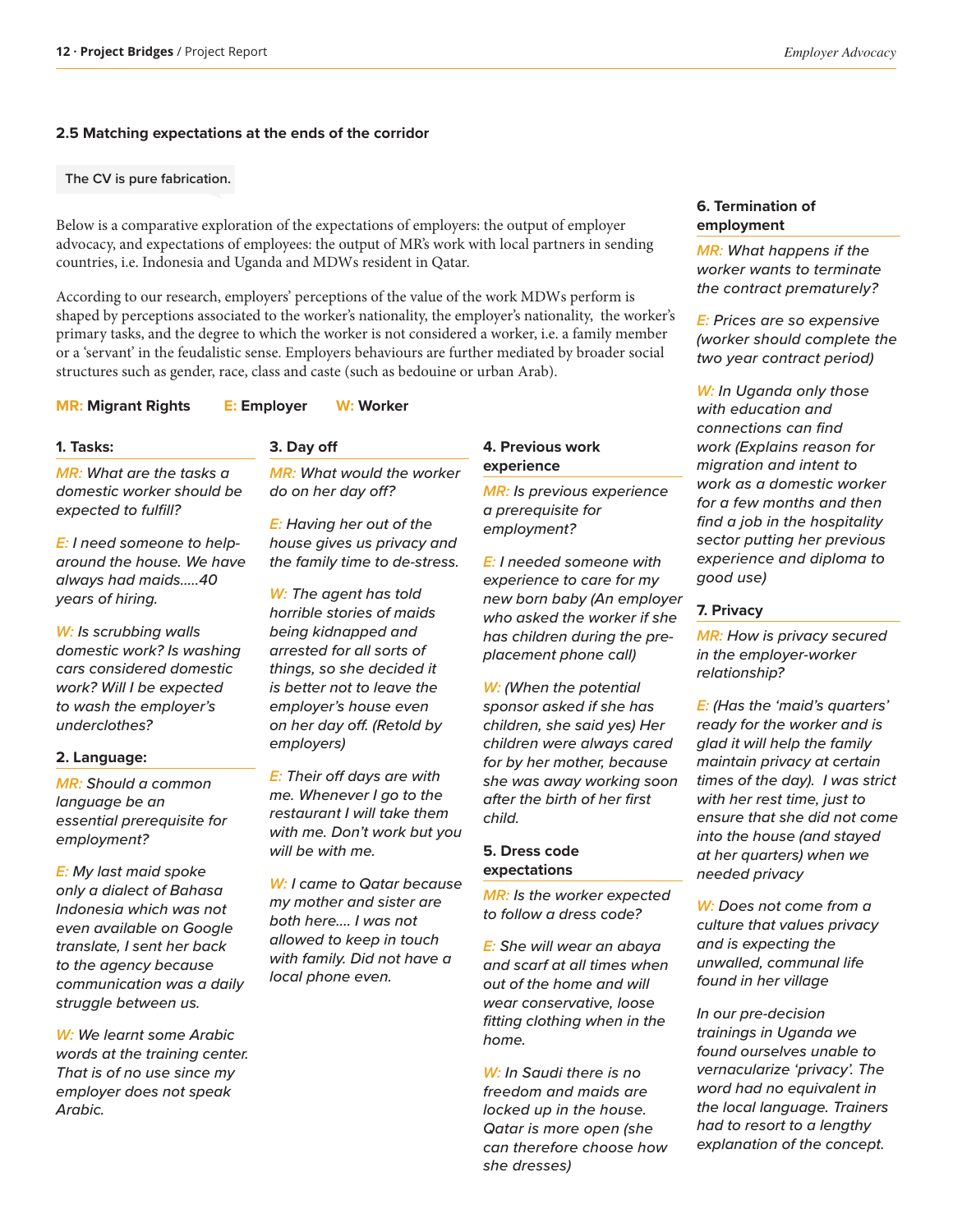### **2.6 Good practices and beyond**

MORE OFTEN than not, employers acclimate to the standards maintained by peer groups. An employer denies the worker mobility on her day off *(She will take her day off inside the house!)*  because the worker employed by a neighbour shared 'family secrets' with domestic workers in the neighbourhood. Another employer denies the worker a day off because her extended family denies the same to their workers, and she (the employer) does not wish to 'rock the boat' and cause friction in the family, by being the only one who gives a day off.

Swimming against this current, would then mean that those who choose that path are expected to justify their (morally correct) actions to society. Yet, over the course of over 500 interactions with employers Project Bridges uncovered employers who (in the absence of an inclusive legal system and a humane social narrative) adopted good practices and minimum standards, out of a moral consciousness. These employers were also making an impact within their circles of influence.

*\*It is necessary to make a distinction between international best practices and good practices found on the ground. Simply put, good practices are a step in the right direction. However, they are not holistic and do not always offer the worker the protection offered by international standards.* 

**Abuse stems from people who don't see them as someone doing a job.** 

**I try to be different than the rest of the people when it comes to the way I treat my maid. Some of them are older than me and I don't let them carry heavy stuff for example. I believe that if a woman left her country just to work for us, the least they deserve is someone to respect them. They are seen as people who don't think and feel in most families. But I consider them differently.**

**I word things in a way that is not confrontational. For example, my husband always has to have some kind of meat in his sandwich. She wrapped the sandwich with no meat. He messaged me saying: there's no meat in the sandwich. I didn't go to her and say 'why didn't you put meat in the sandwich?' Then she will know that my husband messaged me. So I was in the refrigerator, (looking at the meat) I said 'oh did you not put the meat in?'…things like that. Just to maintain a level of respect and for her not to feel that I am coming at her in every way.**

**This is what other people were complaining about. Oh we are going to spoil the maids and that's a comment I have heard for years. And they did not want me to take my maid to their homes because then she would tell them I have fridays off, I have break times, I only work certain hours a day. We are not spoiling her, we are treating her like an employee who can get a day off and get paid a decent salary…**

**From experience it seems to be true that when you are overly nice to people generally they don't work as you would want them to work. They don't live up to standards. My challenge is balancing that thought and being a kind employer. How do I do that? I show her that I care…eat, don't wait for me…I want her to be comfortable enough to eat but at the same time I don't want her to over do it as well. I do appreciate and expect that she has some common courtesy. Yes she's entitled to food and drink but at the same time being considerate. I hired her for a job and I expect a job to be done**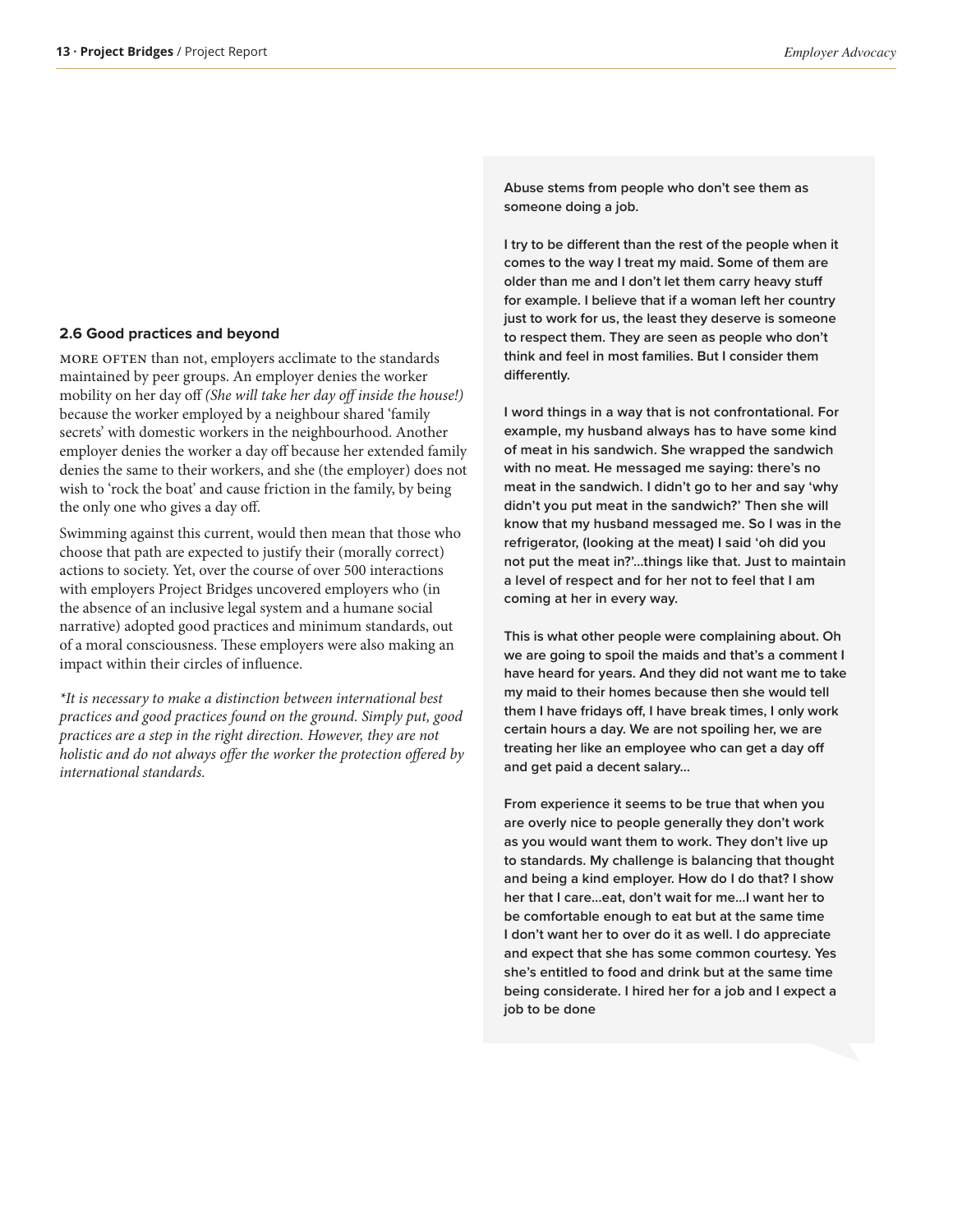The employer maintains a written agreement (since before the promulgation the DW law), signed by both parties. It specifies working hours (12 hours a day), a day off and house rules (for example, that the employee cannot entertain guests without the employer's prior consent, among others.) The contract is in English. Since the employee is not conversant in English it was explained to her in Arabic (both parties are fluent in Arabic).

The employer explained how the current and previous employee benefited from the contract and is a vocal advocate of written agreements within her circle of friends.

The employer is the owner of a local company which provides life coaching and related services. The company's CSR initiative is supporting domestic workers in Qatar who have little or no support emotionally when it comes to leaving behind their families on top of potentially being mistreated whilst working in Qatar. The employer has, in many forums expressed the need to support domestic workers with skills training such as life coaching, and told us that her current employee recieved life coaching from her.

*(We need) to empower workers that they are somebody. They don't feel that they are worthy. (They can be taught) to stand up for themselves (and) not be a people pleaser.* 

The employer is an ardent proponent of skilling domestic workers. Her current employee is attending lessons to obtain a Certification as a secretary at the Philippines Training Centre - a course paid for by the employer.

*She is studying six Fridays in order to get her certification as a secretary. The Diploma agency is really affordable to employers to send their home staff for training. It is only 350 riyals for the entire course with the uniform. All you do as an employer is send your employee for six Fridays, after that she will be empowered and secure. For 350 riyals you can change the way your employee sees you accepts you and work even harder for your home and kids because you have helped her for her future.* 

The employer maintains a rigorously planned 'Maid's schedule'. This document communicates expectations, and also has the twin advantage of being promising enough to help a worker (and employer) connect the workload to the time invested, and by extension the money earned.

It is an effective tool, in that it provides a visual of the workload and the myriad of tasks undertaken by a worker. It also track rest, and break times.

*See Appendix D for "Maid's schedule"*

The employer is a working mother of four. She has been employing multiple domestic workers from a number of sending countries for over a decade. She maintains a document titled "House Information, Guidelines etc" for domestic workers, both household workers and drivers. Translated into four languages, she shares the same with friends who are employers. The document does not have the effect of an employment contract. It does not have the impact of levelling the playing field for both parties. Basic rights guaranteed to a worker under international law (and now local law) are not mentioned in the agreement. Neither the worker nor the employer place their signatures on it, to even assure symbolic validity to the document.

Its effectiveness lies however, in communicating expectations and some of the employer's obligations clearly, such as providing food and clothing for the worker.

*See Appendix B for House Information, Guidelines etc and Appendix C for Guidelines for driver.*

The employer's husband (the worker's sponsor) is an athlete who consumes five regulated meals a day. They have tasked the domestic worker with the preparation of these special meals for an extra payment, because this task was not a part of the initial agreement and they are specialty meals.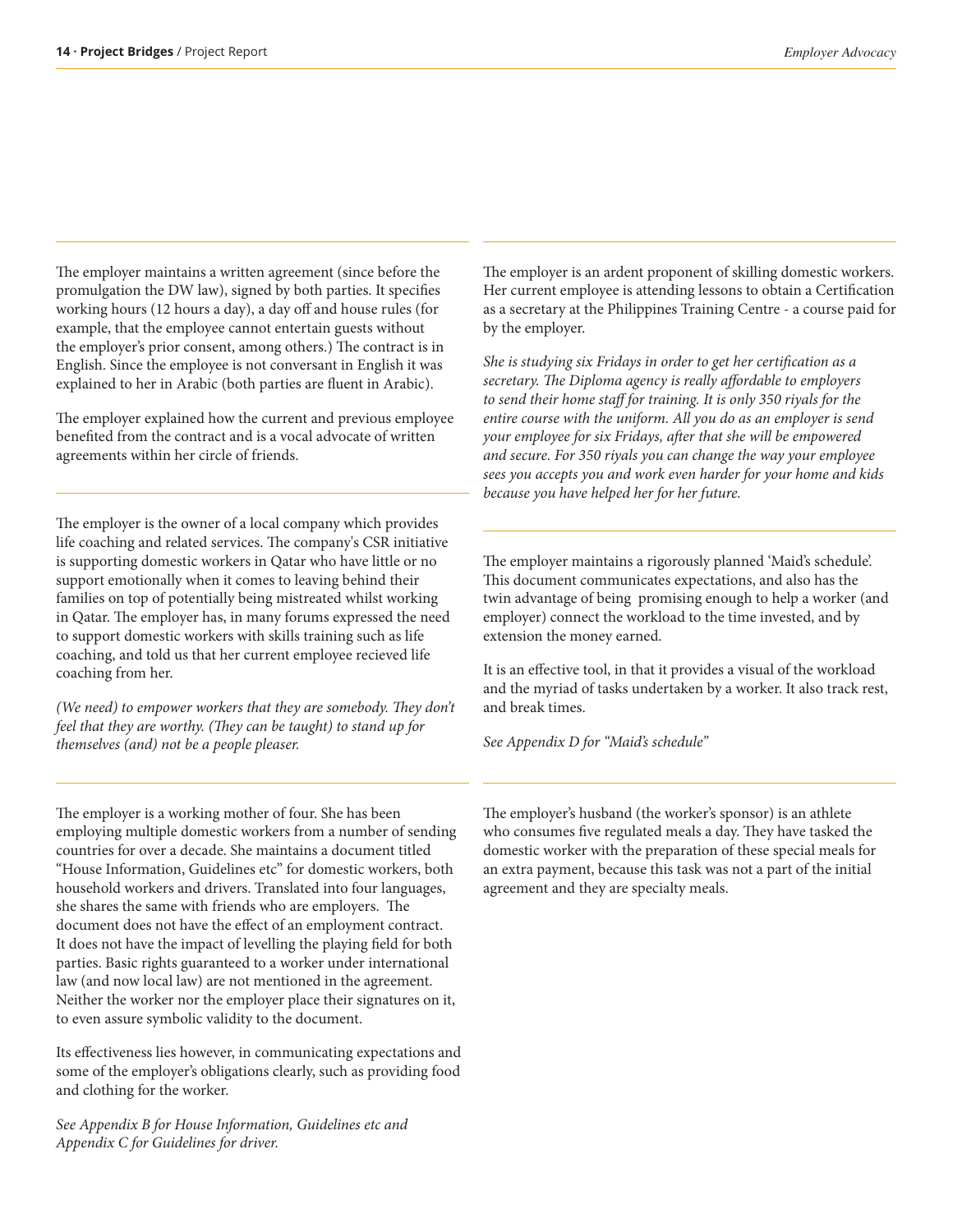*The employer has a business partnership with her Filipina domestic worker. In addition to the worker's annual leave to the Philippines she also makes business trips a couple of times a year.* 

It's shoes and accessories made in the Philippines. Basically the way we work is that she helps me out a lot in terms of speaking to people in the Philippines in Tagalog, pushing them to get it done. She speaks to them frequently. When she's in the Philippines a couple of times a year she collects items from the shoemaker and handbag maker. The business relationship is really good, because we understand each other and we are on the same level with a lot of thinking.

The employer is writing a book together with the employee about their experience working together. The purpose of the book as identified in the book proposal is to improve the position and working conditions of female migrant domestic workers in the Middle East, while its focus is understanding our cultural differences.

*Giving people a good example on how we can work together even when you come from very different countries, cultures and*  backgrounds, that there are ways around it, to understand each other.

### **2.7 Employer empowerment**

In Qatar, migrant domestic workers exist in a vacuous legal system. While there is no precedent nor provision for the enforcement of the rights guaranteed to them in the black and white of the law, general isolation and restrictions on mobility leaves distressed workers with no recourse. In this context, the goodwill of the population, the activism of neighbors and strangers has a significant impact on the life of a worker.

Employer empowerment is visible when employers not only report abuse, but also support distressed workers by stepping in to resolve issues through various means, such as supporting them financially (to purchase repatriation tickets) or by reaching out to state institutions or Bridges. Employer empowerment is an indicator of attitudinal and behavioral change. Ultimately it also has the underlying impact of empowering workers, transforming them from adopting coping mechanisms to voicing dissatisfaction and seeking help.

**I have a live-out maid and the agency is threatening to deport her, they probably already have the paperwork (done) only because she speaks up when they don't pay her over time.** 

**We heard the story of a domestic worker who was burned and her employer gave birth so the nurses noticed the burns and she was taken to Hamad hospital. (A public servant who informed MR about the worker)** 

In the following pages we have documented the experiences of employers who demonstrated employer empowerment. The names of the employers and workers have been changed.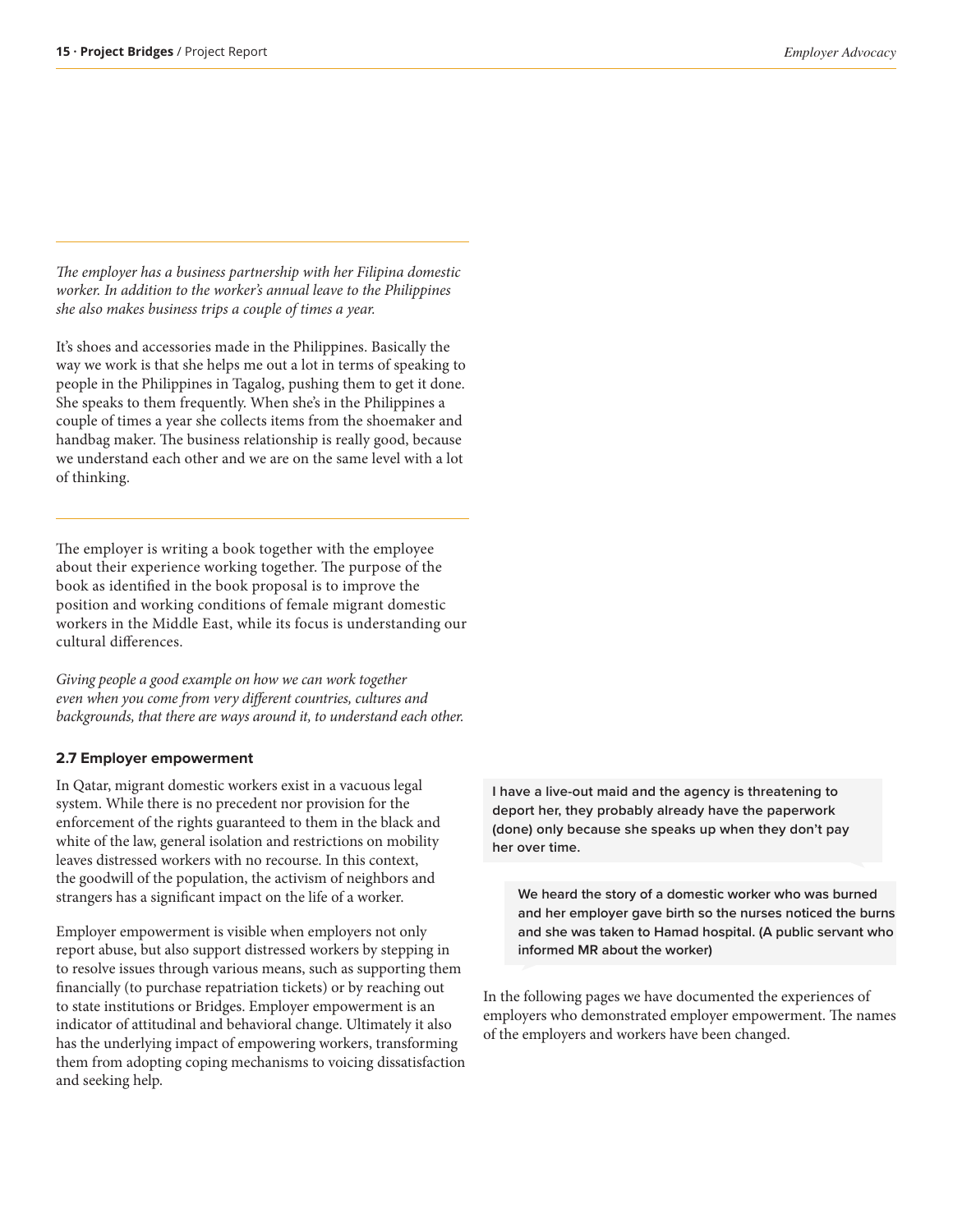### **Lina's Story**

Lina has been employing workers for over five years. In the last two years she helped the mother (Mala) and sister (Nira) of the MDW she employs presently, to leave abusive situations. Both Suba's and Nira's escape from exploitative situations have been detailed below along with direct quotations from Rana.

MALA is in her 20th year of employment and has worked in five Gulf countries. Her current employer in Jordan is *not bad*. However *there was domestic violence between the couple. The woman ran away from the man* (and took Mala with her) *They were going from place to place.*  Mala felt unstable and wanted to leave the employment six months after arrival. Her employer did not decline her request but said *you can go if you pay back what I gave the agency, 3,000 Jordanian dinars* (approximately 15,000 riyals).

Meanwhile Lina's neighbour was in the process of hiring a domestic worker. She suggested the possibility of recruiting Mala, by paying the amount requested by the Jordanian employer *because they would have to pay the same to the agency here anyway.* The transaction happened as planned and soon Mala was settling into life in Doha.

Mala's new employer was not treating her well. *She's mean to her. She insults her. She put away the younger child's clothes in the older boy's cupboard so she says 'Are you a monkey? Even a monkey will know where it is'.*

*She is not allowed to speak in the house. She (the employer) has this rule, when she enters a room if Mala is there, she has to leave. She doesn't want to feel as though there is a stranger in the house. So even if she is washing dishes, she has to leave it and leave the kitchen. She (the employer) makes her do things that are so hard – (like carry) huge pots of plants that need two people to carry, she hurt her back after this and she had to go to doctors, who gave her pain injections. She makes her put 10 gallon water bottles on top of the cupboard.*

*They don't see it like an employer-employee relationship, they see it as ownership. She did not give a day off, even after agreeing to give a day off before hiring. She used her new born baby as an excuse to refuse a day off. I confronted her (the employer) – I brought her (the worker) she is my responsibility – I told her "isn't it better to have a part time maid?"*

After numerous confrontations between Lina and Mala's employer, the employer decided to let Mala terminate her contract and go back.

NIRA has never left the shores of Sri Lanka. Qatar was her first experience as a domestic worker. Her employment in Qatar was facilitated by her sister's employer - Lina. She was employed by a working couple who said they wanted someone to care for their new born baby.

During the course of her employment which lasted five months Nira *was not treated like a human being.* She was not given proper food - *only stale bread.* Her room was the store room in the house. *The day she arrived there were four light bulbs in the room every time a bulb would burn in the main house they removed a bulb from Nira's 'room'. Until she was left in the dark. She worked round the clock, she was exhausted. They did not even give her clothes. She was cleaning the house in her formal clothes.* 

Lina was in constant contact with the employer: *I advised her, asked her to maintain a schedule and to take time to train her she is a first time maid.*

On Nira's request, Lina intervened and asked Nira's sponsor to send her back. The employer grudgingly agreed.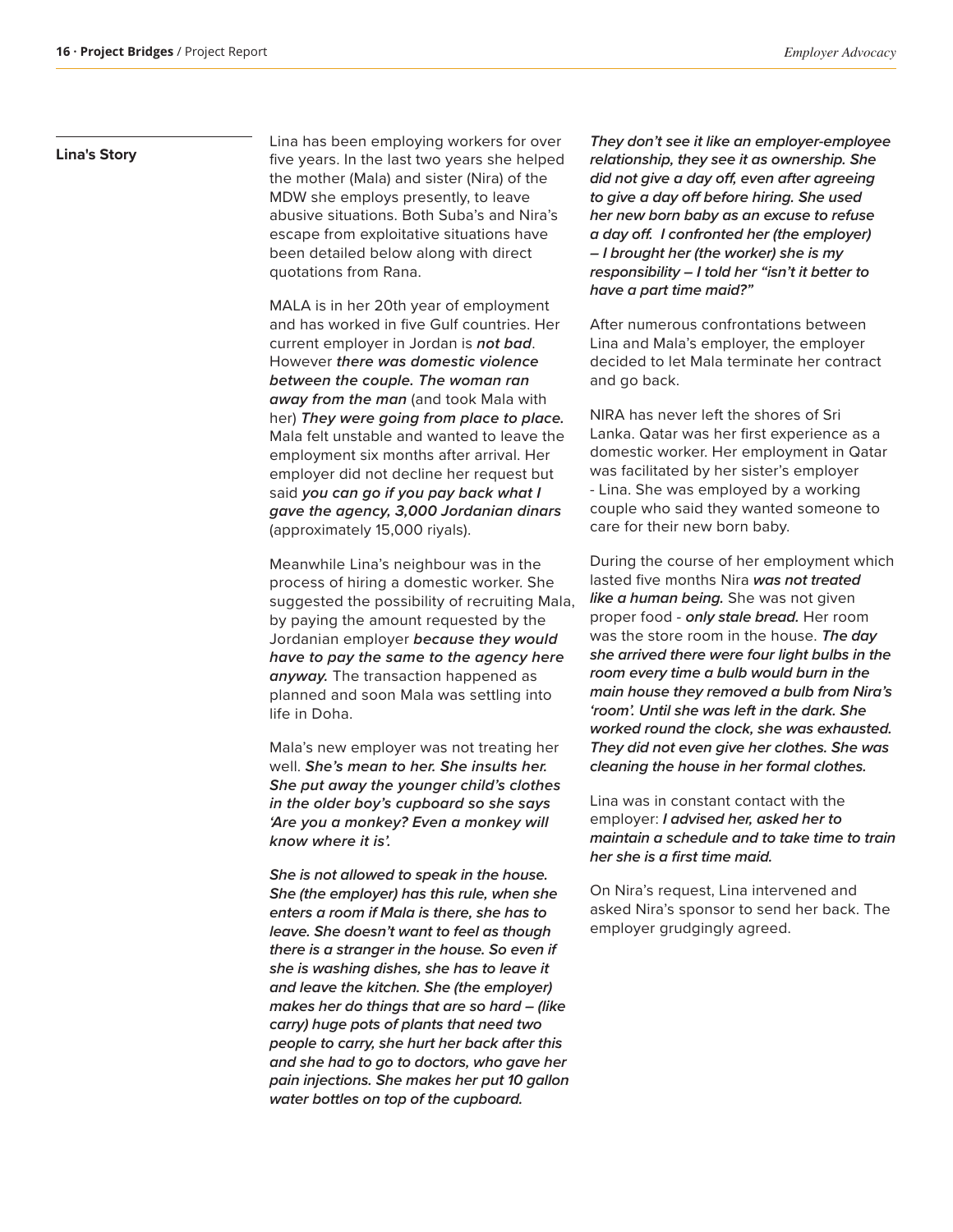### **Aimee's Story**

Kimberly's story begins with a message we received from Aimee. Aimee was the employer of Kimberly's friend, Hera and reached out to Bridges through a friend (also an employer who had participated in a Bridges group discussion). Kimberly and her colleagues were working for a cleaning company for almost a year with no ID and health cards. Kimberly's colleague Hera was ill and could not access the health service.

### *These were Aimee's messages to Bridges:*

*Hi, Two ladies I know from the Philippines are in a terrible situation. They have been treated badly by their employer. They are working here to support their children back at home. They have 0 money, no food and in 1 month no home.* 

*So their agency in the Philippines told them they have the right to resign. They wanted to but it meant the employer wouldn't pay for their flights. So he proposed they stay working until November to make it 12 months. Then he will pay for their flights home.*

*The new problem is that Hera is struggling with pain every day. She needs to have surgery to remove her gallbladder. The doctor said it's now affecting her liver. She is due for an ultrasound scan next week to confirm it. (She had this diagnosed in the Philippines before coming here) she has been asking the boss each day can she go to the hospital because of the pain but he is making her work instead!*

*He promises that she can go to the hospital tomorrow but when the day comes he sends her to work. Then says after this job you can go to the hospital. When she finishes he then sends her to another house. He's a liar and does not care.*

*The AC is broken and he is in no rush to repair it. There are 6 ladies in one room! Plus Hera is feeling very sick today*

*So yesterday was the deadline. Still no ID, VISA or passports handed back!*

*Within a month the issue was resolved with the intervention of POLO and Kimberly and her friends were ready for repatriation. At the airport they missed their flight due to immigration paperwork, and could not exit the airport once the visa was cancelled. They had to stay at the Hamad International Airport for two days, without any money. Only on the second day did they manage to get food coupons from their embassy.*

*Aimee reached out to Project Bridges again. This time we sent out a message asking for help from travellers. An employer (who did not know Aimee or the workers) who participated in our group discussions posted this message on a whatsapp group she manages, of over 200 members:* 

*A friend of mine works supporting maids. She has been assisting five Cleaners from the Philippines. They have gone through an extremely difficult time here in Doha. However, with the Philippines Embassy they have secured the release of these workers. Everything was sorted and they were on their way home....their employer, who is facing deportation for what he's done to them has caused further problems. They are now stuck inside the airport. ...The Embassy are trying to sort out the paperwork so they can leave ...but this will take time. The cleaners are stuck without money to buy food. If anyone is travelling today or early tomorrow can you please contact my friend? Please pass this message on to friends who are travelling.* 

*Within one hour of posting this message six travellers (four of whom employ domestic workers) reached out to Bridges. However since the first of these employers would reach the airport only after the workers had been there for several hours, another employer suggested that Kimberly and her friends have a meal at the airport lounge and the employer picked up the payment online.*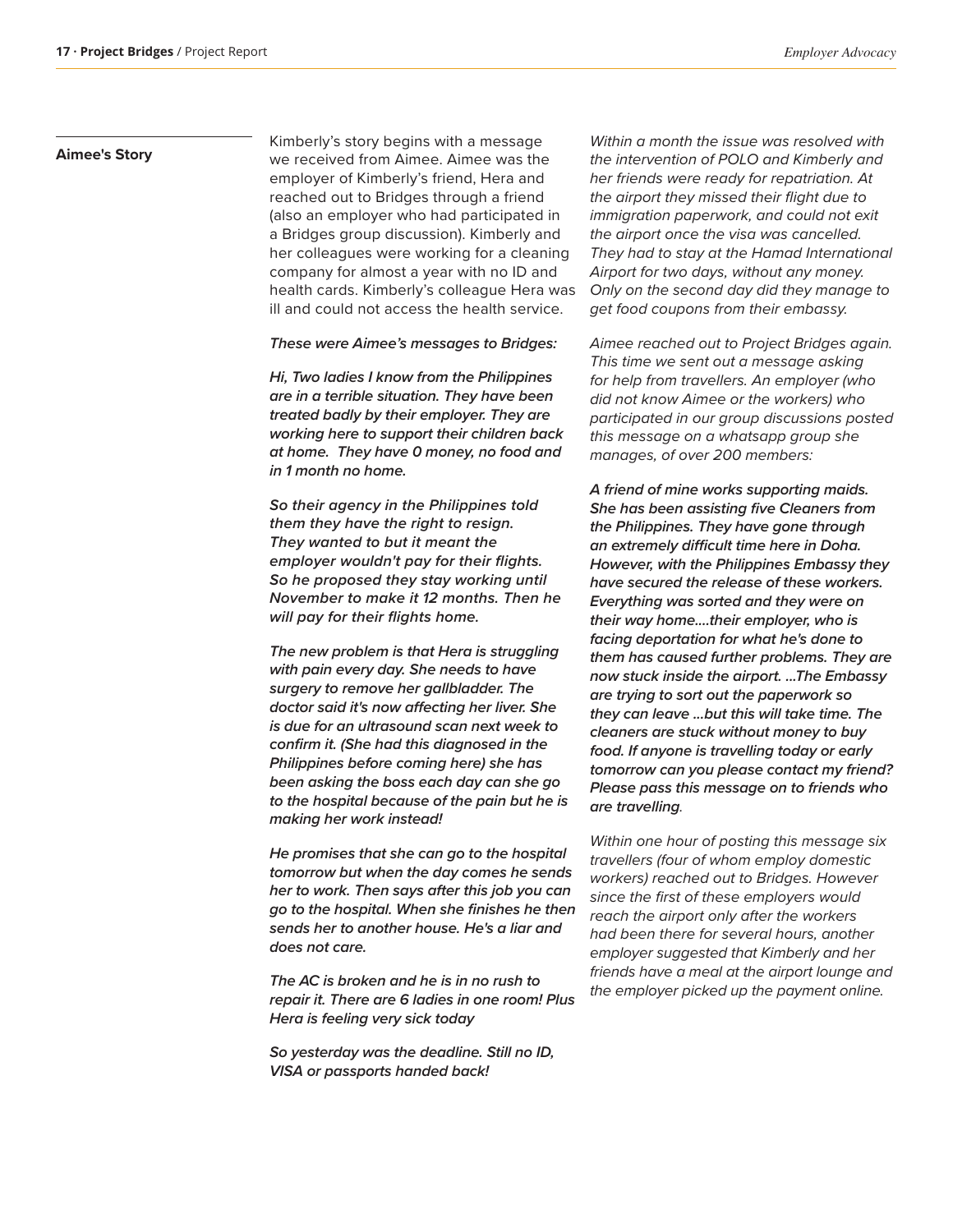### **Their story was published on Migrant-Rights.org:**

Kimberly (26), Hera and three of their colleagues were brought to Qatar in October 2016 by Vida Services. They were promised a salary of QR1200 plus QR200 as food allowance. After enduring months of trauma, the women went back to the Philippines without their due wages in June. Kimberly, speaking to Migrant-Rights. org from the Philippines, says the very first day they arrived, they were taken to an accommodation without proper facilities. "We complained and the manager promised to improve it. Which he did to an extent. He also promised to issue our ID within a month, which he never did."

So effectively, the five women had become undocumented when the visa they arrived on expired three months later. If caught, they were at risk of arrest and deportation. Still, they continued to work until early May of this year.

"After seven months we stopped working. It was not right. We went to the POLO office to seek help."

Even during the months they worked, the women were not paid on time or as promised. The contract stated a salary of QR1200 plus food allowance of QR200.

"We were paid only 1200 and no food allowance. First five months there was a delay. When we complained, then he paid on time."

Technically, the women worked only eight hours a day – two clients for four hours each. The company charged the clients QR100 for four hours of service per worker. "In one day we worked 2 clients. But our hours were much longer. We left home at 8 am and sometimes reached as late as 10 pm or 11 pm. There was just one driver to take us around. Clients houses were very far from each other, and far from our accommodation in Aziziya. But those hours were never calculated."

According to Kimberly, the manager claimed he did not have money to pay for their work visa. For seven months, the women stood by each other and continued to work. However, Hera had fallen gravely ill, suffering excruciating pain due to a gallbladder problem.

"Even then the manager didn't allow her to go to Hamad Hospital. He kept saying she has clients. But it was because she had no papers."

Finally, with the intervention of the Philippines embassy the women travelled back home on June 23.

The fare for travel was paid by the agency in the Philippines.

"We paid 30000 pesos as placement fees, about 3000 riyals. Now we want to go back and work. The agency is willing to find a new job, but they want us to pay more money."

Migrant-Rights.org spoke to the General Manager of Vida Services Ziad Kassab who said because the sponsor of the company was from Saudi he could do little to help. "I can't pay money. I can't transfer money. They want to now close the company. That's all."

https://www.migrant-rights.org/2017/07/ cleaning-services-company-unequal-playingfield-for-migrant-women/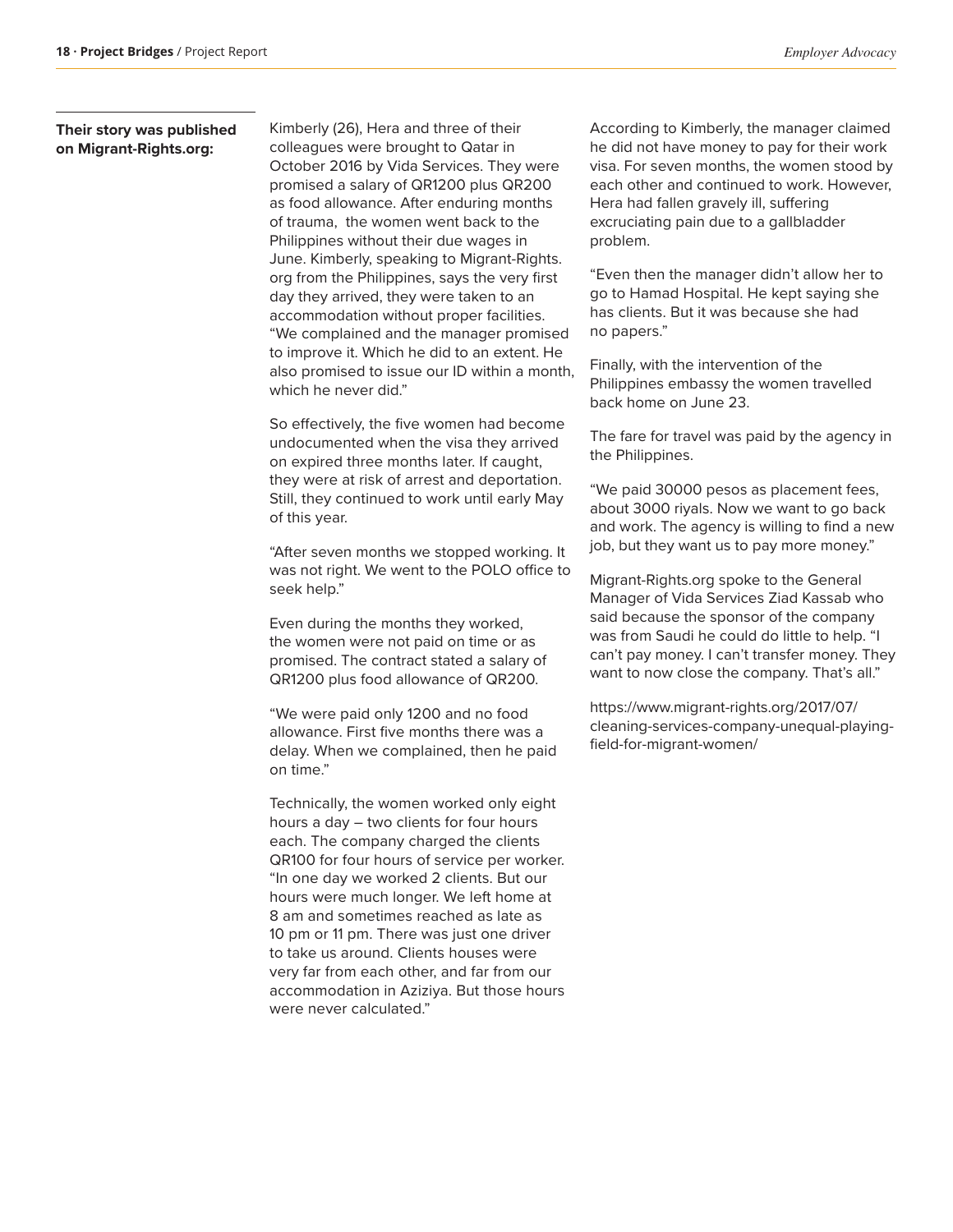### **In May 2017, Norah reached out to Bridges.**

I have some girls here who you might be able to help. They've done cleaning for me. They're having issues with their employer. Can they talk to you? You can advise them better than me and maybe your organization could help them. They messed them around on their contract. Now they won't accept resignation.

They have a guy posted outside the villa and it's a girls villa and they feel uncomfortable.

He told them that he will give them an exit visa in a months time if they continue to work even though it's not according to the contract they signed. They have all collectively decided to take this option for now. I personally don't know what to advise them as I don't have any experience with these situations.

I have my doubts because he won't even let them go to another employer even though he will be able to get money from them. And the guy seems very vindictive towards them.

Abbie, Norah's cleaner came to Doha on a general cleaner's visa with a promise to work in 'establishments' – schools, hospitals, and restaurants. Instead. she and five colleagues who traveled together were deployed in houses as domestic workers. After working for three employers while they were under the sponsorship of the first employer they were transferred to their current employer.

It is like renting people, you own me, they didn't even ask us they just kept changing sponsor. – Abbie.

They work two shifts of five hours a day and leave the accommodation 2 hours before work starts. They wait long hours outside the house after the shift, waiting for transport back to the accommodation. On a regular day they leave at 6.30 am and do not return till 9 pm or later (their waiting and travel times are not considered overtime).

Not all employers are good they feel they have to make us work for every second they pay for. – Abbie.

The company employs 30 workers, five are from Nepal. The rest are from the Philippines. Six workers including Abbie were recruited together. Abbie and her friends are refusing to accept this exploitation. Abbie's employer reached out to Bridges, seeking advice and support.

In August of 2017, Abbie and her colleagues left Qatar after the MOI intervened in the matter and ordered the employer to grant them their exit permits. They went back forfeiting their end of service benefits and purchasing tickets on their own.

Before her departure, Abbie put MR in touch with her former colleague Annie from the same company. Annie left Qatar traumatised after an employer groped her breasts and she had to run out of his residence for safety.

Abbie's story was documented by MR: This happened ...to me (MEY Media) https://www.youtube.com/watch?v=Kq\_ MS5B2jT8&feature=youtu.be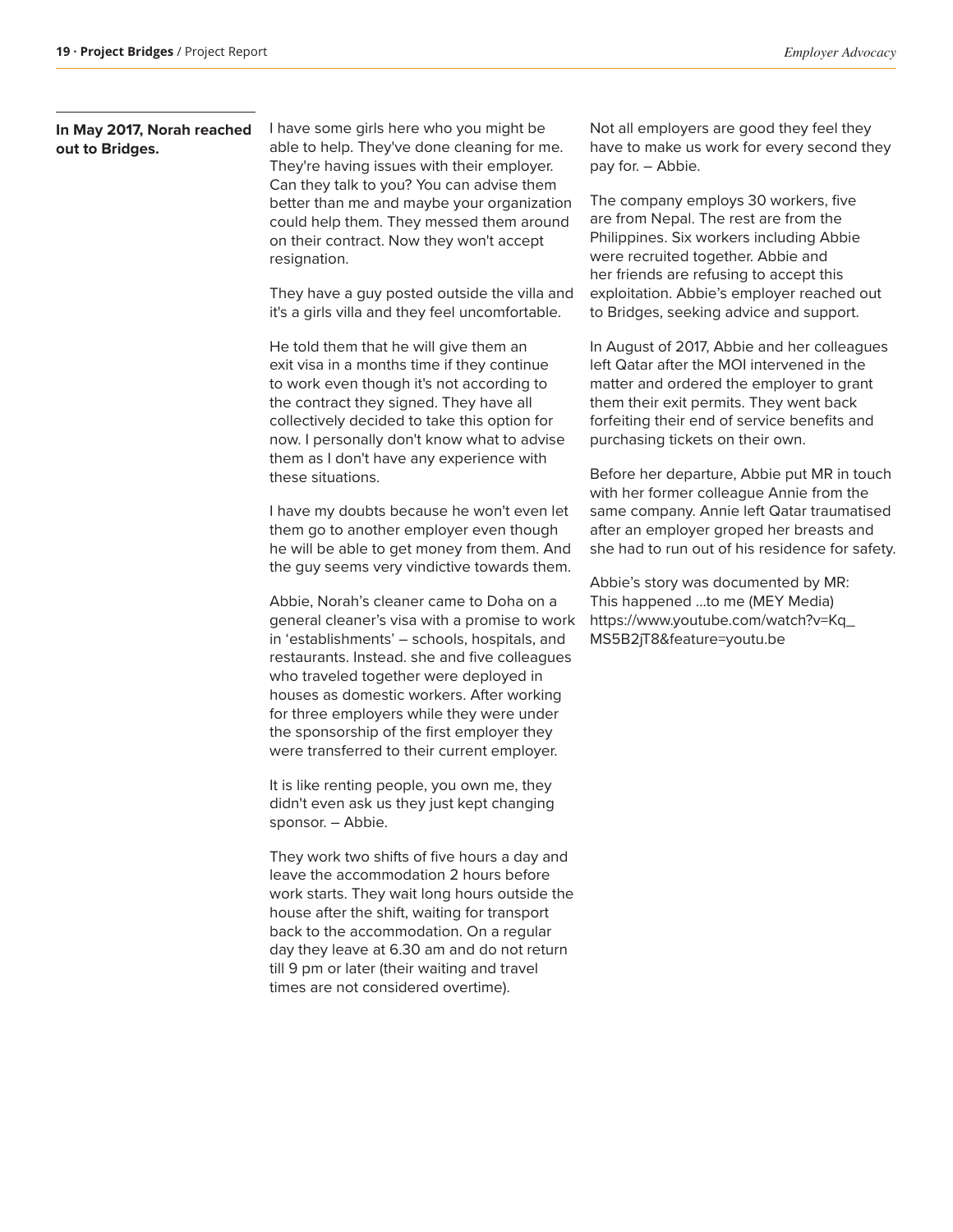## *Chapter 3* **The Tools**

**Before I hired my first maid, I spoke to people about what I should and should not do. And every time someone would say to me how they go about it (treating/managing the worker), I would say to myself...I wouldn't do that!**

THE PREVALENT narrative surrounding MDWs dehumanises them, providing employers a leeway to justify the wielding of unbridled control over them. Changing this narrative then requires that the discourse is routed into one that is constructive, in that it guides employers to conceptualise issues differently, primarily identifying MDWs as workers with inalienable rights. A part of this effort is in filling the knowledge gap – the lack of reference material for employers - and educating them about minimum standards.

THE FIRST EDITION of the Employer's Guide (Your Guide to Employing a Foreign Domestic Worker - Qatar) was the outcome of over 100 discussions with employers, and drew from their experience recruiting and employing workers. A year later, a revised version of the Employer's Guide based on the feedback received on the first Guide was disseminated. Both Guides provided an entry point to sustain indirect advocacy and monitor changes in behaviour.

The Employer's Guides were based on international best practices and minimum standards. It approaches employment holistically, broaching on pre-decision issues (such as the cost of hiring a domestic worker), and pre-placement arrangements (such as the pre-placement phone call between the parties, making arrangements to maintain privacy in one's home after her arrival etc). In contrast to the first, the second edition was altered with more forthright rights-based language. A contract template and Task List (tracking working hours, rest periods) were also introduced<sup>5</sup> in this edition.

*Box 4 From: Your Guide to Employing a Foreign Domestic Worker - Qatar (Second edition)* Section 6: Your employee's rights and responsibilities

- 1. Your employee must be informed of the terms and conditions of employment in an easily understandable manner, preferably through a written contract prior to travelling to your country. This will help her understand the work that she is expected to do and will remove many miscommunications that may otherwise arise between you and your new employee.
- 2. You must respect the terms and conditions that you have agreed with her.
- 3. She has a right to reasonable working hours, with maximum work hours a week specified. The Qatar labour law serves as a guideline in stipulating reasonable working hours.
- 4. Your employee is entitled to have suitable periods of rest during the working day, which allow for meals and breaks to be taken. This too must be stated in her contract.
- 5. Her residence permit, passport and health card are to be kept in her possession.
- 6. A domestic worker is entitled to access communication and communication devices. Bear in mind that she may be homesick and longing to speak to her folks back home. Mention in the employment contract if you would be providing her with mobile reload card/s. If you are concerned that she may be on the phone during her work hours, set clear guidelines for phone use. Ensure she knows when she may and must not use the phone. Denying her access to a personal phone amounts to the violation of a basic human right: i.e. to be in communication with one's family.
- 7. She is obliged to perform domestic duties requested by you competently. Bear in mind that she may be in need of your supervision and management before she is able to perform some tasks as well as you expect.
- 8. Your employee has a right to know the conditions under which she will be prematurely repatriated should you decide to do so. Similarly you must discuss the conditions under which she may request premature repatriation should she decide to do so.
- 9. Your employee is entitled to a day off. Decide her day off with her input, taking into account her work exigencies and the cultural, religious and social requirements she may have.
- 10. Your employee has a right to the wages stipulated in the contract. Her salary must be paid in cash directly at regular intervals of no longer than one month.
- 11. You must ensure that your employee is not subject to neglect, exploitation, ill treatment, verbal or physical abuse by you, your family members or people she comes into regular contact with, in the course of her employment.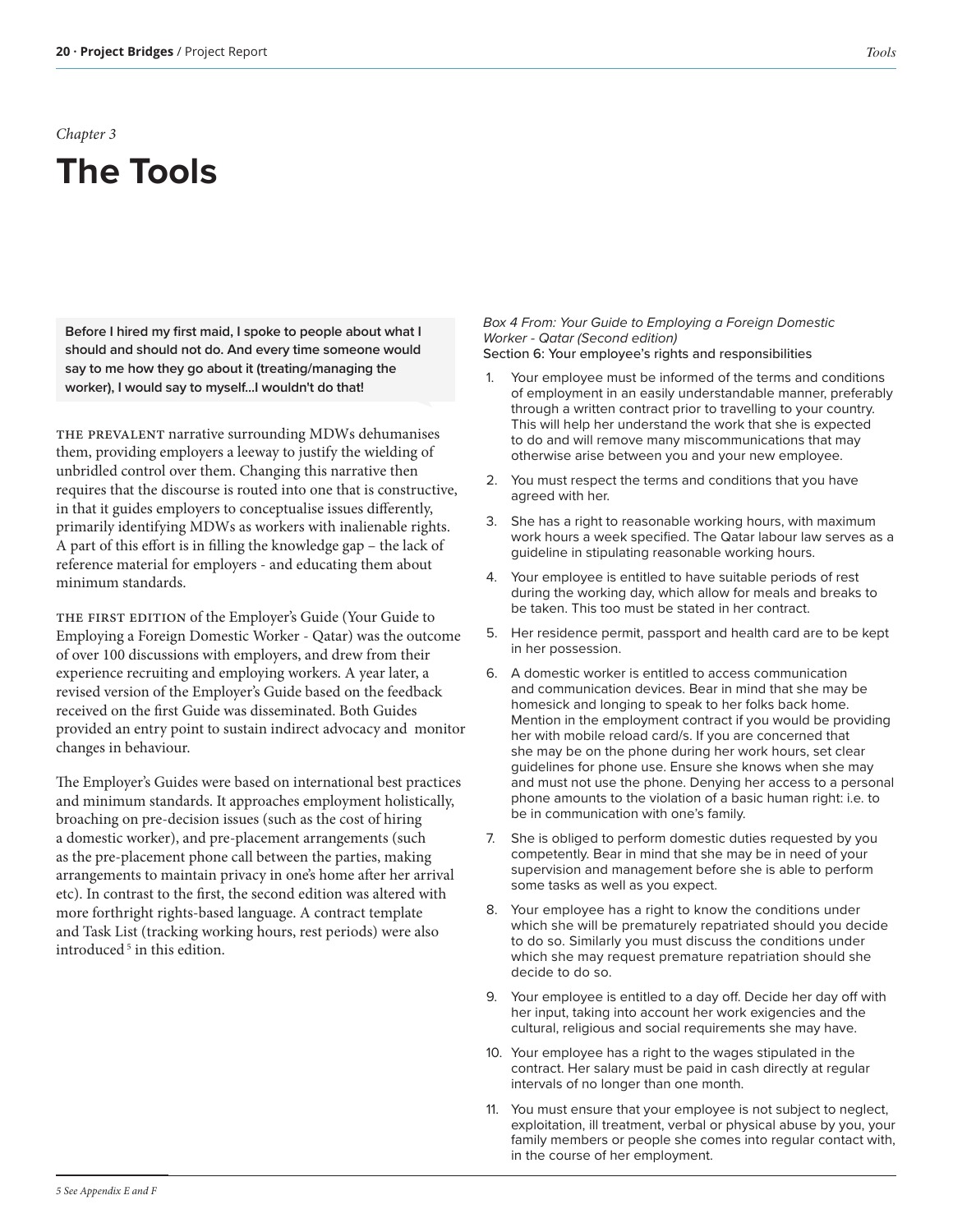WITH THE ENACTMENT of the Domestic Workers law in August 2017, a new 'Employer's Pocketbook' (Your Guide to Employing a Migrant Domestic Worker) was disseminated. The Pocketbook promotes minimum standards set by the law, retains right-based language of the Guide and is designed in a question and answer format, (based on questions asked by employers) thus making the appeal stronger.

### *Box 5 From: The Pocketbook - Your Guide to Employing a Migrant Domestic Worker*

### **What is a reasonable wage for a migrant domestic worker? How should I pay her salary?**

The Domestic Workers law does not specify minimum wages for domestic workers. The employer therefore, is obliged to determine her salary responsibly. Employers should be aware that some countries mandate a minimum wage through bilateral agreements with the state of Qatar. A Filipina domestic worker for example, is entitled to a minimum US\$400/QR1500 (approx.) monthly wage.

In determining wages, remember that a well-remunerated worker is likely to work more efficiently and contribute towards a harmonious home.

### **What is sufficient food for a domestic worker? Should I ask her to cook her meals separately?**

Sufficient and nutritious food is essential to maintain health and wellbeing.

Some workers may prefer to cook their food separately, especially if there are cultural and/ or religious differences between the worker and employer. If this is the case, you must provide her with ingredients and condiments regularly, in addition to facilitating other requirements necessitated by this arrangement, such as time to prepare her meals. [She may also be unwilling to handle certain types of food. It is important to recognise that she has a right to refuse and the employer must be sensitive to these preferences].

Alternatively, you may give her a sufficient food allowance or ask her to join family meals.

*"For example at dinner time: you want this to be a family time but at the same time you don't want to be rude and tell her to leave the room. You want her to be part of the family but at the same time she isn't family". An employer* 

Tip: it is important to recognise that the worker has a right to refuse to handle certain types of food based on her cultural/religious preferences.

*"The worker complained that she was not receiving food from the employer. We called the client (employer) to inquire. During the conversation it became clear that there was a misunderstanding between the worker and employer: The employer regularly ate bread-based meals, unlike the worker who was used to a rice-based diet. This led to the miscommunication" – A recruitment agent* 

### **What can I do to help her feel at home but also ensure that she understands that she is here to do a job?**

*In addition to the tips and guidelines above you must,* 

- » Encourage communication
- » Appraise the work she does, this will help her to develop the mindset of an employee
- » Give her instructions clearly and give her time to learn
- » Educate her about the laws governing domestic workers in Qatar
- » Be informed about her culture, values and lifestyle
- » Explain the contractual terms under which she may be repatriated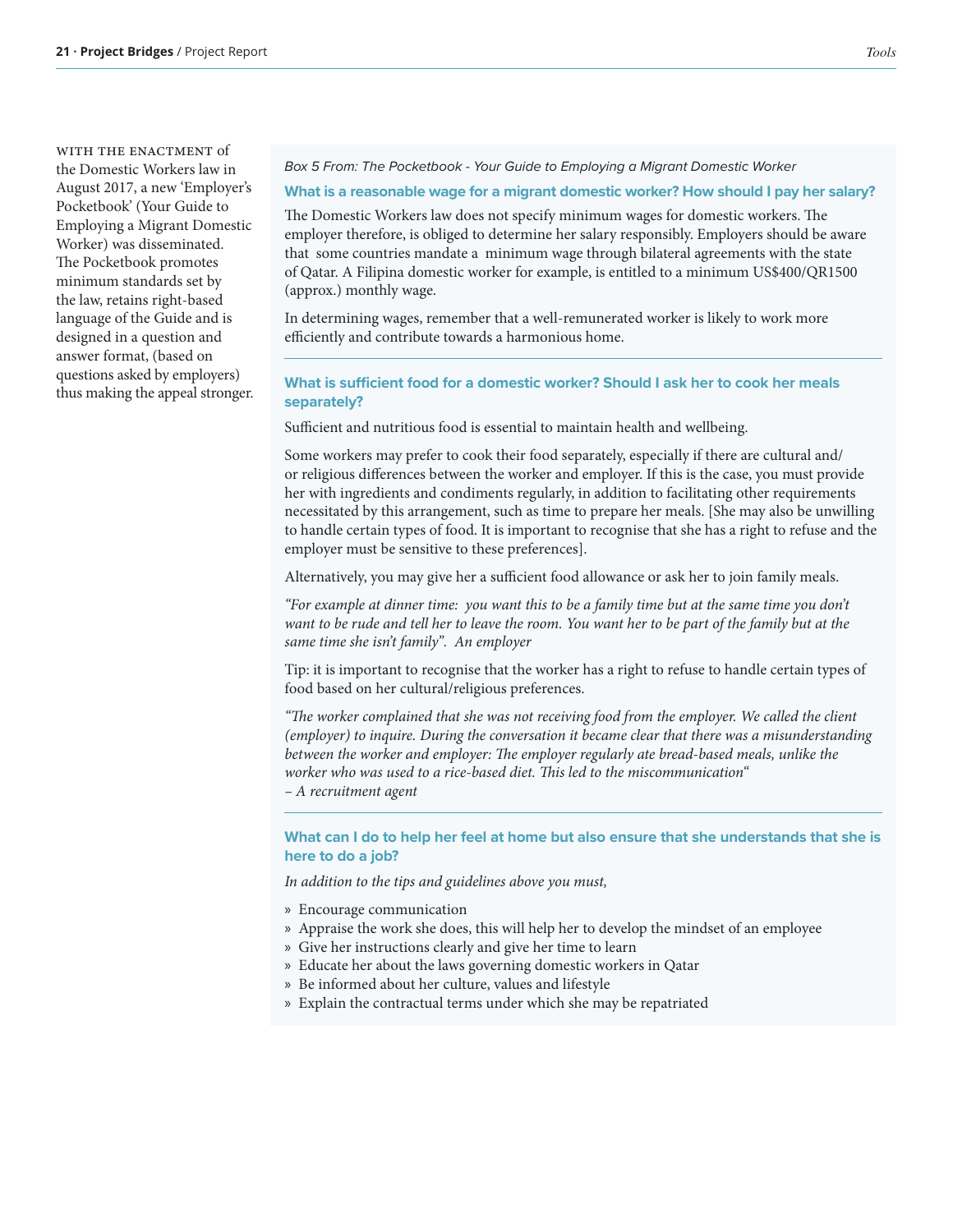### **3.1 Reception/Feedback**

**I had no idea about what is right and wrong in the way [a worker] should be treated. I wasn't sure if it was ok to let her live with her husband. Where do I find these things out without giving myself away and then I get into trouble? This (the pocket book) is the first step - to have something written down that you can actually say, ok that's allowed, and thats not allowed...and it has to be readily available. I feel in this country things are not readily available or given out.** 

**Many problems could be avoided (with this pocketbook).**

**Do you give out a book on housemaids rights and tips on how to live with them? Sara (an employer) recommended a book that you distribute.**

**They (a majority of the employers) are so afraid of their maids knowing what their rights are. This booklet to them was ...they are scared of it. They are scared of their maids knowing they can keep their passports, that she can leave the house on her day off...to them that was terrifying... how can we control her? Specifically more so for the local population they don't know how to do the things the maid does, they never learnt ...they don't know how to do the laundry, or clean up a mess and they are scared of not having their maids there to do it for them ...and then their houses would fall apart. They don't manage the house, they manage the help a whole generation has grown up not knowing how to do the hands on work. (An employer who voluntarily distributed the Employer's Guide)**

**The Guide is useful to new people coming into the country who have never had a maid before.**

**There is a need to advertise norms of employment. It is very hard to find out what the norm is. This is useful to newbies (new employers).** 

**It would be good to make it downloadable online. And maybe approach community groups, oil companies and relocation agents to disseminate.** 

Some employers extended their feedback only on the contract template and timesheet:

**For someone who has been in employment for as long as five years...this timesheet is not necessary.** 

**It may be useful for first time workers not the experienced ones. A task list or schedule with daily, weekly, monthly tasks would be better.**

**"Participants agreed that neither the time sheet nor the sample contract was of any value to their reality. The timesheet is unrealistic because domestic situations differ from house to house, culture to culture and therefore cannot be standardised. Contracts on the other hand, even if signed by both parties is of no relevance as it will sit in a cupboard, uneducated maids will not be affected by it and requirements like the attitude of service cannot be included in a contract."** 

**Bridges report - Focus group discussion, November 2016**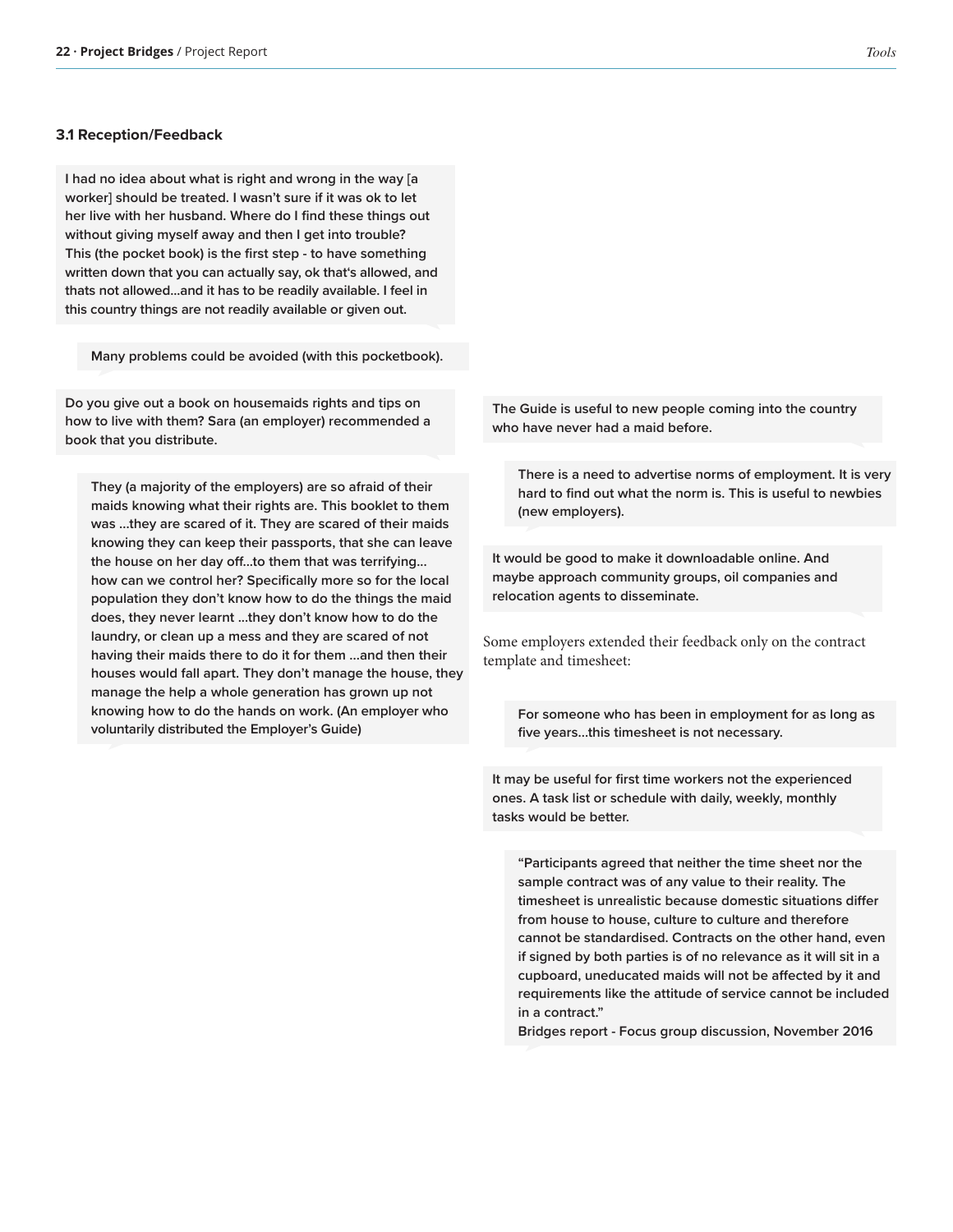### **3.2 Outcomes**

- » Georgetown University-Qatar adopted standards stipulated in the Guide in an independent document binding employees should they choose to hire a domestic worker. A part of it's HR policy, the Guidelines were premised on the understanding that the mistreatment of a domestic worker by its employees presents an acute reputational risk to the organization so mitigating measures in the form of education are essential to limit any kind of negative impact that might arise and that the document be handed out to all employees who sponsor or who wish to sponsor a domestic worker in conjunction with a copy of the MR publication - 'Your Guide to Employing a Foreign Domestic Worker'.
- » The Ministry of Administrative Development, Labour and Social Affairs, through the intervention of the ILO, is in the process of using the Employer's Pocketbook as a resource for employers who go to the Ministry for paperwork related to hiring.
- » Qatari Diar Vinci Company, a Qatari-French partnership has been disseminating the Guide among staff. $^6$
- » An employer requested 10 English copies of the Employer's Guide to distribute at her book club which included a presentation and discussion based on the Guide.<sup>7</sup> We have received similar requests for multiple copies from at least two employers who participated in our discussions.
- An expatriate employer married to a Qatari requested 10 Arabic copies to distribute among her family members.
- » Country specific versions of the tools have been produced for UAE and KSA
- » The Pocketbook is currently being distributed by two employers.

### **3.3 Supplementary Tools**

- 1. Code of Conduct for Employing Domestic Workers.
- 2. See chapter 7 and Appendix K.
- 3. Ramadan Calendars.
- 4. See Chapter 4 and Appendix G.
- 5. Know Your Rights [KYR] leaflets.
- 6. KYR was developed to provide a reader friendly, easily accessible explanation of domestic workers' legal rights in Qatar. KYR is currently in use by the Ministry of Administrative Development, Labor and Social Affairs. KYR leaflets are also used by the International Domestic Workers Federation (IDWF) See Appendix M.
- 7. The Four Step Ethical Process, a responsible recruitment blueprint for recruitment agents.
- 8. See Chapter 6 and Appendix J.
- 9. Skilling and Specializing Workshops for domestic workers module.
- 10. See Chapter 5.

*6 See Chapter 7 'Business Outreach'* 

*<sup>7</sup> On her first encounter with Bridges, this employer conceded to a group discussion only hesitantly cautioning interlocutors, "We will also have to be very careful not to any derogatory remarks about the government or the labour practices here in Qatar". The requests for the Guides were made around the employer's fourth interaction with the project.*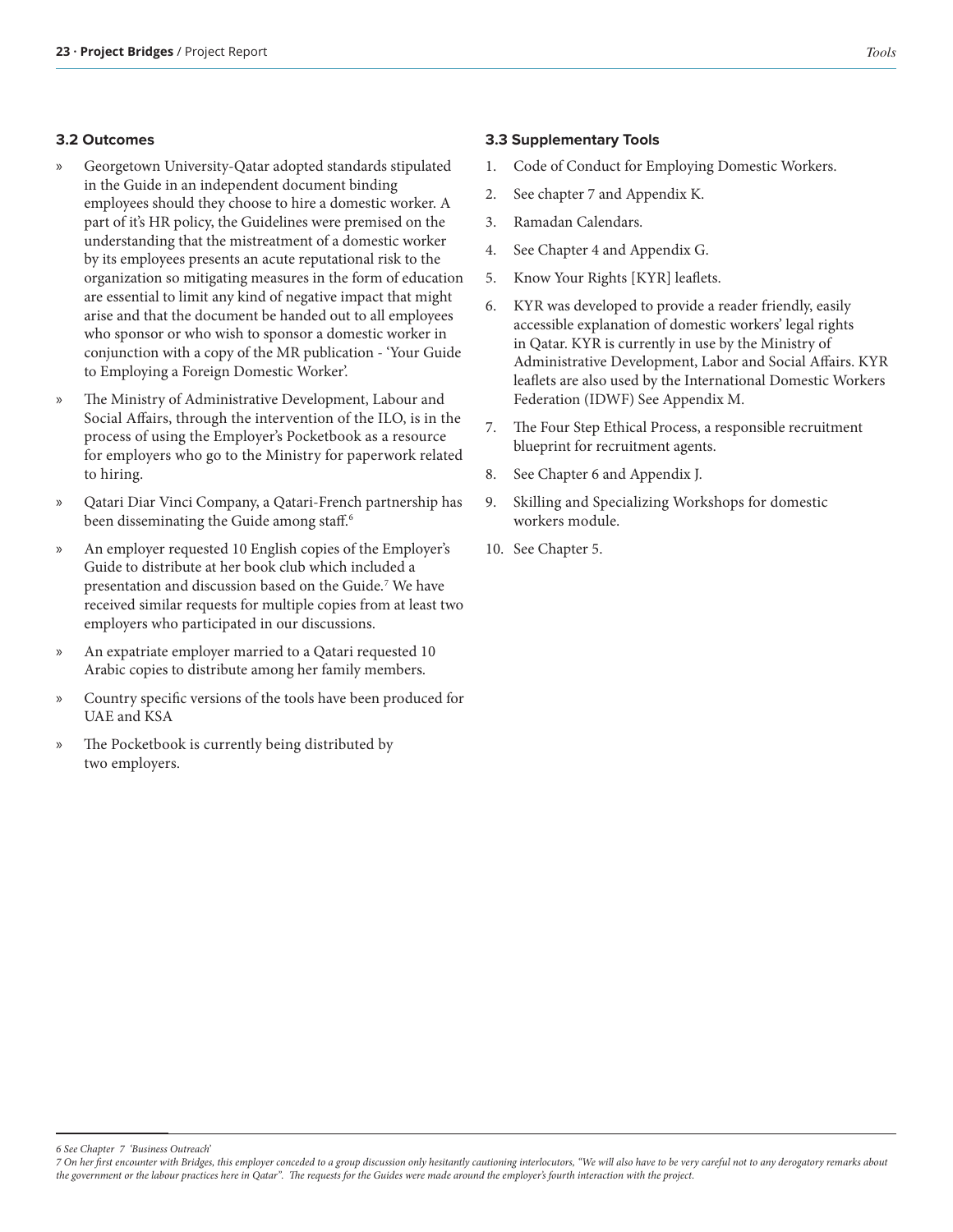*Chapter 4*

# **Ramadan Campaign**

**"Ramadan is a very hard month because there is a lot of work and we sleep only for two to three hours".**

*Latifa Mahmoud, Ethiopian domestic worker to Migrant Rights, 2017*<sup>8</sup>

"Participants agreed that managing time and tasks in Ramadan is challenging. [A participant] explained how the employee **wakes up earlier to cook hot food for the family and [that] she stays up until the children leave for school. She added that the domestic worker catches up on sleep once the children leave for school and that Iftar, suhoor and taraweeh [night prayers specific to Ramadan] are all family events** joined by the household helper. "

*Bridges report - Focus Group Discussion, March, 2016* 

### **4.1 Rationale**

Ramadan, the ninth month of the Lunar calendar and the month of fasting for Muslims across the world, is the hardest time of year for domestic workers in the GCC region. One of the most trenchant signs of dehumanising domestic workers – long working hours without breaks and rest – is rampant in the month of Ramadan.

During Ramadan routines change. Observers of fasting begin their day with a pre-dawn meal (suhoor). The fast is broken with iftar – the meal at sunset. Iftar, particularly among the native population is a lavish meal often in the company of extended family and friends. Workers, then are expected to attend to preparations pre-dawn, continue with the regular workload during the day time and continue preparation for large iftar ("parties"). Such are the dictates of culture, that one often finds people awake from iftar to suhoor (i.e sunset to pre-dawn), and domestic workers are required to stay awake to attend to the needs of the household during this period and continue with regular tasks during the day, completely obliterating sleep, rest, and breaks from their schedule. In Ramadan, which is observed for a whole moon cycle of 29 or 30 days, routines are also affected by seasonal changes – in summer the hours of fasting are longer than in winter.

Ramadan is why they [employers] would have to keep their live-in maids. Someone needs to be getting up at suhoor to help you. [working hours] would depend on the household and how they are running it. We've got this completely messed up schedule – people are staying up till fajr [prayer before sunrise] and you have school aged children who have to get up and have breakfast and be off to school. Maids are expected to take that as an extra responsibility in Ramadan because the parents are sleeping. I do hope that as Ramadan moves out of the summer and moves in to the school year [it will become better] because people won't have the option of staying up all night and sleeping all day which is what they have been able to do in the last 6/7 years since Ramadan moved into summer. These last few have been really hard on domestic workers. Hopefully we will see an improvement this year.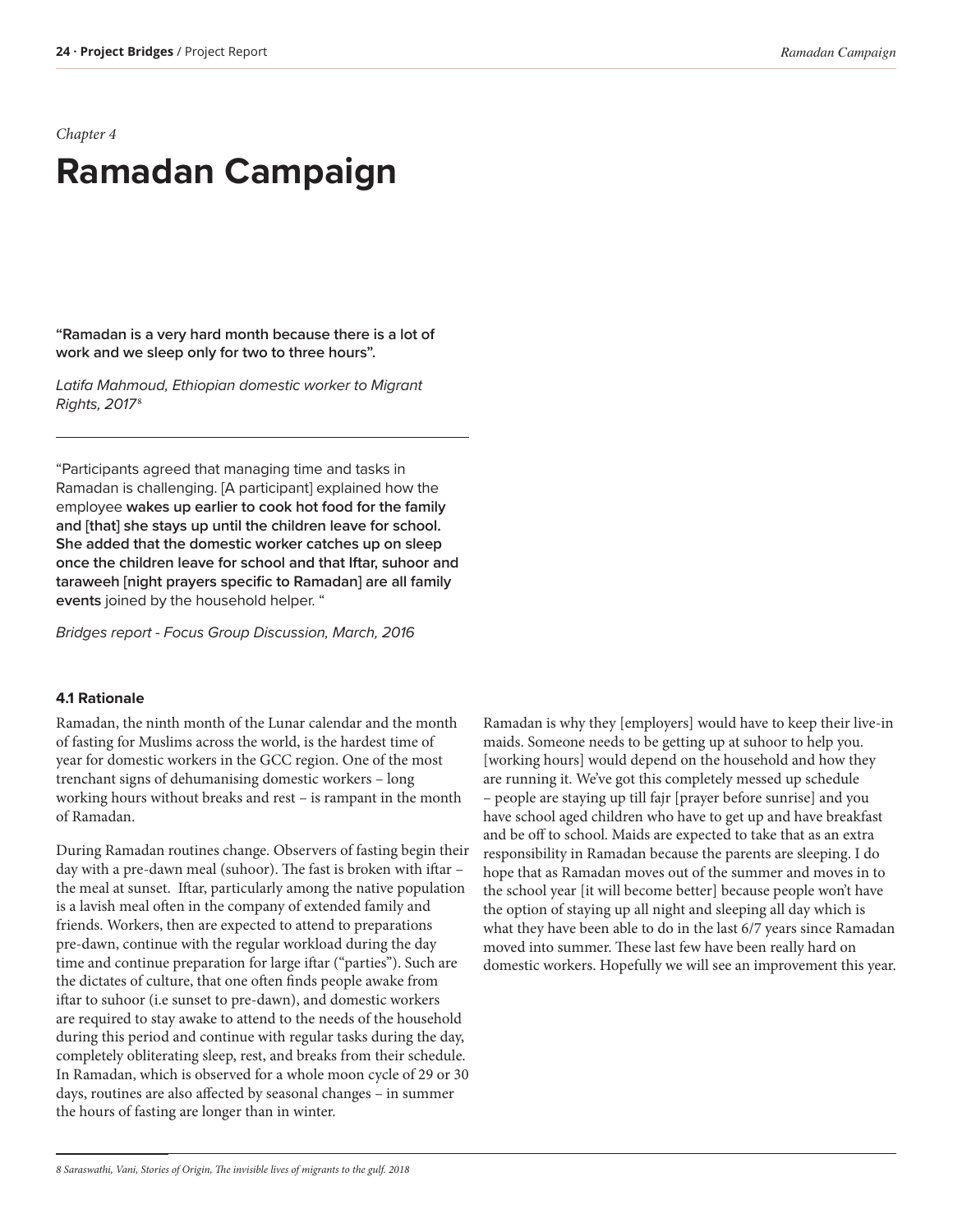Unregulated, unpaid work hours during Ramadan are documented, primarily from data collected from returning migrants. This is further corroborated by both law enforcement agencies and rights groups and at times by stakeholders.

- » A high number of absconding workers are recorded by the Search and Follow-up Department (a specialised department, operating under the General Directorate of Border Passports and Expatriates Affairs at the Ministry of Interior). The head of the department was quoted in the Qatari media: "We have found during investigations with housemaids and drivers who escaped from their sponsors, that maltreatment, domestic violence, overwork in Ramadan and no day-off in the week are some of the major woes that prompt household hands to escape".<sup>9</sup>
- » Recruitment agents have been voicing their dismay over a growing practice among employers: workers are recruited in Ramadan and 'returned' to the agency soon after Ramadan. Thus availing the privilege to 'return' workers within the three month period and retain the right to have agency fees refunded.
- » The Philippines Embassy, the only one to operate a public and formalized shelter<sup>10</sup> for citizens in Qatar, records the highest number of workers to check-in to the shelter during or immediately after Ramadan. In August of 2018 (less than two months after Ramadan), accounts hold over 200 workers at the POLO shelter, highest numbers were also recorded in Ramadan 2017, (138).
- » Reports emerging from the region are indicative of widespread abusive practices. "With the beginning of Ramadan, the demand for domestic workers' labour is high (in Saudi Arabia). Recruitment fees are reported to increase by 20%, especially through irregular channels. Employers look for visa-transfers to hire workers instead of following procedures and waiting for workers from abroad who will need time to adjust and learn. Ramadan is also a season for undocumented workers, or others "rented-out" by their employers, to work with an hourly rate". And "Ramadan has doubled the cost of visa-transfer in Kuwait to as high as KD1400 (\$4,600)."<sup>11</sup>
- The need for public awareness is greater given that the domestic workers law is silent on working hours during Ramadan, this too in the broader context of a legal system which recognises reduced working hours for subjects of the labour law, and state machinery.

### **4.2 Intervention 1**

### *Ramadan Calendar.*

Ramadan calendars are a cultural fixture in the GCC region. Most homes will have this single sheet of paper - "Ramadan calendar" – pinned on a door throughout the month of Ramadan. Calendar contents are presented on a Table (usually spread across an A5 size sheet) with lunar dates, the corresponding Gregorian calendar dates and daily prayer times. Calendars are typically printed by businesses and distributed free. The Bridges' Ramadan calendars were designed to represent GCC cultural mores (making its appeal unique) and contains messages intertwining Islamic ethics and the Bridges' narrative.<sup>12</sup>

### *Outreach:*

» In the 2016 - 2018 period over 2500 bi-lingual calendars were disseminated to more than 15 institutions including,

- » Women's Islamic study centres
- » Schools
- » Universities
- » Businesses
- » Employers (who engage with Bridges directly)
- » Employers (through recruitment agencies).

Most women's Islamic-study centers are populated by middle and upper middle class expatriates, and owned/managed by Qataris, making hired help a common phenomenon among students and staff. These centers are also places where the issue of worker maltreatment is discussed. And it is not uncommon to find teachers advising students on the do's and don'ts of employing workers, from an Islamic ethics perspective.

Recruitment agencies were encouraged to distribute Ramadan calendars as a part of the pre-Ramadan outreach to families (clients), during the Four-Step Ethical Process Training (as a part of this outreach agencies were also encouraged to speak to clients about time management and over working).

 Although the tool is non-confrontational and well within the boundaries of the law, extensive networking with supporters of the project/cause was essential in order to secure dissemination. Securing the support of institutional heads was a challenge given the depth of censorship within the country, absence of civic engagement, the general apathy related to the subject matter and

*10 Most embassies of sending countries operate 'shelters' informally.*

*<sup>9</sup> Gulf News, 21 August 2011.*

*<sup>11</sup> Migrant-Rights.org, June 16, 2016 12 See Appendix G*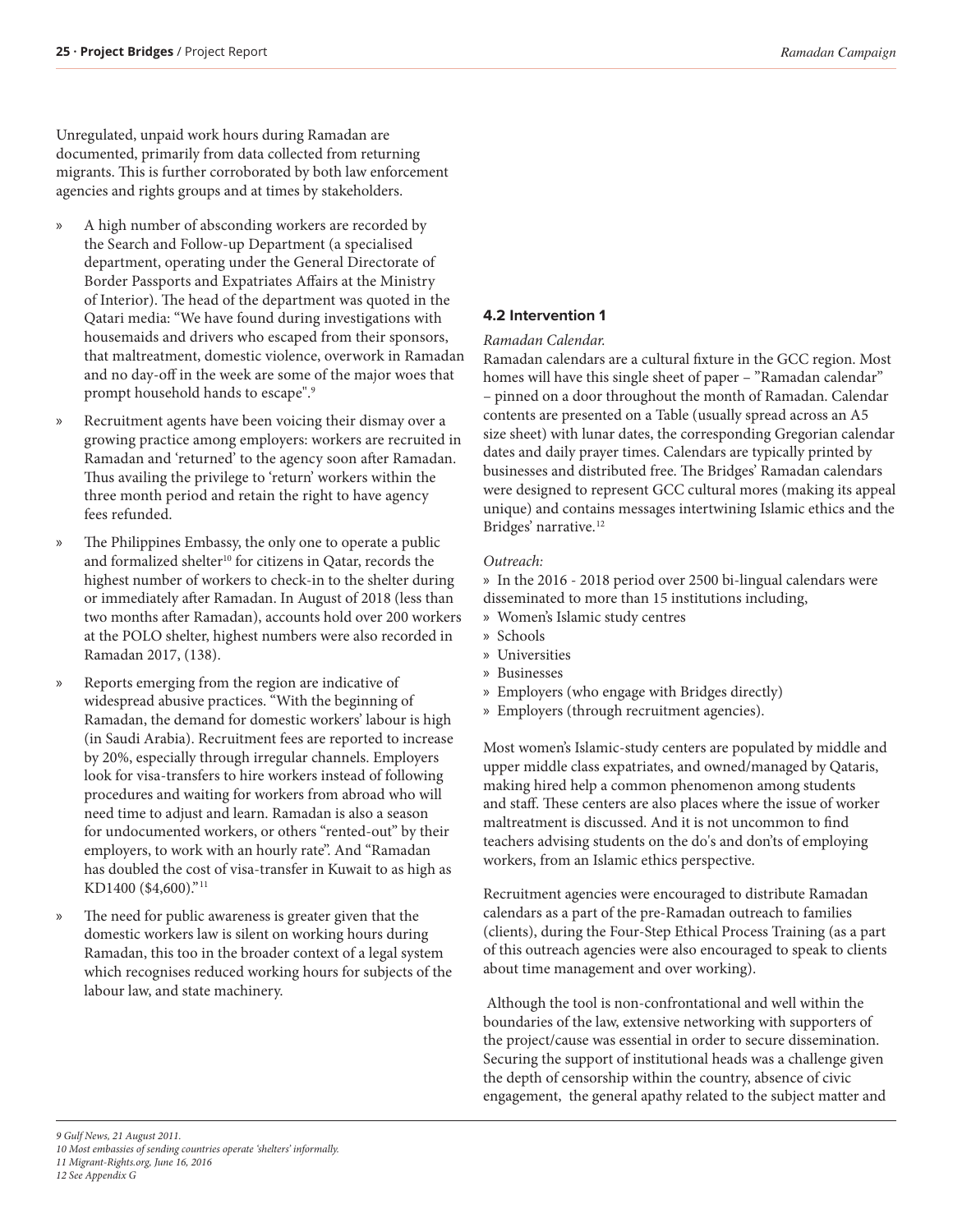sanctity accorded to privacy. We were more likely to secure the support of the institutions when we introduced Bridges as a 'social justice' project and not a 'human rights' project.

Schools and universities were reached with the support of teachers and/or students. In all of the cases the willfulness of the supporter was the driving factor in dissemination. Many managers of women's Islamic-study centres requested for more calendars. In print the number of calendars has grown from 400 to 2,500: new supporters and points of distribution were secured with three years of activism. Employers (other than those who engage with Bridges) were reached with the support of recruitment agents from the Bridges RA orientation program.

### **4.3 Reception /Feedback:**

**For the calendar... Very mixed feedback. Some people really liked it and some got very agitated. They didn't like being reminded that they might be doing something wrong. Some were a little aggressive.. Asking me "do you really do this?" and wanting to know why I would expect others to.** *- An employer who distributed the calendar at her workplace* 

An employee of a semi-government institution decided to leave a few copies on her desk *'conspicuously'* instead of leaving a copy on each desk or handing directly to colleagues, for fear of *'offending coworkers'.* 

A founder of a privately managed public interest project refused to use the premises to distribute Ramadan calendars. The venue is frequented by domestic workers who accompany children attending programs at the venue, and said she feared that contents of the calendar may *'offend employers'* who may then isolate workers further, thereby removing the only space for socialization enjoyed by the workers.

**Lot of people [at the institution] were very upset [with the calendar]...it gives the worker rights. They [management] didn't want to put it out here. They get tons of workers coming in everyday. They didn't want to be held responsible for the change [in the workers behaviour] they didn't want a backlash from the employers……..they come here for a purpose and now they want a day off? The staff took personal copies.** 

*-The employee of a semi-government institution who voluntarily approached the management to disseminate calendars and was declined, who then decided to hand-out copies to coworkers and guests in her private capacity*

### **4.2 Intervention 2**

### *An Iftar for employers and domestic workers*

The annual Bridges Iftar is a bold idea. Banking on the transition of the meal of breaking the fast at sunset from the realm of the religious, to the cultural, the project hosted an iftar for workers and employers.

In its first year, the invitation was obliged by eight participants: four employers and four workers. The idea appealed only to those employers who identified with the Bridges narrative. In fact, the first invite was sent out to a few handpicked employers who were already on 'friendly-terms' with the project for fear that a widely circulated invitation may deter some employers from engaging with the project at all; adversely affecting employer advocacy.

### **IFTAR INVITATION**

When you employ a domestic worker, your most private space becomes another's work space. Developing a mutually beneficial working relationship within this confined space is no easy task. An interaction between you and the domestic worker outside the confines of the home/work space helps to introduce an element of ease in to the employment relationship.

Over the last two years, the Project Bridges' Iftar has been part of our annual calendar due to positive reviews we received from employers like yourself.

When:

Where:

Who:

Rsvp: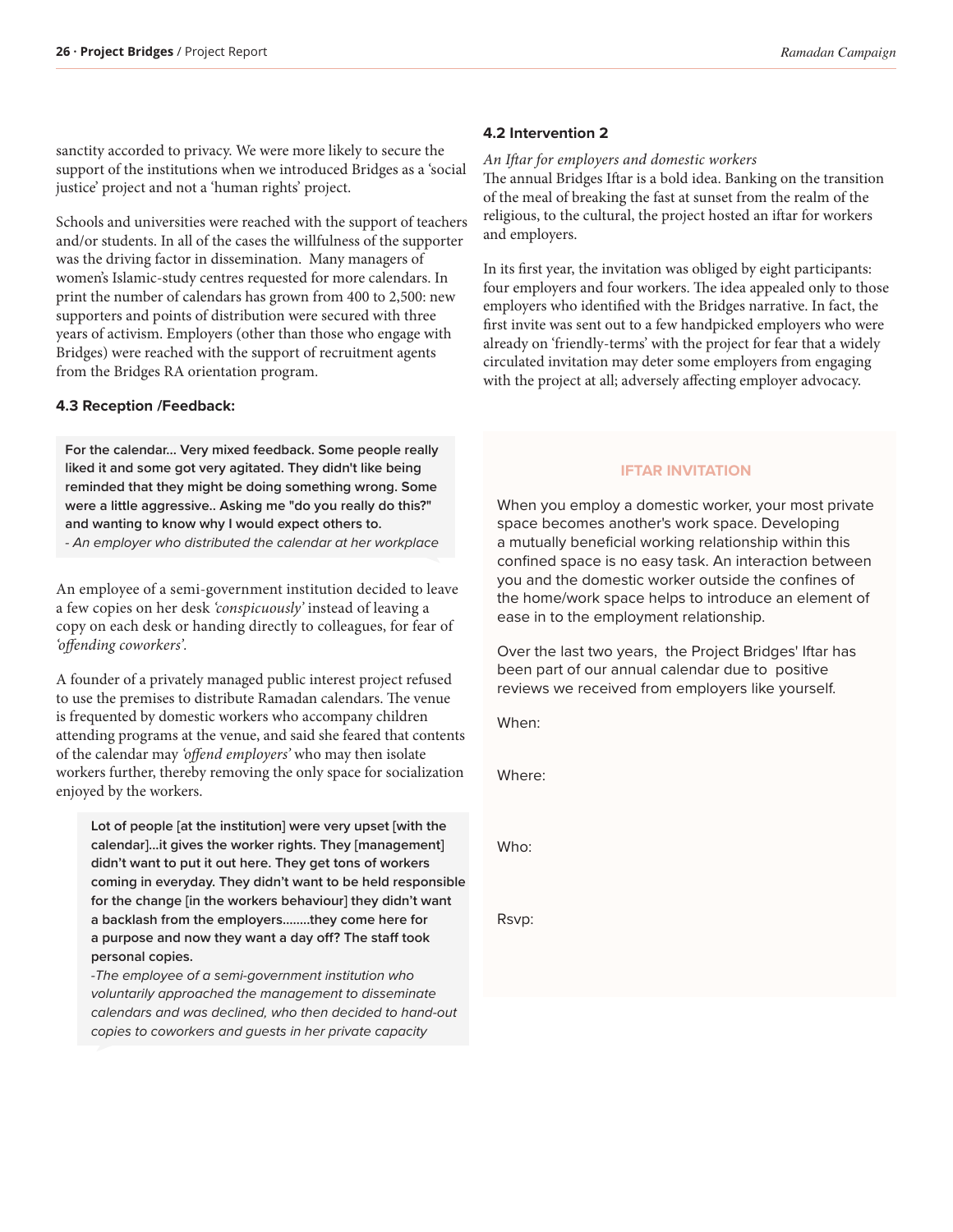### **4.5 Outcomes**

### *The Bridges iftar challenges the status quo.*

'Iftar tents' sponsored by individuals and organizations are a common sight in Ramadan. These tents are set up to provide free iftar meals to low-income male workers, promoted through various media they have a conspicuous presence in the landscape and oftentimes expatriates and citizens volunteer their time to distribute iftar packs and sit through the meal as well. Social and cultural mores however, are silent with regard to a similar outreach towards domestic workers, a sign of widespread acceptance of their restricted mobility and extreme isolation. An iftar for domestic workers and the employers challenges this status quo. Simply receiving an invitation then prompts one to question this accepted social standard, even if the recipient chooses to decline the invitation.

**An employer responded to the invitation via WhatsApp: Is this for free meals for maids? Or what?**

**I did not know that it was important for her [worker] to be here - An employee who attended the event unaccompanied by the domestic worker.** 

In its third year the number of guests grew to 22, (from 8 in its first year). The idea is finding an increasing number of takers: some hope to see 'improved versions' of the iftar continuing into the future.

**It was such a lovely evening. We had a wonderful time. Maybe next year make it more interactive. That we not just sit with our own nanny but mingle more. And that for example everyone introduces herself and what for example are her struggles and how we can overcome these, tips & tricks.** 

**It's a lovely tradition**

**In her 20 years of working as a domestic helper she had never been anywhere as nice as this she said. So it totally blew her away**

**Rani had a wonderful time. She is over the moon** 

**Thank you again for inviting us. We both had a great time. Jhonna really enjoyed and found it very special to be part of this evening's gathering.**

In Ramadan 2017, we began a discussion with Embrace  $\rm Doha^{13}$ about a possible collaboration for a Ramadan-related event. Embrace Doha developed an event titled 'Hand in Hand' – a daylong event that aims to better the relationship between employers and their household workers (i.e. nannies, cooks, caregivers, and others). It is a series of activities that not only help appreciate the services of these workers, but also to acknowledge the skills and talents that they bring to our homes. Provide an opportunity for employers and household workers to learn new dishes, and also to get tips on time management and prepping to ensure that one is not overwhelmed with work during the Holy Month.<sup>14</sup>

The proposal however did not materialise due to funding and other related obstacles.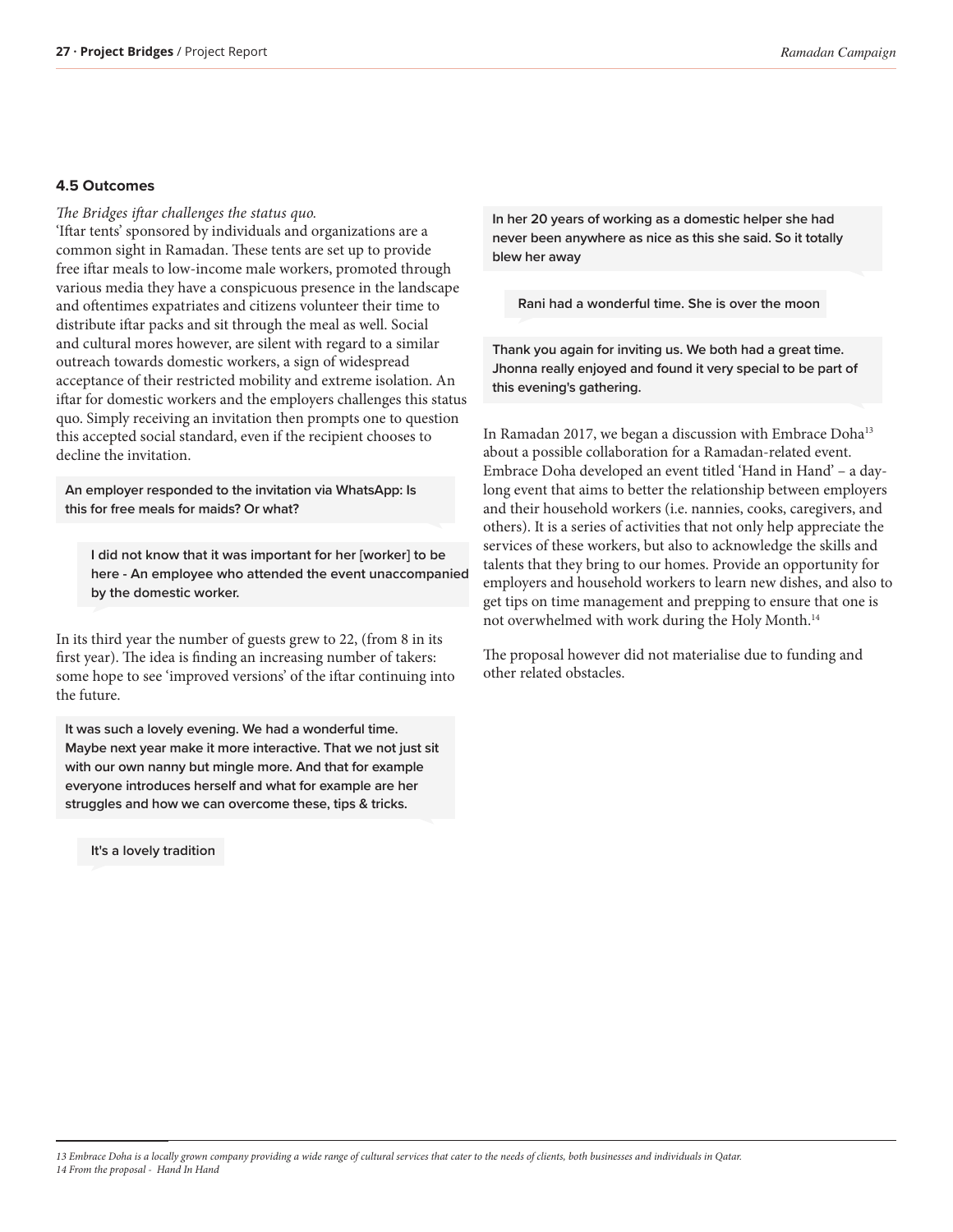### *Chapter 5*

# **Skilling and Socialising Workshops for Domestic Workers**

### **5.1 Introduction**

**The idea of being employed is not something they understand. The pre-departure training is irrelevant. A post-arrival training is a must.**

**She is not able to connect hours of work with earnings, she does not see the breakdown - I am doing this much work every hour.**

**A live-in worker just blends into the household unlike a live-out [making it all the more harder to make the wages to working hours connection]**

Across cultures, economies and legal systems domestic work is undervalued. Even domestic workers have a low consciousness of the work they perform. The idea of making the connection between earnings and hours of work or simply tracking hours of work is non-existent. This despite 'domestic workers' covering a wide range of caregivers and service providers including cooks, pet-carers, child-minders, gardners, and speciality care givers, and being expected to multi-task, juggling between tasks of limited complexity such as ironing with high complexity tasks such as caring for a person with disabilities.

Yet, domestic work is perceived as unskilled work; skill level and specialization are neither explicitly nor implicitly recognised pre-placement (by employers and recruitment agents), leading to poor skills matching between the expectations of the employer and worker. At destination migrant domestic workers acquire a range of new competencies and skills (including language skills, workplace skills and even entrepreneurial skills) yet receive no vertical recognition of these skills leading to deskilling of workers, effectively disempowering them and furthering dependency on the migration cycle.

Many employers from our focus group discussions expressed frustration over the pre-departure training offered in the country of origin. A sentiment that cannot be dismissed. Pre-departure trainings are reductionist, in that the focus is placed solely on the technical know-how related to the job such as learning how to operate household appliances, making a bed or laying a table for a meal. This approach overlooks transversal skills, such as communication, organizational and psychosocial skills demanded by employers.

**They don't know how lonely it can be when they are here without family. They don't know how to cope with it.** 

skills development programmes for domestic workers play an important role in reinforcing the view that domestic work is real and professional work, among employers and domestic workers. It is also an effective tool in empowering workers both within the current workplace and upon return.

### **5.2 Intent**

Skilling and Socialising Workshops for Domestic Workers was designed as a component of Phase II of Project Bridges with the intention of:

- 1. Empowering workers with work related competencies and life skills. The modules include financial literacy, digital literacy, first aid, health, nutrition and hygiene.
- 2. Provide workers with a 'safe space' to socialise, thus breaking their isolation. This safe space is known to employers, and the workers are in that space for a pre-specified period of time, a means of securing the buy-in of employers for the program
- 3. Embedding information and education components in the curricula supporting workers access to support services and justice when needed.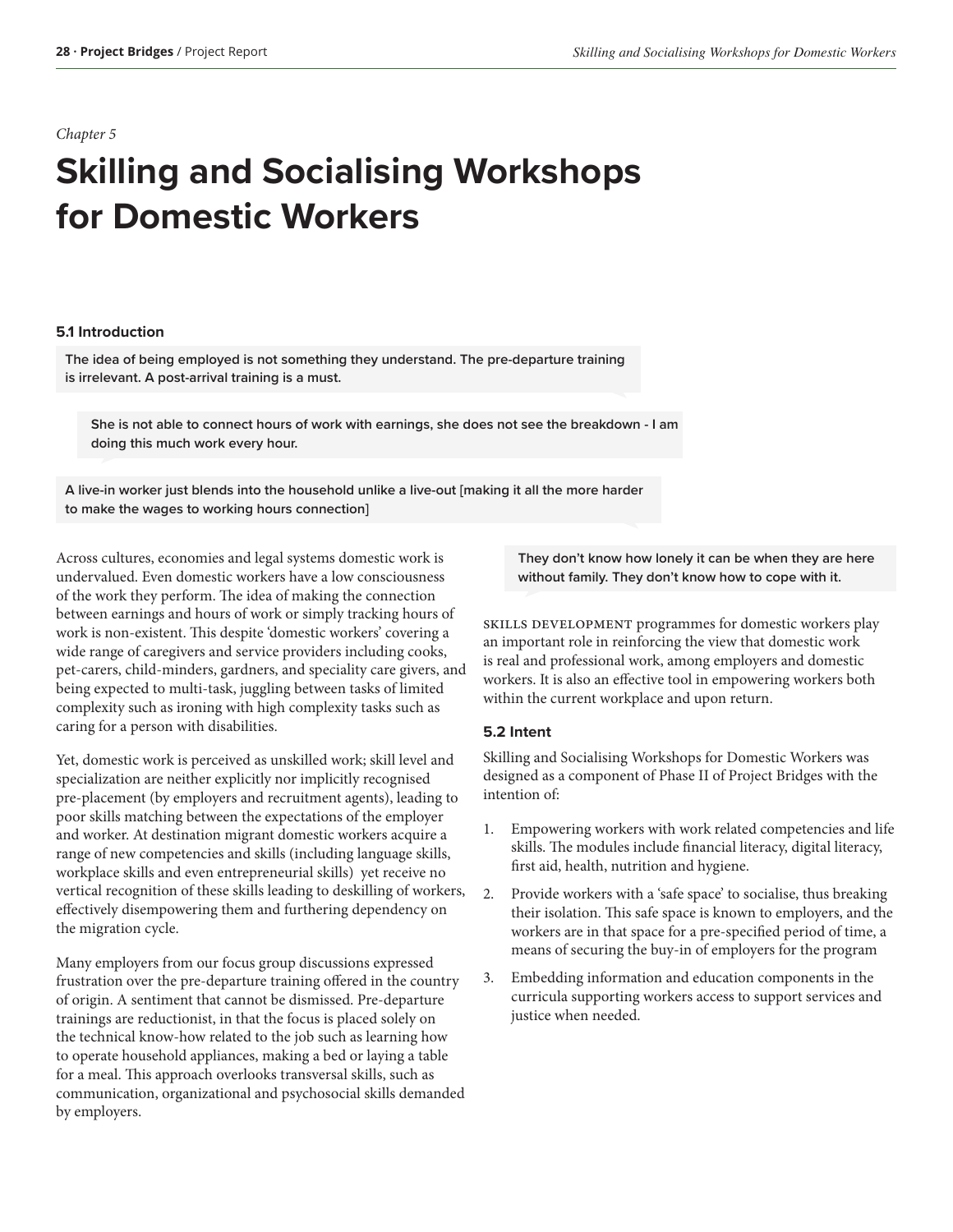The program was designed as an extension of Bridges' Business Outreach and the concept (see concept note) was presented to businesses at "Responsible Business Roundtables" hosted by MR. Businesses were asked to,

- 1. Open the program to employees who employ domestic workers
- 2. Consider the program as a  $CSR<sup>15</sup>$  venture
- 3. Request employees to sign up as trainers fulfilling volunteer hours mandated by the company.

Workshop modules were chosen to strike a balance between recognising existing skills on the one hand (as a means of reinforcing recognition of the professional value of the work performed by MDWs) and skilling on the other, to empower domestic workers in the long term.

### **5.3 Concept Note**

### *Intent*

Women engaged in domestic work live and work in extreme isolation. The planned skilling and socialising sessions hope to provide a platform for them to break that isolation, while also putting their time to good use.

These sessions will be possible only with the support of individual employers, hence, the modules are tailored to appeal to them as well.

*What can Bridges offer?*  Skilling Modules Resource Persons Coordination of the programme

### *What is the company offering?*

Venue and refreshments

Commitment from employees (and students if at an university) to register their workers

Partnering with other companies/institutions for the programme Resource persons if the company decides to tie in with employees' volunteer hours

### *The Module*

The programme is structured in three 45-mt sessions with a break after each multi-language presentation, based on language requirements

### *Topics covered:*

- » Cyber security/ digital training
- » Health and Wellbeing
- » Workout/Physical fitness
- » Life coaching/Personal Development "How to maintain a positive mindset at work"
- » Nutrition
- » Self care (facials and nails)
- » Health and safety

### **5.4 Outreach and Outcomes**

Georgetown University - School of Foreign Services Qatar (SFS-Q) supported the program since inception, offering acrossthe-board support, including a space to conduct workshops, nominating trainers from the University, and reaching out to their employees to enroll workers in the program.

Given that the initiative is a first of its kind, a survey<sup>16</sup> was conducted to gauge employer interest and offer in-demand modules. The survey received only one response. Later in the year, a Bridges information desk was set up at the SFSQ Community Fair, to provide information on the program. The event attracted a footfall of 200 people from the SFSQ community, however no employer signed up for the program.

We began a conversation with the Volunteering and Local Development department at Qatar Red Crescent about possible collaborations. QRC expressed their interest in supporting the program with a module on first aid, delivered by their first aid instructors. The conversations culminated in the submission of a proposal to collaborate with QRC to implement skilling and socialising workshops on a request from the Ministry of Administrative Development, Labour and Social Affairs. A proposal was submitted in June 2018. At the time of writing this report, no workshop or related preparation has materialised.

### Box 7 From- Proposal:

### **Collaboration with QRC in the Implementation of Skilling Workshops for Migrant Domestic Workers**

In the first phase of the project our aim was to change the employer's (i.e. sponsor's) approach to managing domestic workers by informing employers to establish a healthy employer-employee relationship, and orienting employers on gaps in insights into each other's position and cultural differences between employer and employee. For this purpose, we hosted several group discussions between employers to enable the sharing of best practices and we created a booklet with tips and guidelines to help new and experienced employers. Entitled "Your Guide to Employing a Migrant Domestic Worker" the book contains rights and obligations from both sides both legally and morally.

The next necessary step to create this change is to ensure that domestic workers receive an information and education service. The system should give domestic workers the opportunity to receive job-related information (such as health, hygiene and nutrition), teach them Arabic and English as well as local customs. We envisage that this will improve the communication and relationship between employers and their domestic workers.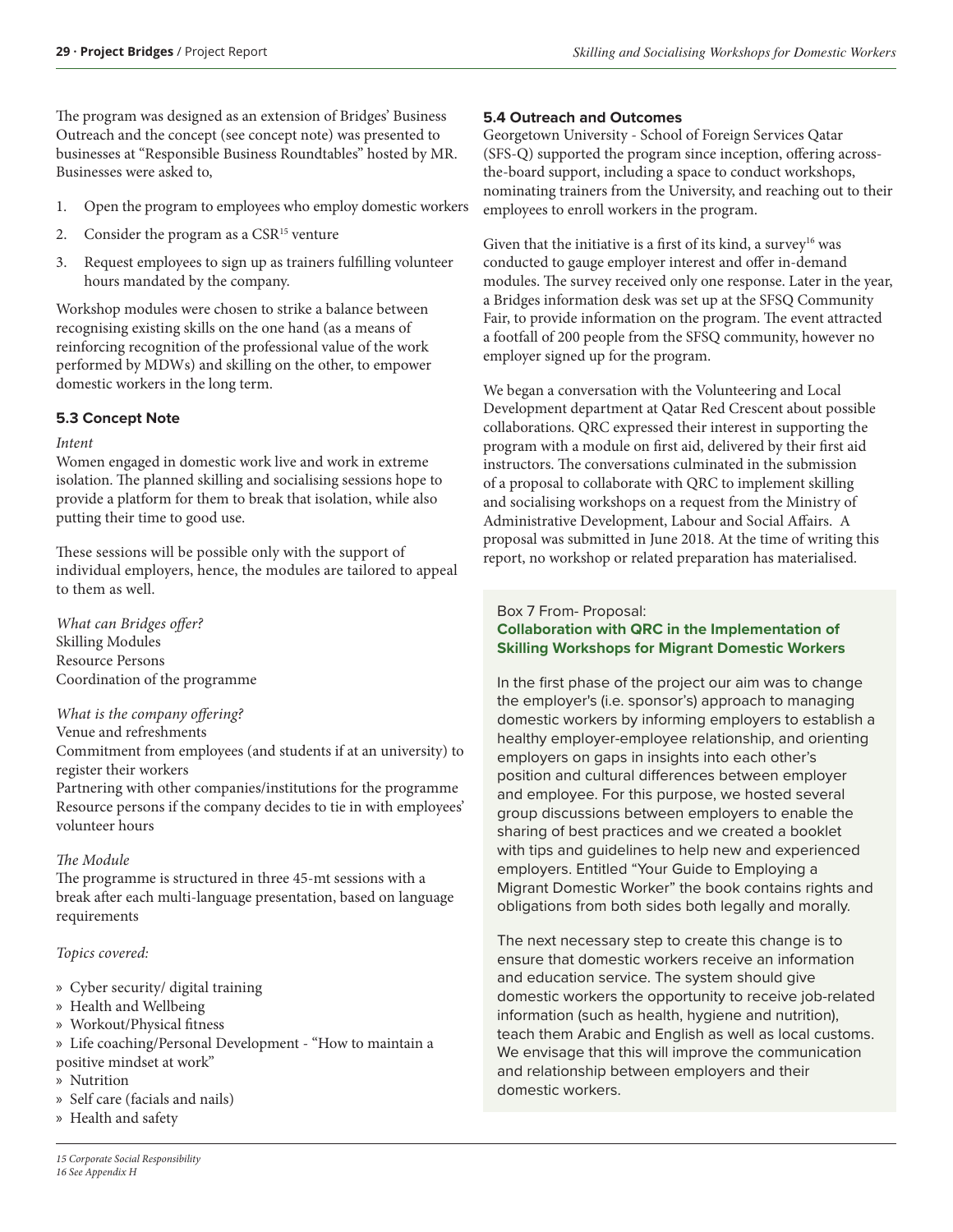In addition, it will make domestic workers feel more at home in Qatar, more knowledgeable and therewith more inclined to deliver their best.

We propose to have training/skilling workshops for domestic workers in various modules relevant to their work and life in Qatar. Certified trainers will deliver these workshops, spread over 3-4 training sessions/workshops.

A proposal was submitted to POLO to mobilise support for the program through recruitment agents accredited to the Philippines Embassy. An invitation was sent out to recruitment agents who are also a part of the Bridges recruitment reform initiative. However no expression of interest has been received to date.

Box 8 From, Letter of Invitation to POLO

### *Securing the sponsor's support*

These sessions, however, will be possible only with the support of individual employers and therefore these sessions are tailored to appeal to them as well. Cultural awareness, health, nutrition, hygiene and English language are some of the planned modules tailored to appeal to employers and benefit workers.

### *Our request*

In furtherance of this objective we request POLO to put this forward to the recruitment agencies accredited by you, and call on them to recommend these sessions to employers at the time of placing domestic workers and after.

At the time of writing this report, no workshop has materialised. The lack of direct access to domestic workers is the most stringent impediment to the implementation of this project. The concept note was presented to employers, who were deciding for the workers. Although every effort was made to make the modules appealing to employers (such as changing the 'life coaching' module in to a module on 'How to maintain a positive mindset at work') it was not possible to secure their buy-in. The success of the program depended mostly on the buy-in of the employers who did not have the worker's best interest at heart. As one employer mentioned the program should ideally provide skills training in subjects separately so that employers have the *option of enrolling workers in only those courses/areas which need improvement.*

### **5.5 Feedback**

**Up-skilling the domestic worker would mean (I) would have to pay her more money**

**Our worker has lived in Qatar for a very long time and she does not need this training.** 

**She has no time for a workshop.**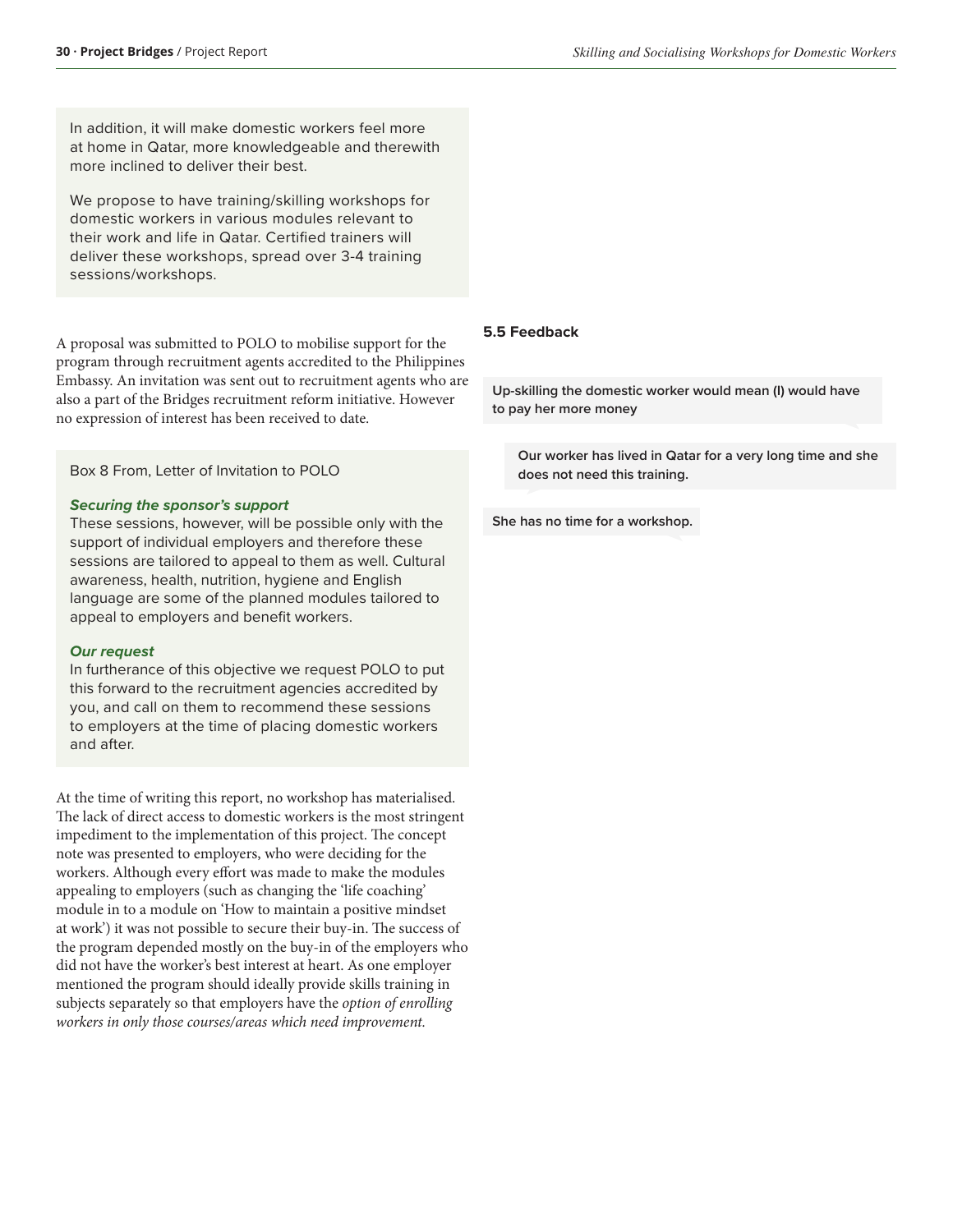*Chapter 6*

# **Recruitment Reform**

### **6.1 Introduction**

recruitment agents play a powerful role in the labour migration of domestic workers, connecting employers with employees across migration corridors, and navigating through a complex maze of immigration laws in multiple countries. Both employers ('client') and domestic workers ('applicant')<sup>17</sup> depend on recruitment agents. A domestic worker is likely to have a safe working environment if the employer is satisfied. The employer's satisfaction depends on having realistic expectations of the worker on the one hand and the worker's skills and ability to carry out these expectations on the other. A match therefore needs to be made between worker and employer, pre-placement. The absence of this match often results in disastrous consequences for the worker and feelings of frustration for the employer.

Recruitment agents are uniquely positioned to make this match, contributing towards satisfied employers and protected workers. In Qatar recruitment through agencies remains popular although a vast majority of the employers who engaged with Project Bridges expressed the sentiment that they are vulnerable to exploitation by unscrupulous recruitment agents.

**You know you're getting a bum deal (from the Agency) and you go with it because you are in desperate need for someone to help you.** 

**Because going to the Indonesian embassy is not very attractive, the agency provides a short cut.** 

**They (recruitment agents) are all human traffickers**

**Everyone has got a fear of agencies. If there was assurance that one can go back and follow up then people would stop faffing with paper work.** 

**(It is hard) To trust somebody at home, someone that I don't know anything about, that I have only read through a piece of paper, which will most likely be false, but we have no options.** 

**A growing body of employers actively hoping for the reform and regulation of recruitment agencies are visible: some employers viewed the focus group discussions as a forum to seek this redress, while another employer insisted on a one on one interview with the facilitator simply in order to suggest her own recommendations to change the current situation.***<sup>18</sup>*

MIGRANT DOMESTIC WORKERS on the other hand are faced with a double edged sword: depending on RAs for employment and protection in a country of destination with neither laws nor societal standards to protect them. In our Pre-decision Training in Uganda, we found that the major obstacle to pursuing migration for most aspiring migrants seemed to be in procuring funds for the recruitment process. In our discussions with survivors of rape and sexual harassment in the workplace, for most workers the first point of contact post-experience is the recruitment agent.

RECRUITMENT AGENTS, positioned between the worker and employer, do not receive information in a constructive manner from either party. The only feedback they receive are complaints. And often they adhere to regulations out of fear of blacklist, and not with an interest to ensure a fair and ethical recruitment process. Listed below are a list of complaints RAs have voiced to Project Bridges.

**The expectations of the sponsor, cultural differences, working hours, and language are a barrier to a smooth relationship between the employer and employee.** 

**Employer's returning workers without a valid reason is a problem.**

**When workers are not being paid what's on contract it is a problem to us. If the sponsor has more than 1 worker, from another nationality, he will pay the lower figure. Sponsor says we have agreed with worker, why do you interfere? The worker agrees out of fear.**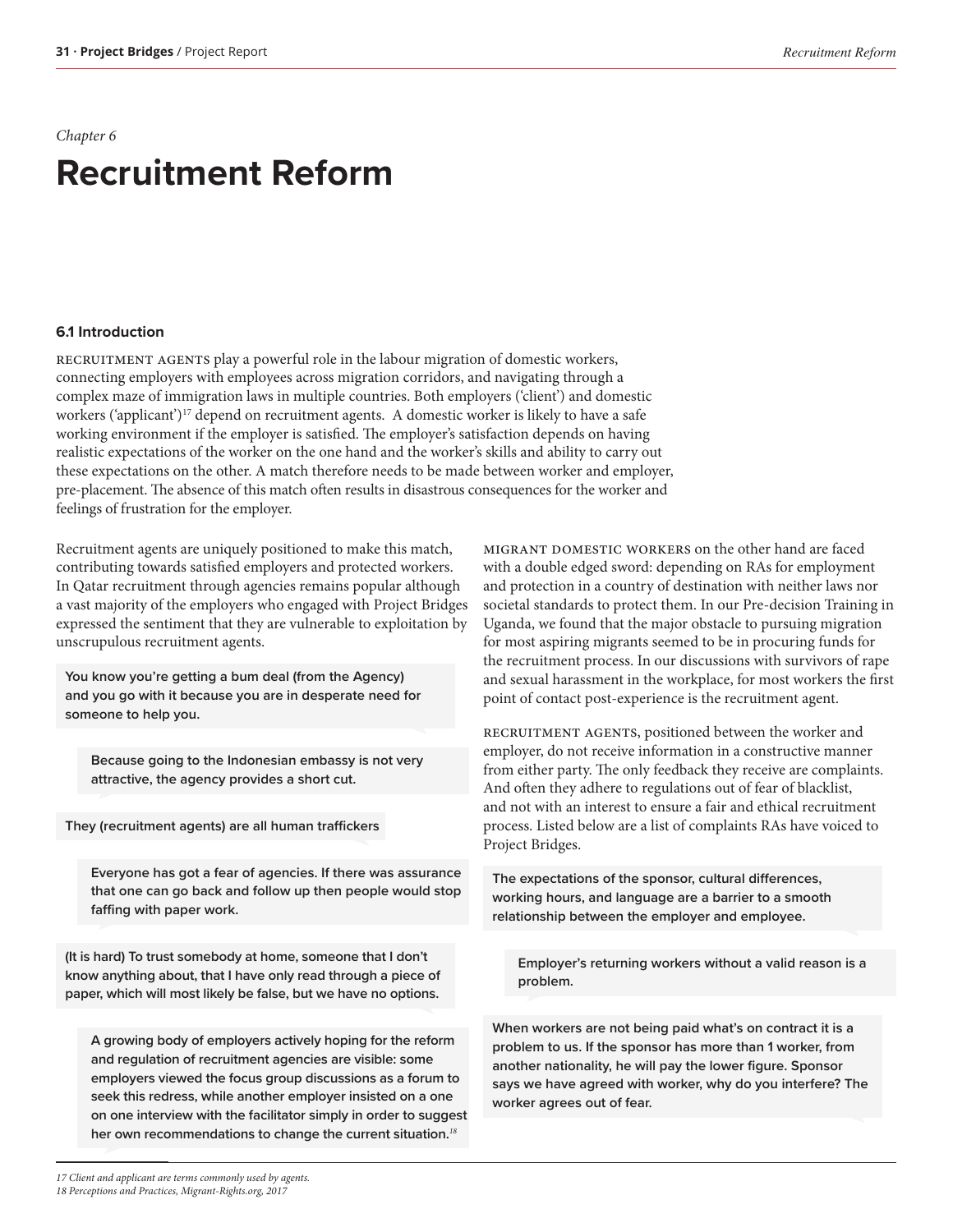**Workers have no day off - 95% of sponsors will not allow housemaids to go out even if they give off day. Even if the contract says so. This is a problem because one should not give workers hope.** 

**Workers with negative attitudes. Workers are not trying their best to please the sponsor. (This is) problem to a good work relationship.** 

**Workers who take advantage of the agency's kindness are a challenge.** 

**Runaway housemaids are a big problem to us.** 

### **6.2 The Bridges Outreach**

The Bridges RA outreach consisted of four primary components:

- 1. "Responsible Recruitment and Placement of Migrant Workers" - a series of orientation workshops for RAs
- 2. "Recruitment of domestic workers through agencies A Qatar perspective", a quantitative research on employers' experience of recruiting MDWs through Qatar-based agencies
- 3. Dissemination of animation videos for employers and employees on rights and responsibilities of employment
- 4. The Four-step Ethical Process a series of workshops for RAs

in phase 1 Project Bridges collaborated with the Philippines Embassy in Qatar, to organise a series of orientation programs titled *Responsible Recruitment and Placement of Migrant Workers.* The workshops were attended by representatives from 87 recruitment agencies accredited to the Philippines Embassy. Our Project module was integrated with the current Philippines embassy training module (Post Arrival Orientation Seminar/ POAS) and drew on our experience gathering information from MDWs and employers.<sup>19</sup>

The intent of the Orientation program was to feed the broken information cycle, by informing and educating recruitment agents on the gaps in expectations between employer and employee, thereby initiating change in RAs' current practices. The orientation included discussions around key concerns of RAs, challenges faced in collaborating with counterparts in sending countries, and tools they require to work more efficiently. The orientation emphasised that these changes will benefit RAs and lead to satisfied clients, with a simple message: *the recruitment industry's reputation desperately needs a revamping, as popular opinion in both sending and receiving countries are against them. An agency that provides good services will automatically receive more referrals.* The Orientation Program culminated in the signing of a pledge by the agencies present. (See Box 9)

The quantitative research was based on 400 face-to-face surveys with employers (in English and Arabic) on their experience recruiting MDWs through Qatar-based agencies.<sup>20</sup>

Towards the end of Phase I, we developed two animation videos $^{21}$ targeting employers and domestic workers. These videos were shared with RAs, who were encouraged to share these with employers and domestic workers.. The employer's video was drawn primarily from the Employers Guide and touched on training the worker, developing task lists, maintaining a timesheet, providing decent accommodation etc. The employee's video was based on the POAS<sup>22</sup> module with a focus on rights.

### **Pledge of Responsible Recruitment and Placement of Migrant Domestic Workers**

### **I pledge,**

- To respect and protect the rights of migrant domestic workers, from abusive and fraudulent practices during the recruitment and placement process.
- To ensure that workers are not made to pay recruiting fees or other payments in the course of securing employment.
- To ensure that upon arrival, domestic workers receive comprehensive instructions on their rights in Qatar, in their native language.
- To inform domestic workers in writing, in their native languages, names, addresses and contact numbers of - the recruitment agency, any available local help centers/shelters, and embassies of the workers' country.
- Ensure no wages are withheld in return for security.
- To cease working with recruitment agencies in sending countries that are engaged in deception regarding contracts.

### **I pledge to make a difference.**

 $\overline{\phantom{a}}$  , where  $\overline{\phantom{a}}$ 

Signed

*<sup>19</sup> See Perceptions and Practices: Changing the narrative on domestic workers through employer advocacy and recruitment reform in Qatar, for report. (2017, Migrant-Rights.org) 20 Ibid*

*<sup>22</sup> Philippines embassy's Post Arrival Orientation Seminar*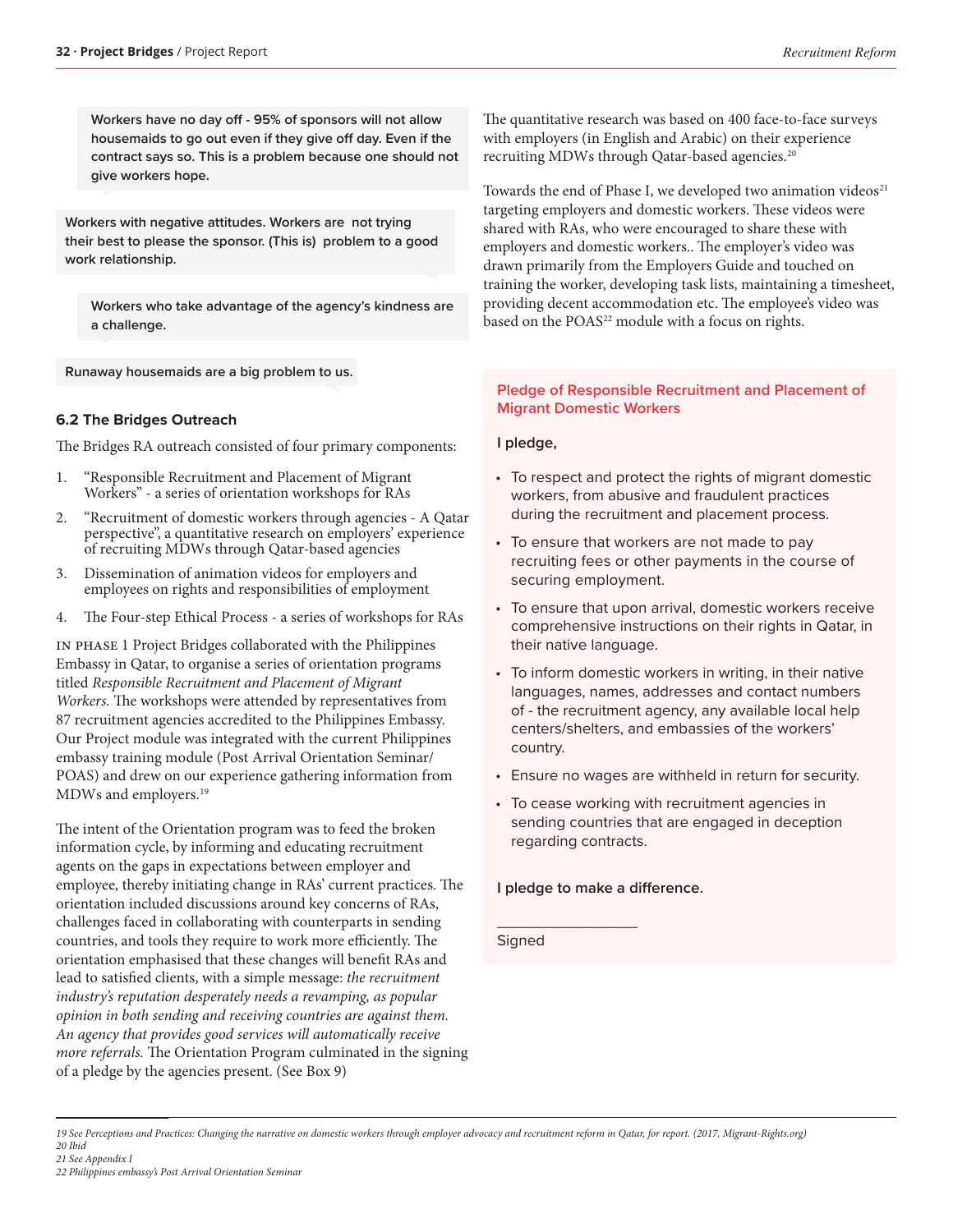in phase ii of the project we intensified the training module and provided training to a group of nine agencies nominated by the Philippines Overseas Labour Office. Agents were requested to nominate two or more senior staff in decision making roles ideally those who interact directly with employers and household workers - for the training. Nominated agents were delivered a training on "The Four-Step Ethical Process" developed by Project Bridges and invited to work with project interlocutors over a ten week period. At the end of the period RAs were asked to check-in with interlocutors and share their experiences.

The Four-Step Ethical Process is designed to transform the way employers are matched with domestic workers and shift the way recruitment agents view domestic workers: from a commodity (housemaid/applicant/servant/drama<sup>23</sup>) to a client on par with the employer. The process begins pre-placement and continues throughout the probationary period.

### *Box 10:* **FOUR-STEP ETHICAL PROCESS**

STEP 1: The pre-placement phone call between the two parties

Step 2: The on-arrival check in and orientation between employer, worker and agency

Step 3: Nomination of a relationship manager (at the Agency)

Step 4: Check-in call with the worker and employer at 10-11 weeks of placement

### **Step 1**

We ensure that the agent facilitates a phone call between the two parties, while the worker is still in the home country. We provide a questionnaire*<sup>24</sup>* that needs to be followed at this stage. Each step was guided by tools to be used and action steps to be taken:

| • Only use the terms worker and employer |
|------------------------------------------|
| (not housemaid, khadama, madam,          |
| sponsor)                                 |

- The questionnaire for this interview
- Task list

Tools

- Employment animation videos for worker and employer
- Record this conversation where possible.

• Documents renewal checklist (for workers

### Action Steps

| Discuss Employment Conditions in this step: |  |  |  |  |
|---------------------------------------------|--|--|--|--|
|---------------------------------------------|--|--|--|--|

- How many hours of work
- Monthly salary. By cash or bank?
- Food habits
- Off day and how can she spend it
- Can she have a personal phone? How can she communicate with her family?

### Tools • Only use worker and employer (not housemaid, khadama, madam, sponsor) • Questionnaire for interview • Task list agreed on in Step 1 • Wage Slip (for worker and employer) • Bridges Employer's Guide (For employers) Action Steps • Request employer picks up worker not driver. (Explain this is to make sure the worker understands the job and settles in quickly for the benefit of the employer.) • Reiterate all the decisions made in Step 1

### **Step 2:**

The agent insists that the employer comes in person to pick up the workers from the agency and there is a reiteration of the call in step 1, at this stage. This step is guided by a questionnaire.*<sup>25</sup>*

### **Step 3**

The agent nominates a point of contact or relationship manager, to whom either party can reach out to in case of problems or concerns. We emphasised communication as an important tool, and that the relationship manager's role would be to sort out any communication gaps between employer and worker.

and employers)

*25 See Appendix J*

*<sup>23</sup> Applicant/servant/drama/runaway were all terms used by RA's in the Responsible Recruitment Orientation in Phase I to refer to MDWs 24 See Appendix J*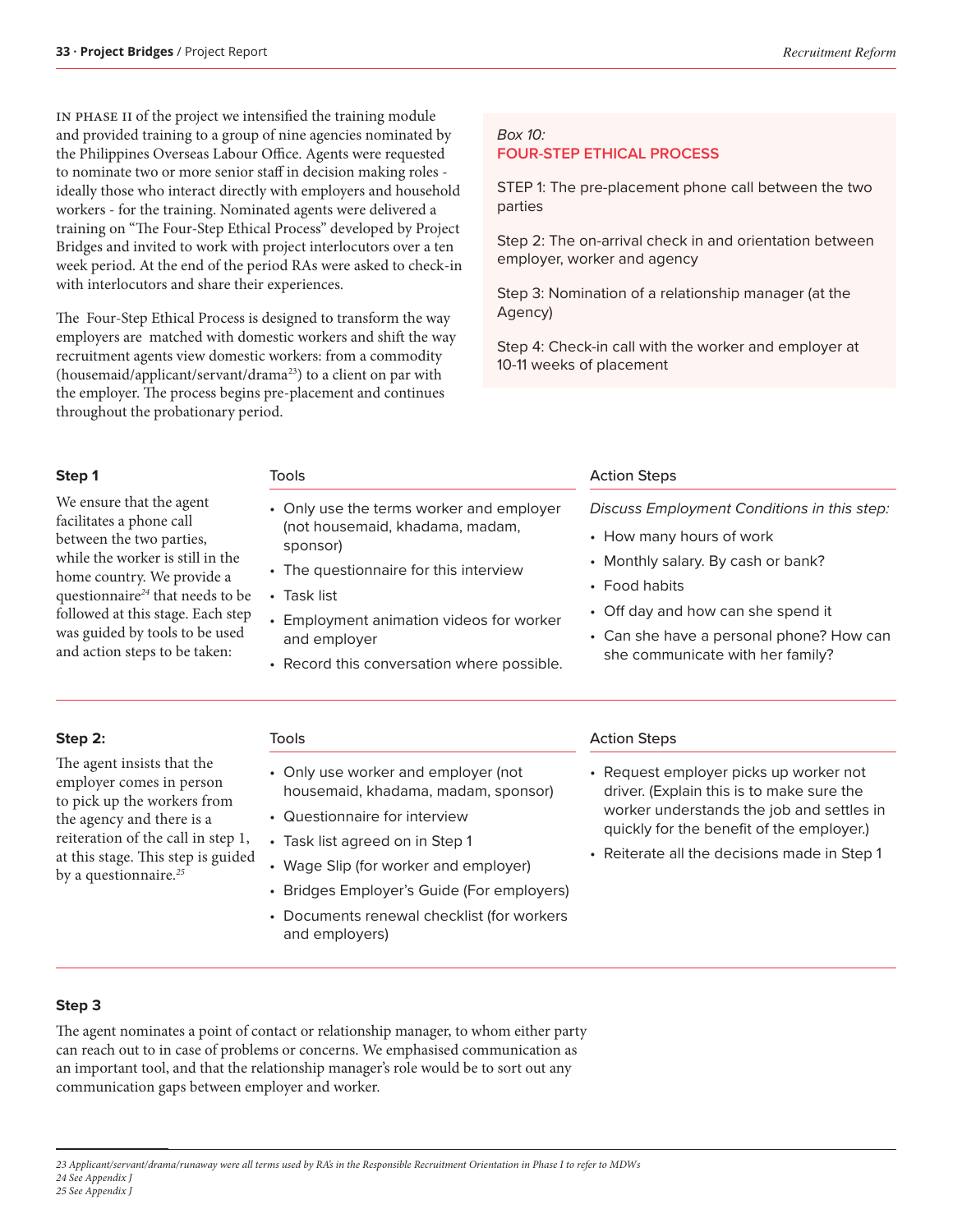### **Step 4**

In this last step towards the end of the three month probation period a call is made to both (individually) to ensure terms and conditions of the employment relationship (contractual and the softer social elements) are met and are being followed. RAs were provided with a scripted questionnaire<sup>26</sup> for this step.

### Tools

- Only use worker and employer (not housemaid, khadama, madam, sponsor)
- Document renewal checklist
- Questionnaire

### Action Steps

- Ask if employer is satisfied, and if any help is required
- Ask about visa processing
- Remind her that the 3-month probation is coming to an end

### **6.3 Feedback**

**Based on our experience this week, usually we always (ask) the sponsor to call to our applicant, or I do personally talk to them over the phone discuss don'ts and do's by sponsor, but since our meeting I was suggesting to sponsor that let them (ask the worker) personally. - Recruitment Agent** 

**We tried using video call between the sponsor and the applicant. And I can say it really works. Right away, the sponsor can discuss the rules and regulations inside his household. - Recruitment Agent** 

**We usually do this (pre-placement phone call) to let the sponsor discuss what is their job as a worker inside the house, like if they know how to take care of kids cleaning, washing and mostly if they are willing to learn how to cook Arabic food. And we start also to tell to the sponsor that if possible before they will make iqama they need to call us to talk with the worker if they are ready to work for the sponsor for 2 years. And also to ask about the treatment of the sponsor so far some of our workers when they have a sim card they call us to inform us that they have a number. - Recruitment Agent**

### **6.4 Outcomes and Findings**

Nine agencies were represented at two Four-Step Ethical Process orientation programs conducted in Phase II. Eight agencies recruit only domestic workers and recruit from multiple countries. None of the agencies present were aware of the new Domestic Workers Law, they were however familiar with some of the provisions in the law in practice. They all agreed that they could not influence the overworking of DWs in any way (This is in contrast to the admission that they can influence non-payment of wages/ payment of lesser than what was promised) and that a majority of the problems are with the local population. One RA suggested the possibility of attaching the Employer's Pocketbook to the employer's copy of the contract.

To many, language is a barrier to the pre-placement call, as is the lack of network connection in remote areas. Implementing Step 2 (On-arrival check-in) was problematic when the sponsor tasked the family driver with picking up the worker. (3 out of 5 RA's in one discussion noted that the driver was picking up the worker

on arrival). Some participants noted that an open discussion on arrival is not possible because workers are not willing to openly voice their requirements/concerns etc because they are shy. Many participant RAs either have a designated relationship manager or a person who fulfills this role. Some RA's feared that a call at 10 weeks would serve as a reminder that the sponsor's guarantee period is ending (adversely affecting the intended outcome), or that the call may be met with surprise or anger. Some agencies initiate the phone call to remind the sponsor to conclude paperwork.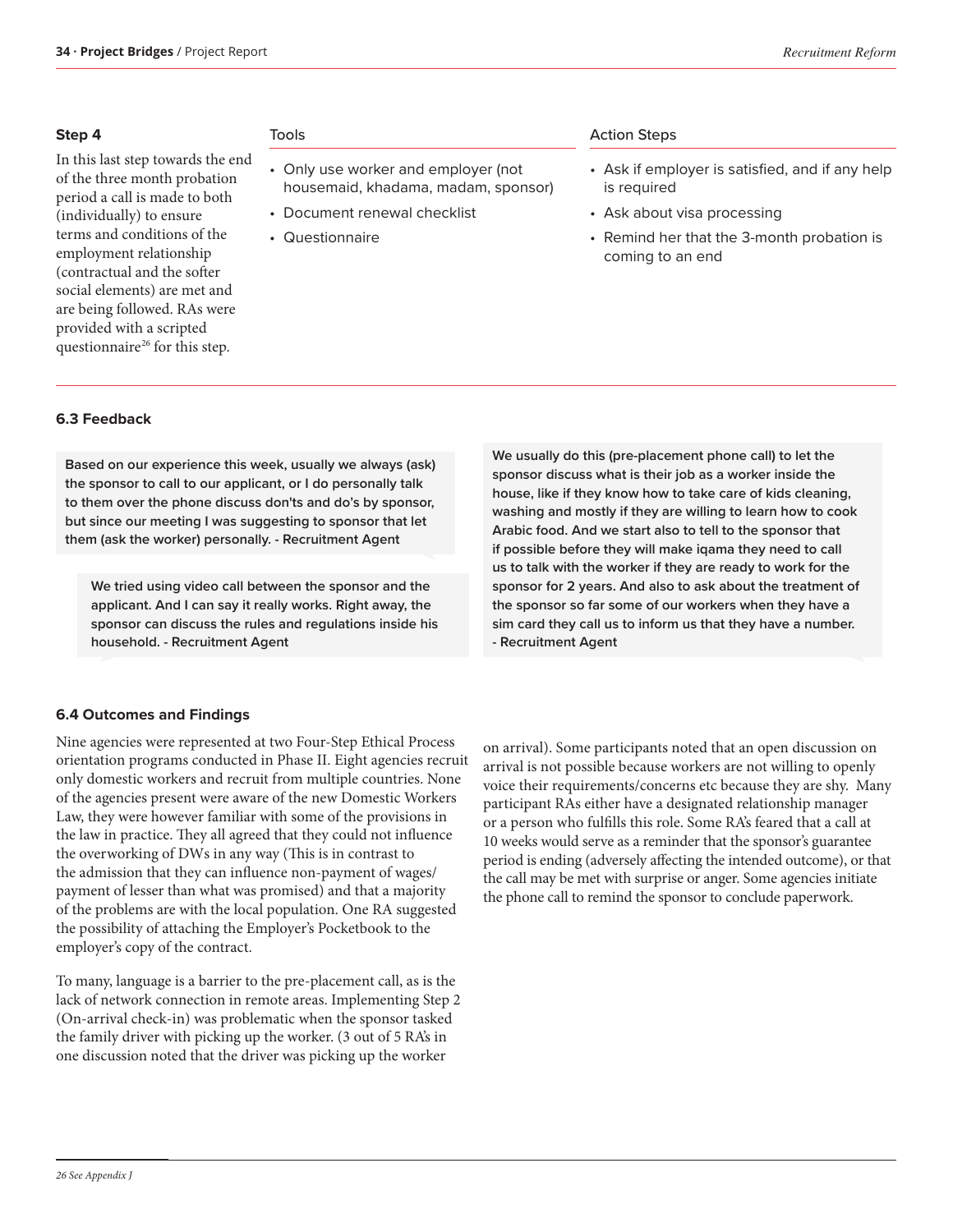At the end of the 12-week period we reconvened with the participating agents to collate their feedback on each step and the program as a whole.

### **Step 1 - Pre-placement phone call**

All the agents claimed that they implemented Step 1, except with potential employees who did not have an internet connection or the network connectivity was poor.

### **Step 2 - On-arrival check-in and in person pick up**

4 out of 5 agents (in one session) said that the agent initiates the initial discussion between the two parties at this point. This discussion is 'helpful' (it is not clear if this discussion is guided by the questionnaire in the Four-Step Process).

### **Step 3 - Appointment of relationship manager**

All of the agents claimed that they implemented Step 3, with some even saying that they have been doing this before they attended the Bridges training.

### **Step 4 - Check-in call**

To many this was the hardest part in the process. Some employers found the call offensive. It was possible to call the worker, as many employers were willing to allow workers to carry regular phones. (Which also opened opportunities to agents advise/intervene when necessary. Such as advising employers about food preferences or advising workers about maintaining a good work attitude.)

### **6.5 Challenges**

One of the main challenges to the program was our inability to monitor implementation of the four-step process or verify the feedback we received from participating RAs. Securing attendance and retaining attendees to succeeding phases proved to be difficult. This was anticipated and therefore the invitation was sent out by POLO and yet not all the invitees demonstrated commitment to attend. Furthermore at every phase communication were primarily from POLO and Bridges. Although lines of communications were kept open (through a WhatsApp group that was created by Bridges and a representative from POLO) and contact details were shared, RAs did not reach out. RAs were also asked to submit a monthly progress report, none were received. Incentivising RAs was difficult. This is probably attributable to the fact that none of them received a certification or formal training relating to this field. In our first training of 87 agents only one agent had received a certification, and most of the agents did not choose recruitment as a career path.

**The Four-step process is helpful.** 

**The Four Step process is helpful, does not need any changes and should be continued.**

**(The agency) is engaging in the Four-Step Process and requests a simplified version of the document for record keeping.**

**(Agency finds) the Four-Step Process helpful and finds that the receipt of wages has improved.**

**The agency finds the Four-Step Process questionnaire useful.**

**(The agency maintains) a written record of the Ethical Process and will continue the program. 'There are less complaints now (i.e after implementing program)'**

**The number of returned workers has remained the same as before and after (implementing) the Process.**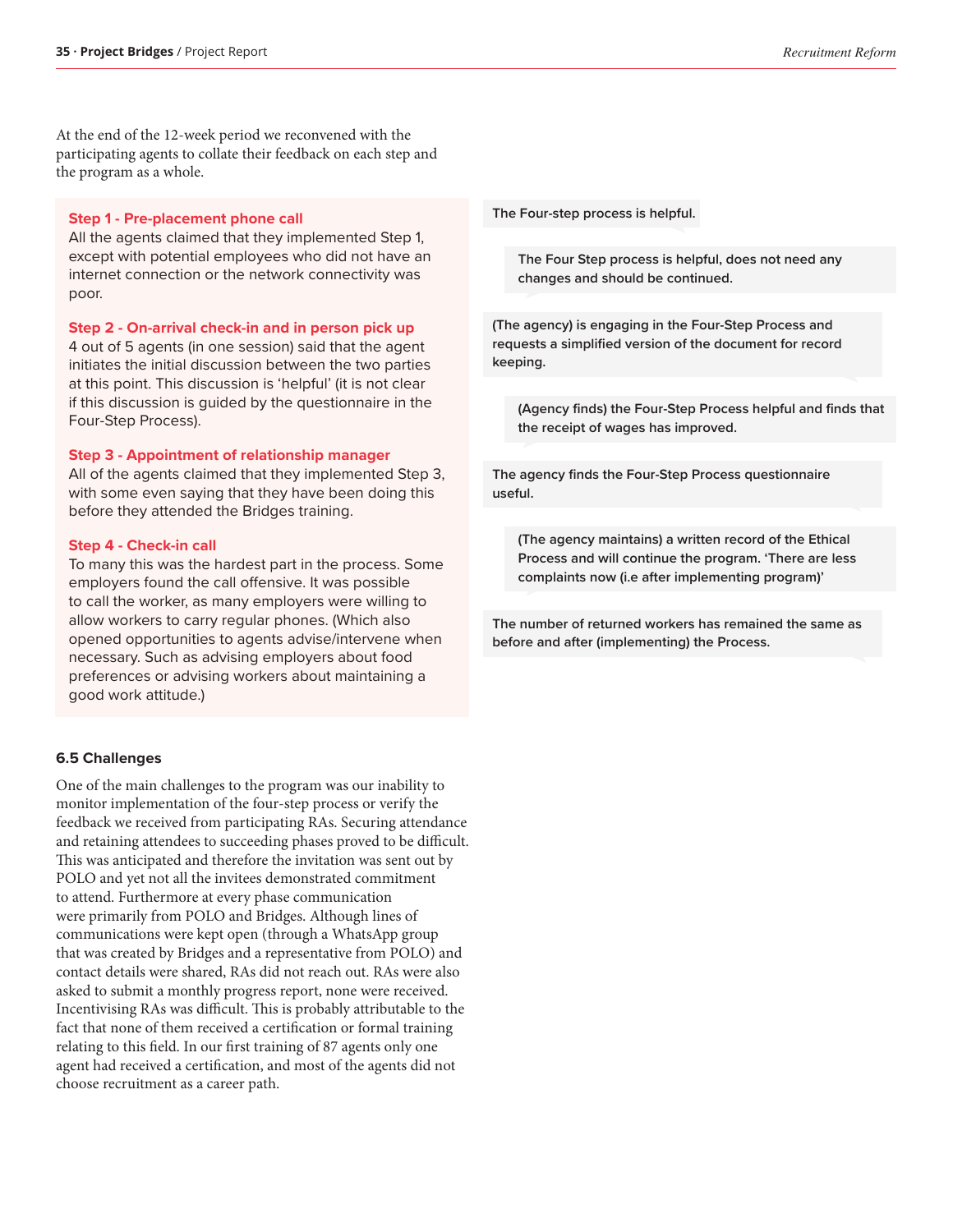# **Business Outreach**

### **7.1 Introduction**

principled business leadership and responsible corporate behaviour actively contribute to good public policy and to the protection of human rights in the communities in which they operate. Such businesses then, respect human rights and democratic institutions, promoting them wherever practicable.

In Qatar, businesses and business leaders have significant room to exercise leadership and leverage to influence their workforce, bring about change in the larger community and have invaluable effect on the lives of vulnerable migrant domestic workers, particularly those employed by their employees. This scope presents it self:

- *1. When an employer (the business) presents an employee with the mandatory No Objection Certificate (NOC) to employ a domestic worker.* At this juncture businesses have the opportunity to set standards and the responsibility to guide their staff to best practices relating to the employment of domestic worker.
- *2. When a business institution provides housing facilities to their employees complete with a 'Maid's room' / 'Maid's quarters'*  (as is likely with most transnational corporations, whose senior staff are likely to be employing domestic workers). The accommodation space allocated for a domestic worker sends out a message: a squalid accomodation facility will have the effect of justifying dehumanization.

**I would not give the maid's room to my pet. - An employer on the worker's room in the company accomodation.** 

Another employer mentioned that they were forced to custommake a bed because the worker's room was not wide enough to fit a regular sized single bed.

Regardless of the self-presenting scope mentioned above, the way executives and staff treat personnel within and outside the organisation reflect on the core values of the company. Furthermore, the cascading responsibility of businesses comes into play in emergency situations, for example if the employee leaves employment and the country as a result, or is forced to evacuate the country due to political instability within, then the business has a responsibility to ensure that the employee does so only after providing for the welfare of the worker he/she employs.

### **7.2 Bridges' Outreach**

TOWARDS the end of Phase I we were able to start a conversation with business institutions, with a simple message: while most institutions will have high recruitment and employment standards for those directly in their employ, the same may not be true for those indirectly associated with the organization.

Bridges together with our sister project Ensaniyat hosted a series of interactive roundtable discussion sessions with diverse business entities. These interactive sessions were developed to help institutions educate their staff and implement best practices. Participants were also introduced to customizable tools which will allow institutions to implement and customize the materials to fit the organization's needs.

### Our asks;

- 1. To implement the Code of Conduct<sup>27</sup>
- 2. To distribute the Employer's Guide to staff who hire domestic workers
- 3. To distribute Know Your Rights leaflets to domestic workers
	- *1. Employee Code of Conduct for Employing Domestic Workers*  The Code of Conduct is a company policy template that is designed to be tailored to a company's needs and should be considered as a starting point for setting up human resource policies pertaining to employees employing domestic workers. The Code of Conduct was developed with the guidance and due diligence of our local legal advisor Clyde & Co. and takes into account rights, responsibilities and softer elements of employment.
	- *2. The Employer's Guide*

The Guide was developed to educate direct employers of domestic workers about the minimum legal requirements of recruitment, in addition to tips and advice on building a mutually beneficial relationship with the DW they employ.

*3. Know Your Rights* 

Know Your Rights is a one page leaflet designed to educate domestic workers about their rights under the DW law.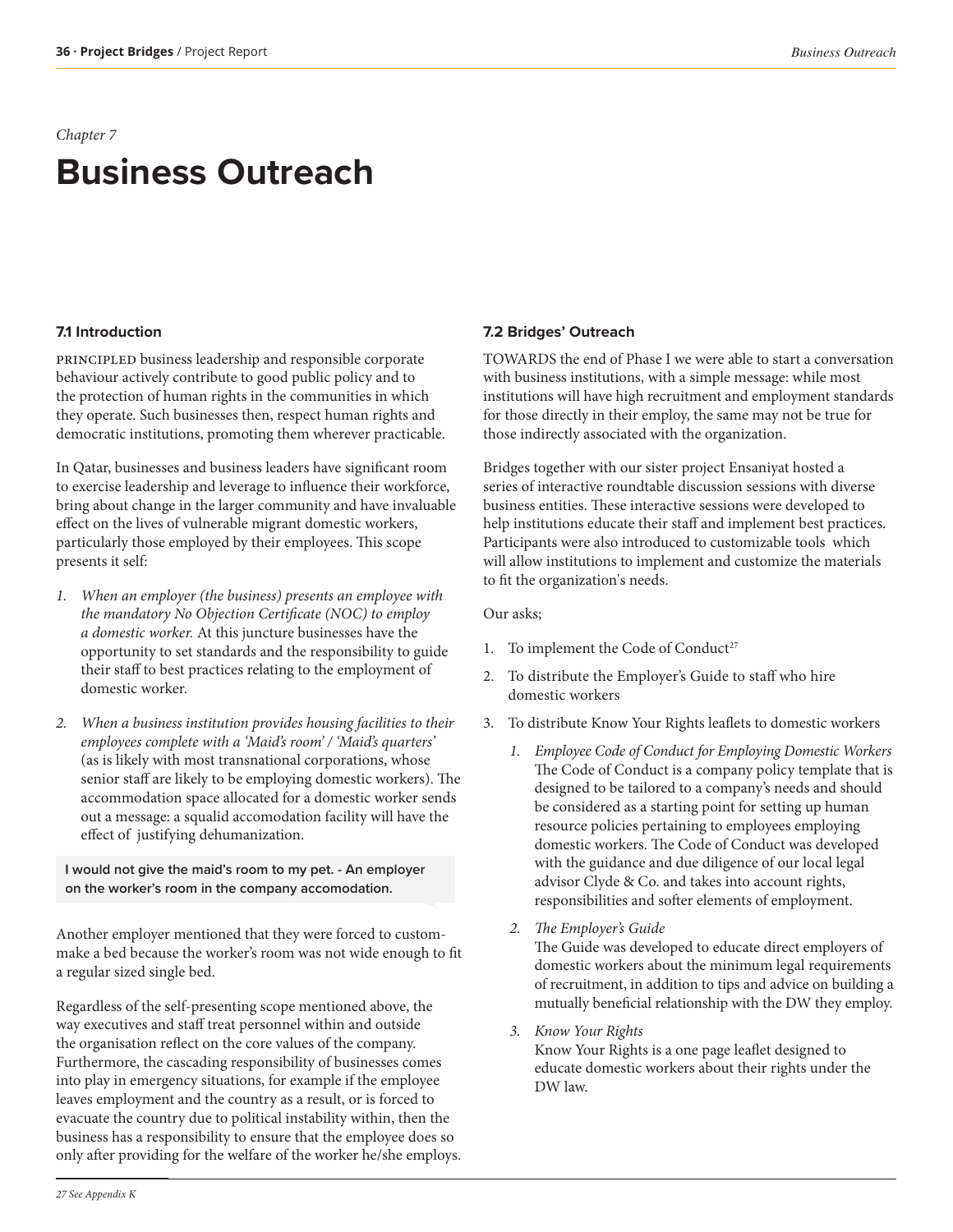By the end of Phase II Responsible Business Roundtables had been conducted with over 30 business institutions in Qatar, including those listed below. The roundtable discussions were based on a module developed by Bridges. See Appendix L, 'Responsible

• The College of North Atlantic in Qatar

Business: Small Measures, Big Impact'

- 2 Business Outreach programs with QDVC (A joint venture between France's Da Vinci and Qatari Diar)
- Members of the Qatar Human Resource Forum (QHRF) managed by HR professionals, QHRF arranges networking and topical HR events multiple times a year.
- Members of the American Chamber of Commerce in Qatar
- Canadian businesses through the Canadian Embassy in Qatar
- The Bedaya Centre a locally grown institution providing advisory services to new and potential entrepreneurs in Qatar.

At the time of writing this report, the following embassies/entities were discussing the possibility of hosting Roundtable discussions with their business communities:

- Swedish Embassy
- The Embassy of the United Kingdom
- The Swiss Embassy
- The Dutch Business Council
- The Indian Businessmen and Professionals Council

### **7.2 Findings**

Our findings were based on the questions posed by facilitators during the discussion.

### *Why does this subject speak to you?*

- » It is a moral obligation to endeavor to change the norm
- » It reflects on the value system embraced by the company
- » The treatment of domestic workers falls short of what one is accustomed to in one's own country
- » Companies take disciplinary action against employees who are found to have violated the state's law or for being involved in unethical dealings. The same principle is applicable in relation to employees who exploit or abuse MDWs.
- » Employees have asked about the process of repatriation of domestic workers should they have to leave unexpectedly (as a result of the blockade against Qatar).

### *What is the challenge you face in dealing with the issues?:*

- » Absence of national legislation and therefore the lack of a framework/foundation to educate employees (this was the sentiment at discussions conducted prior to the enactment of the Domestic Workers law)
- » Inability to monitor implementation of legislation and standards set by the business. Many participants talked about the absence of a governing body that is solely for the purpose of ensuring that the law is obeyed. They mentioned that the overriding principle is the sanctity of privacy - "What I do in my household is my business and nobody can open the door and check up on me and the employee."
- » The company's actions can go only so far as being reactionary (i.e. the employer can act only after a violation/misdemeanor has occurred)

### *Small successes in addressing the issue:*

- » Being able to identify and address the root cause was recognised as a successful way of addressing this issue. An employee was found stealing within the company premises. The HR officer decided to investigate the reason (root cause) behind the theft. It was then discovered that the worker had paid 30,000 riyals to 'buy' the employment visa and as a result had a large debt to settle. It was also found that the recruitment agency collaborated with the creditor in this visa trade. The company then blacklisted the agency.
- » A few HR personnel maintain a record of employers who request NOCs to employ workers and ID copies of the domestic workers employed. The record is updated with information such as termination or end of contract. This initiative was viewed favorably by other participants in view of the blockade.

### *Additional findings*:

- » The Guide was received well with some stating that they would use the Guide during initial onboarding.
- » Awareness and education were seen as key to behavior change, the Guide then would play a key role in fulfilling this requirement.
- » Many businesses were not aware of issues pre-departure, for example the commodification of workers prior to departure and pre-decision, exploitation in sending countries
- » Some participants noted that an agency rating system would fulfill a gap
- » Some participants did not think that "policing" or "monitoring" employees' treatment of workers they employ was possible or practical.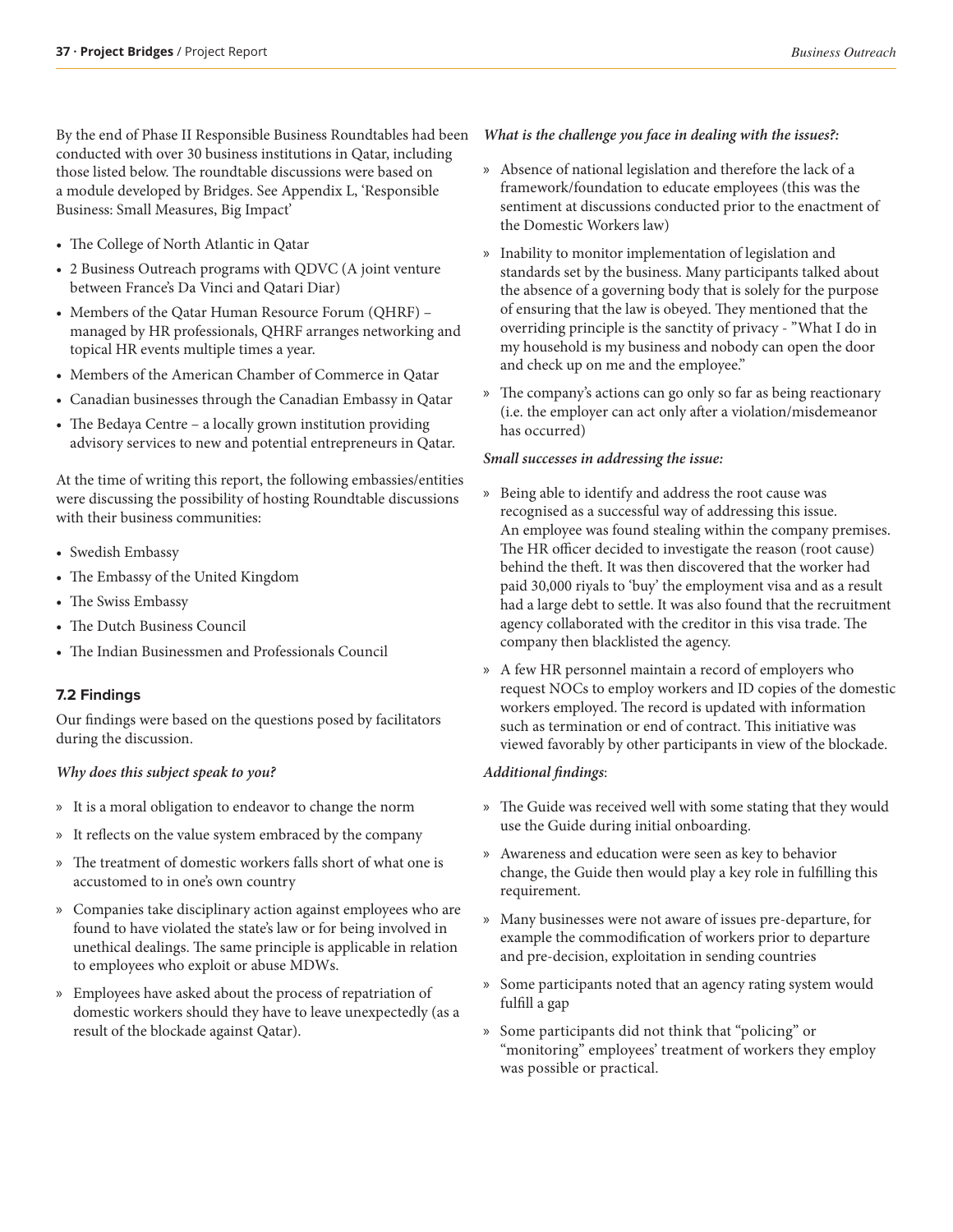### *Chapter 8*

# **Domestic Workers Law - A Year On**

THE MOST PERVASIVE of barriers to upholding the rights of domestic workers is legal exclusion. For over four decades after migrant domestic workers started arriving in Qatar, they existed in a vacuum, excluded from the labour law, stripped off even remote recognition as a worker and entirely subjugated by the Kafala law.

In the absence of a legal framework our engagement with stakeholders throughout Phase I of Bridges Project and the first half of Phase II, was informed by and drew on international best practices, and the little we could salvage from the national legislation and bilateral agreements between CoOs and Qatar (where available) to humanise domestic workers. Discussions with employers for example were trite with 'what the embassy (of the sending country) requires is…..'

*Bridges: Minimum wages according to the Philippines embassy is 400 dollars.* 

*Bridges: The Sri Lankan embassy requires that the employer bear the cost of repatriation if the worker dies in Qatar.* 

Box 11: From Phase 1 of Project Bridges (Shelter ME)<sup>28</sup>:

"....participants were often found applying rules and regulations based on societal norms, personal inclinations (often justified based on the hefty recruitment fees they paid to secure an employee) or what feels like the right thing to do. Many respondents observed that Shelter M.E initiatives were the first time they were engaging in discussions related to laws. Only employers who had a brush with law enforcement authorities were cognisant of legalities, when the worker absconds or is found to be pregnant for example.

### *Problem is I don't know what's legal and what's not.*

Permitting the employee to work in homes other than the employer's and complying with a live-out living arrangement with a full-time worker were the most common practices falling within the gray realm of the law.

Allowing employees to work in the homes of friends and neighbors to earn extra income was viewed as a sign of goodwill in group discussions. One employer said he *even drives [his employee] to friends homes* on the days she works for them.

Some employers encouraged the employees to live-out in private accommodations, particularly when the employee's spouse lived in Qatar. *[This arrangement] worked really really well.* 

When asked if the employer considered the legality of her decision to allow the worker to live with her husband who was in Doha as "a bachelor" she replied*: It's wrong of us to keep them [employee and husband] apart*, indicating that she (the employer) made this significant decision based on what she assumed was the right thing to do.\*

One employer related that an agency offered her a considerable discount to have a live-in arrangement with a worker under the agency's sponsorship: the employer was housing a worker who was not under her sponsorship, which is clearly illegal under Qatari law. The agency also retained access to the worker's earnings, deducting a part of the employer's payment every month, contravening the provisions of UNTOC<sup>29</sup> to which Qatar is a signatory."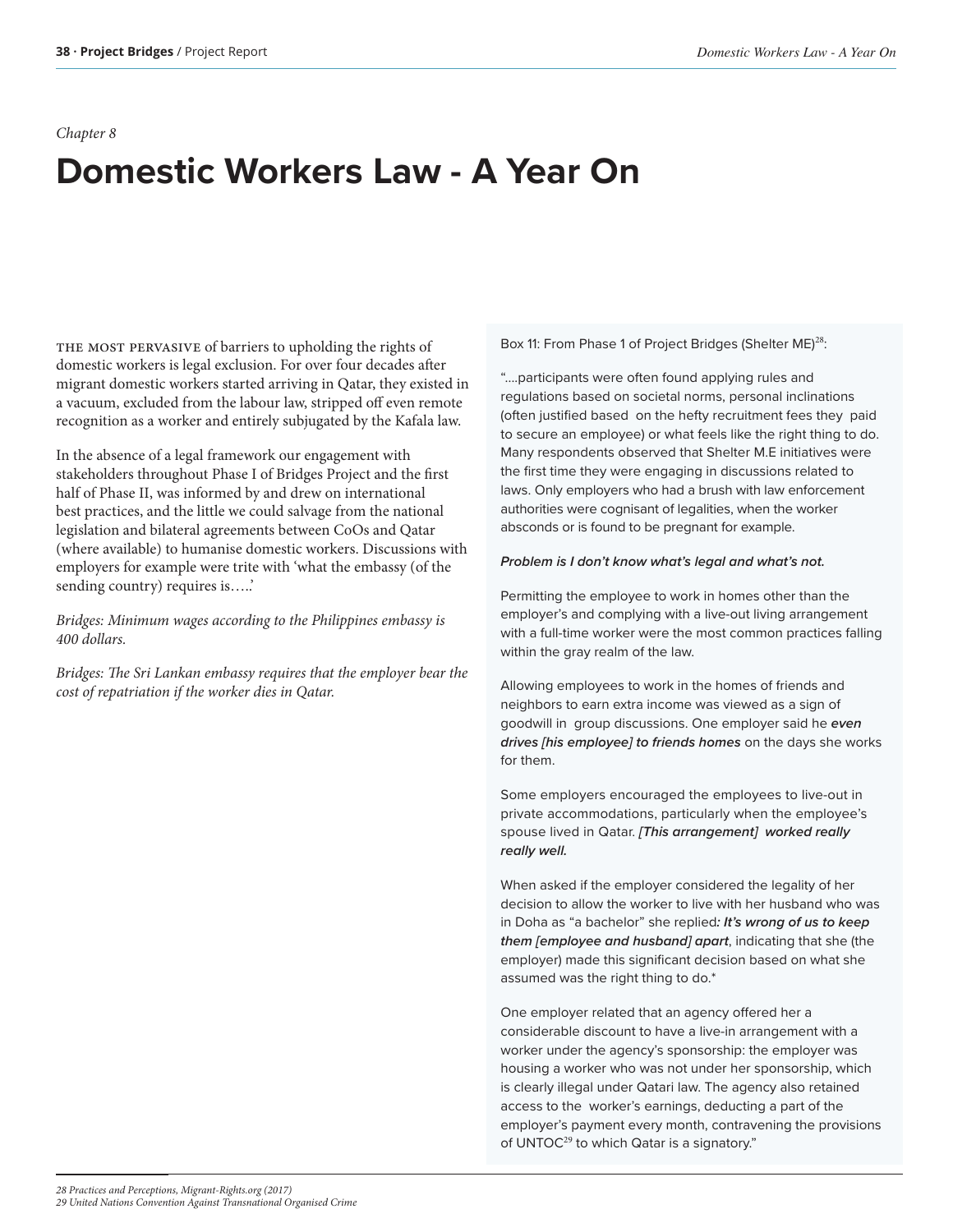*\*The same employer later mentioned that she gave the domestic worker a free supply of contraception, to prevent the possibility of an unwanted pregnancy. Unwanted because it is illegal for a woman who is 'single' in the eyes of the law to be pregnant and for faulty implications against her husband or sons.*<sup>30</sup>

Another employer explained to us that the gardner they employ is under the sponsorship of the company owned by her husband, because they as a single expatriate family cannot employ more than one worker.

**I had no idea about what is right and wrong in the way [a worker] should be treated. I wasn't sure if it was ok to let her live with her husband. Where do I find these things out without giving myself away and then I get into trouble.**

THE PROMULGATION of the Domestic Workers Law in August 2017 strengthened the legal framework for our advocacy and we adjusted our tools and campaign materials to reflect the new law.

- 1. A revised version of the Employers Guide (Employer's Pocket Book) including provisions under the new law and practical ways of implementing legal principles in a household.
- 2. Know Your Rights a leaflet for MDWs stipulating in lay terms their rights and responsibilities. See Appendix M.
- 3. A comparison of legal provisions across the GCC region to inform all our pre-decision trainings in Uganda. See Appendix N

### Box 12: From Employer's Pocketbook

### I**s it necessary to have a contract with the migrant domestic worker? What must the contract include?**

Yes, a contract of employment is legally required. In Qatar, a domestic worker can be hired only through a written contract accompanied by a translation in the worker's language, approved by the Ministry of Administrative Development, Labour and Social Affairs (ADLSA).

According to the new domestic worker's law, the core elements in this contract include (but are not limited to) the nature and type of work, the wages agreed between the parties, the method and date of payment of wages, duration of contract, and conditions for renewal and termination of the contract. [Law no 15 of 2017]

A solid contract reflects the expectations of the employer, the rights and responsibilities of both parties, and sets clear boundaries for the employment relationship.

*Tip: A contract has little value if not comprehensively understood by the parties to the contract. Avoid ambiguous language and ensure that the contract is explained clearly to the worker.* 

### **Is there a limit to a domestic worker's daily working hours and how do I calculate daily and weekly working hours?**

According to Article 12 & 13 of Law No 15 of 2017, working hours cannot exceed 10 hours a day. During this period the worker is entitled to breaks for worship, rest and food, and such break periods should not enter into the calculation of the hours of work.She is also entitled to 24 continuous hours of rest per week, totalling no more than a 60 hour working week.

Implementing a strict 10-hours per day rule may not appear practical at first, as all homes are susceptible to unexpected needs, but it is achievable with mindful planning and proper scheduling. Foster a healthy work environment in your home by ensuring that the worker does not work for over 4 - 5 continuous hours without a break, and has sufficient rest periods during the work day, night and week.

Periods during which domestic workers are not free to dispose of their time as they wish and remain at the disposal of the household in order to respond to possible calls should be regarded as hours of work.

Under national legislation workers are entitled to overtime payment when working hours exceed 10 hours day/60 hours a week.

A 10-hour limit on daily working hours (in the national Domestic Workers legislation), by implication means that a worker is entitled to overtime payment for working hours exceeding the 10-hour limit.

*Tip: Introduce the worker to a timesheet – an easy-to-record chart with start and end times of a task. Keeping a record of the hours she works will help you both be conscious of her working hours.* 

*Consider: In Qatar's formal sector, working hours are no more than 8 hours a day. Workers are also entitled to a rest period after 5 continuous working hours, and work hours are shorter during Ramadan.*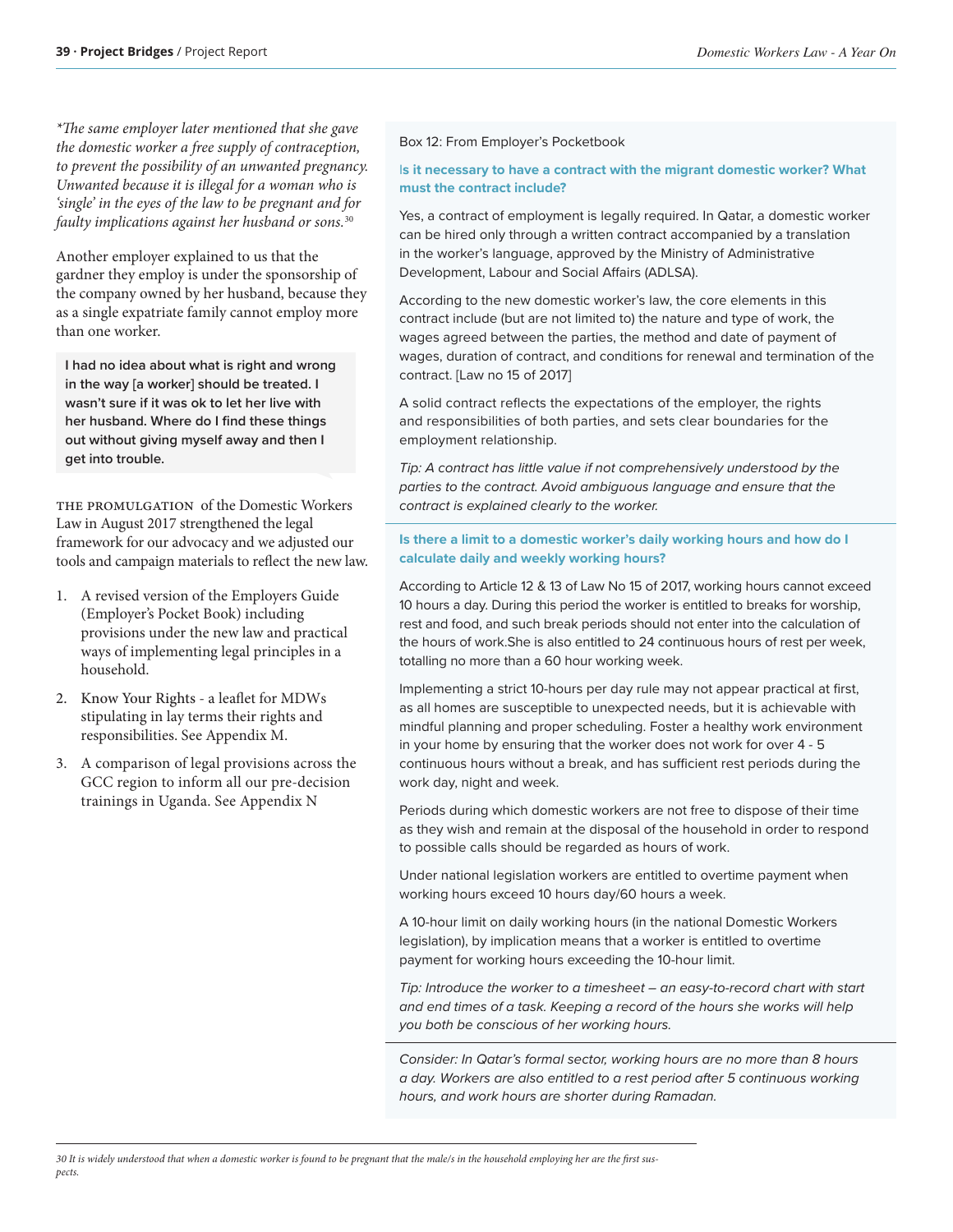### **8.1 Findings**

**I don't know about the domestic workers law. But it has not been publicised** 

A vast majority of the employers did not know about the new law. As mentioned in the chapter on Recruitment Reform, RAs who participated in our Four-Step Ethical Process workshops did not know about the new law too. In a spot survey we conducted with a random sample (most of whom were employers) only a few respondents knew about the domestic workers law. In this survey even the few respondents who knew about the law had little to no knowledge about its provisions.

However, once informed about the law many employers reverted with questions about the application of one or more provisions. And Some employers were skeptical about the enforcement of the law.

**What is working hours? What is it when she is just being in the house?**

About the mandatory day off, an employer asked:

**How will the law be enforced, is the maid willing to lose her job to go and complain that she is not getting her day off? For her it doesn't leave her the option to look for another job or come back immediately if there was another family offering her a job, that leaves them in a really difficult situation** 

**Must the end of service be paid even though it was not in the employer's knowledge at the time of hiring her?** 

**Quick question it says in the booklet that it is legally required to have a contract written before hiring. Does that also include me making a contract for my Maid now ? (An employer who hired before the enactment of the law)**

**My nanny's iqama expires in March. If the company renews then she works with them until her 2yrs is up. If they don't renew she said she's done with them. Can you tell me what the labour laws allow. Can I transfer her under my sponsorship at that point? They're pimping these girls!**

About the course of action a worker should take when her rights under the law are violated an employer asked:

**There is a lady we are hoping to hire in February who's employer is threatening her not to pay her ticket home, nor give her NOC to find another opportunity. So her plan is on her last official contractual day according to her contract she will go to POLO and have POLO speak with her employers and demand her rights. It's unlikely to be able to demand it from them then if they are hesitant on a crystal clear "right" they are hardly likely to pay her end of service since they hired her in 2016.**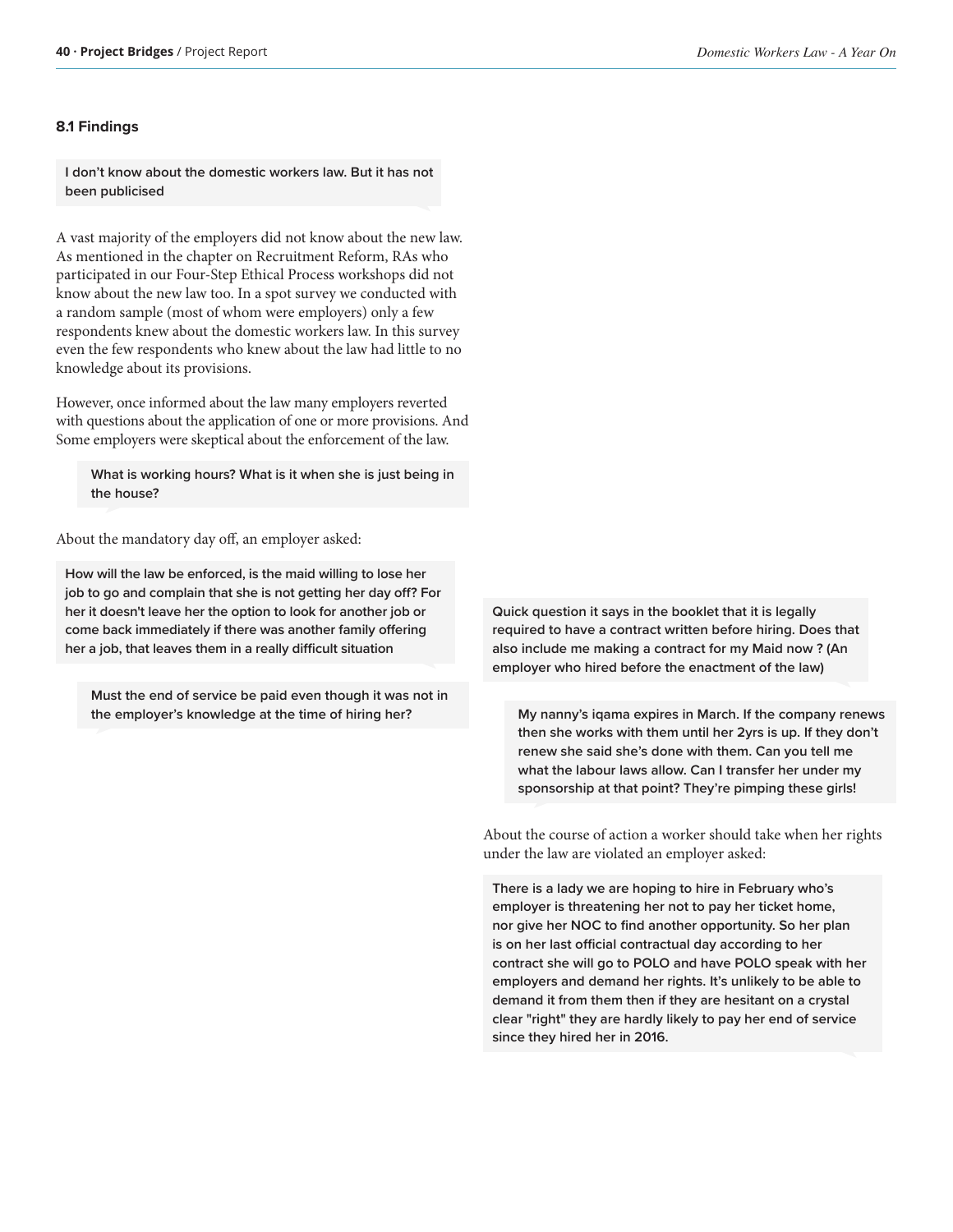Embassy of Canada American Chamber of Commerce in Qatar Embassy of the United States of America Embassy of Netherlands Embassy of Sweden Georgetown University in Qatar Qatar HR Professionals Network ILO Technical Office in Qatar National Human Rights Committee

acknowledgements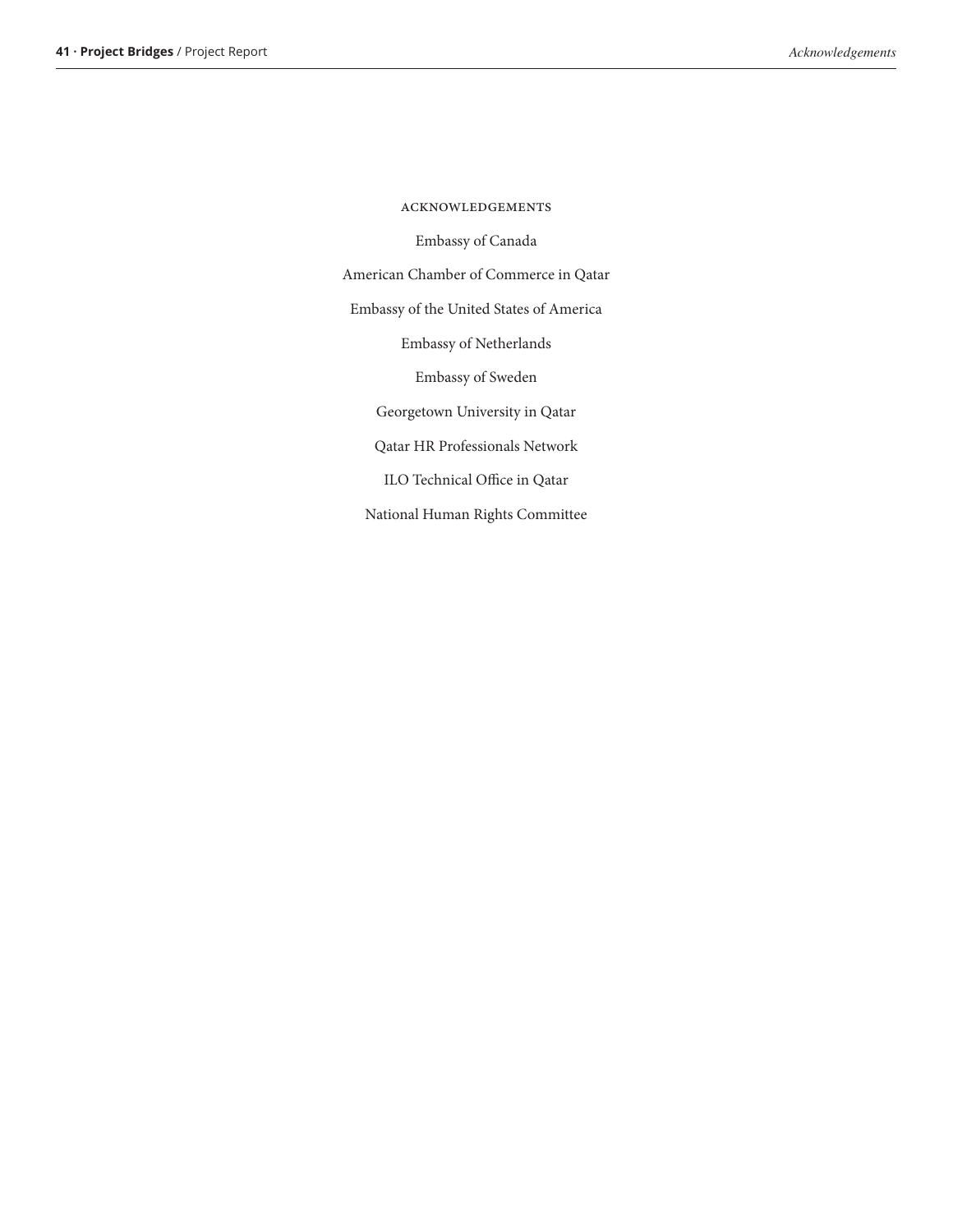# **Appendix (external links)**

| Appendix A |  |  |
|------------|--|--|
| Appendix D |  |  |
| Appendix G |  |  |
| Appendix H |  |  |
| Appendix I |  |  |
| Appendix J |  |  |
| Appendix K |  |  |
| Appendix L |  |  |
| Appendix M |  |  |
| Appendix N |  |  |
|            |  |  |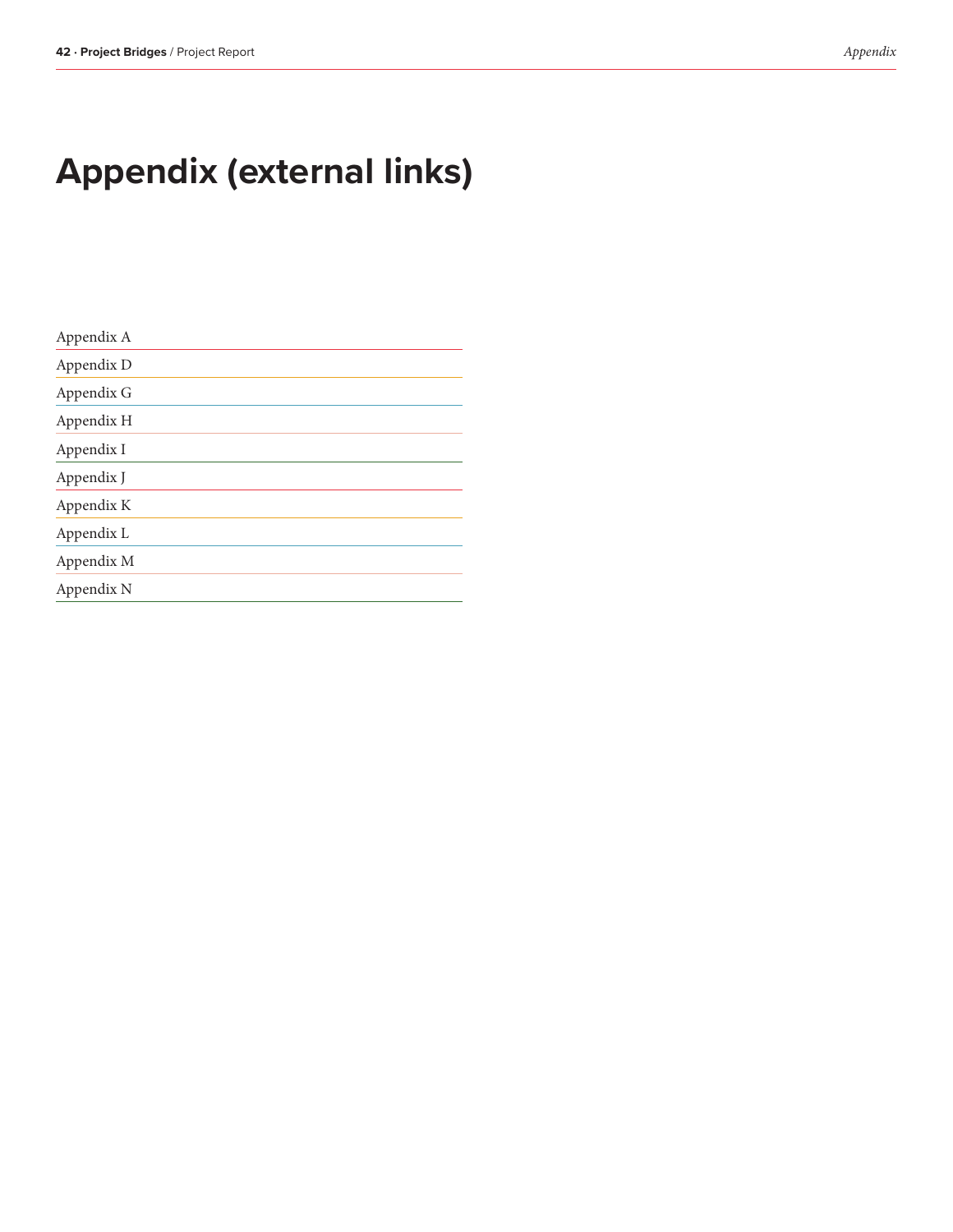### *Appendix B*

# **House information, guidelines etc**

### **1. Probationary period**

a. There will be a 1 week, 2 month, and 6 month probation period. I will give you feedback about your job performance and let you know what you are doing well and what you need to improve on.

### **2. Inventory**

- a. Upon your arrival, I will make an inventory of everything you bring with you, including how much money you have
- b. When you travel I will check your bags
- c. Please tell me if anyone gives you gifts or money
- d. I will keep track of how much money I give you
- e. I will do this so that we both are clear about what is in your room and there is no doubt about your belongings. This is safer for you and me.

### **3. Food**

- a. I will provide your food
- b. If you need special ingredients please let me know.
- c. You can make your own special Ethiopian food, you do not have to eat what we eat if you don't like it

### **4. Cooking**

a. Cook what you know. We like to try new things; don't be afraid to make anything. You will be expected to learn certain dishes from me, sister-in-laws, and friends.

### **5. Cleaning**

- a. I expect a clean house, you have 7 hours 3 days a week that all you are expected to do is clean and cook. You are not responsible for watching the children.
- b. Please follow the cleaning schedule I provide.
- c. Remember there will always be things that need to be cleaned that are not on the list.
- d. If you don't think you have something to do you can always find something to clean.

### **6. Hygiene Items**

- a. I will provide the following personal hygiene items for you; let me know if you have run out. Please do not stock up to take home. These are for you only.
	- » Soap
- » Lotion for the body
- » Shampoo
- » Deodorant ( a must) » Monthly pads » Cotton buds
	- » What else do you need?
- » Toothbrush » Toothpaste

### **7. Hygiene**

- a. Please take a shower at least once a day
- b. Put on deodorant after each shower
- c. Please change into new clothes each day

### **8. Clothing**

- a. I will provide your house clothes and dresses (you must USE these items while you are with us, please do not stock up on them and save them to go home with. Dresses, sandals, underwear, bras, socks, abaya).
- b. Please wear these clothes while working.
- c. Please stay covered unless you are in your room.
- d. Wear an abaya when you are outside of the compound.

### **9. Schedule**

- a. You are expected to be in the house by 6:30 am on weekdays, 9:00 am on Friday, and 8:00am on Saturday. You will be given breaks during the day during which you can sleep, read, or relax in your house. We generally go to bed at 8:30pm
- b. You are not expected to clean or do laundry on Friday, but occasionally you will need to cook. You will go with us to lunch at a family member's house.
- c. Remember that life is not planned on paper and the schedule is flexible. We try and keep a normal schedule, but sometimes we go to bed late and sometimes we sleep late. I will always make sure that you get enough rest and make up for days that you work late.
- d. When we have guests remember the schedule may change.

### **10. Communication**

- a. If you do not understand something let me know, I will not get mad.
- b. You may talk to me about any problems you are having and express your likes and dislikes, but please do so at appropriate times. Don't try to discuss something important when I am trying to work on something else.

### **11. Your room**

- a. If the children are in your room do not ever lock the door.
- b. Please keep your room clean and tidy, change your sheets weekly and vacuum.
- c. Keep your bathroom clean.
- d. Keep anything important put away.
- e. Tell me if there is anything that needs repair, lights, washing machine, AC.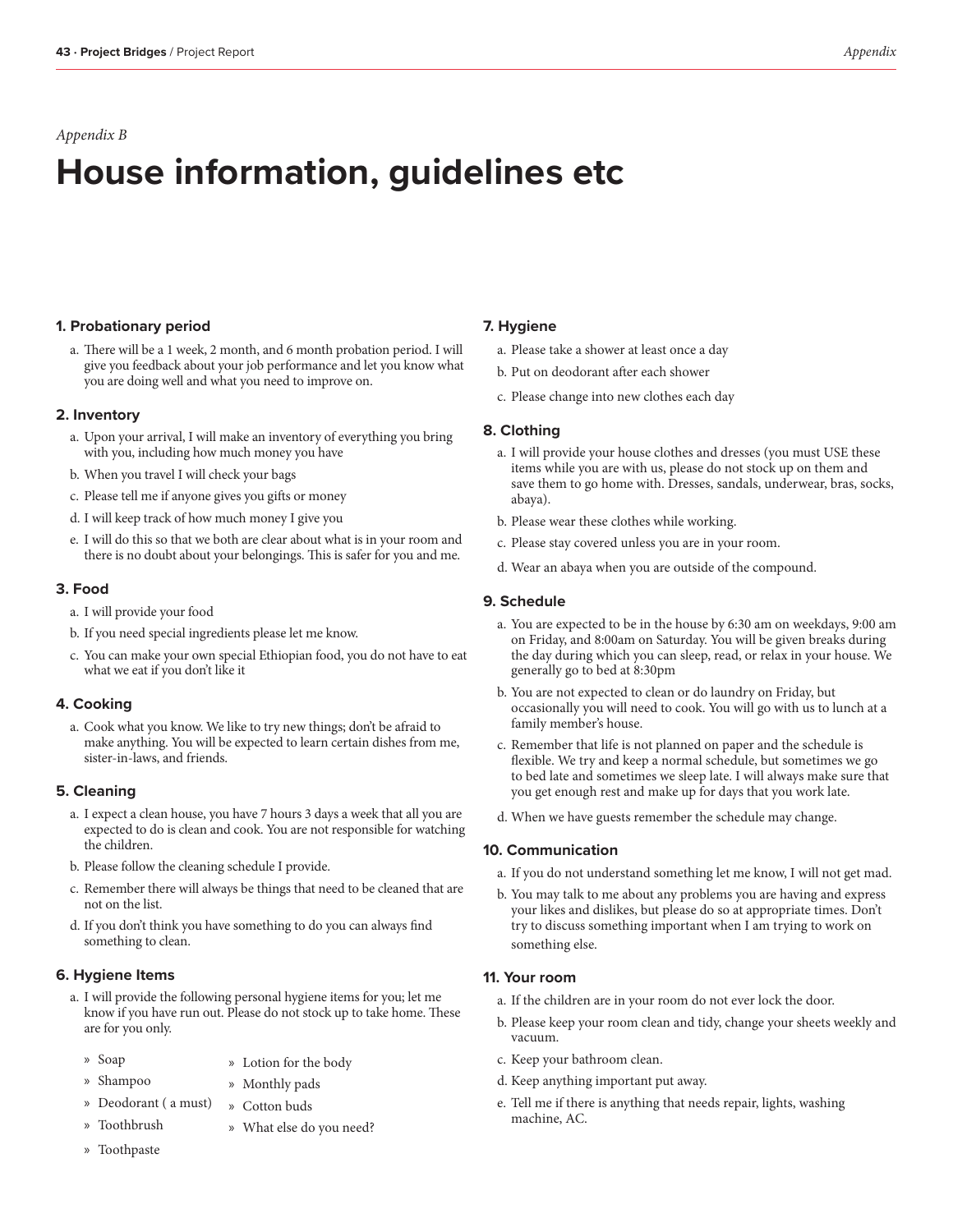### **12. Outside and safety**

- a. For your own safety do not speak with men that work in the compound.
- b. Do not go inside other houses (unless you are with me).
- c. Do not open the door to anyone (unless we tell you).
- d. Always keep the door locked.
- e. When we are outside, stay with us, help keep the children close.
- f. You may talk with other women when we are out, but do not give out any telephone number without my permission, and do not neglect the children while you are talking.

### **13. Telephone**

- a. Do not use the telephone unless I am home and you have permission.
- b. If we are not home you may answer the telephone and take a message, if the person does not speak a language that you speak just say madam and sir are not home and hang up.
- c. If the phone rings and I call your name to pick up the phone, pick it up.
- d. If there is an emergency you can call me or Mr. XX.
- e. You may not have a mobile telephone.

### **14. Pay and sending money home**

- a. I will pay you at the end of each month.
- b. If you need to send money home let me know at least 1 week in advance.

### **15. Letters**

a. If you need to mail a letter please give it to me to mail at least 1 week in advance.

### **16. Take care of yourself**

- a. Always take time to eat three meals a day.
- b. Let me know if you are sick or need medicine.

### **17. Personal hobbies**

- a. I will try to provide you with books and magazines in your own language.
- b. If you have a special hobby, like jewelry making or sewing let me know.
- c. If you would like to learn any of the hobbies I do please let me know.
- d. I will provide you with notebooks, pens and pencils.

### **18. Our Summer vacations**

a. We will travel in July and August. During the summer vacations you will stay with one of our family or friends, I will ask your opinion about where you want to go, but Mr. XX will make the final decision.

### **19. Your Rights**

- a. I promise not to talk behind your back. I may only speak to someone to give me ideas on how to resolve problems and communication.
- b. You have the right to discuss anything you are unhappy about without fear that I will become angry.
- c. You have the right to contact your family as often as you need. You can buy Q-cards and use our house phone, just let me know when you need to buy a Q-card.

### **20. Our Rights**

a. Do not speak about intimate details of our home, our lives, what we do In our home we are open with each other and even if we fight we know we can work things out faster through communicating rather than being silent and what we say, what we buy etc. This is private. Just like your life is also private. If you are having a hard time and need to speak to someone you can talk to  $\rule{1em}{0.15mm}$ give details about our family or problems. Do not gossip about us to other women.

### **21. My Promise:**

I promise to treat you with dignity and respect. I am a patient person, but I don't like to be tricked, lied to or pretended with. I am not a game player or a mind reader, if something is wrong, you need to let me know.

### **22. Our home is an Islamic home.**

I expect you to follow the moral and social rules of Islam. You will not be alone with men. You will not call men other than your family members.

### **23. Kids:**

I expect my children to listen to you. You are an adult. For their own safety they must learn to listen to you. Do not allow them to boss you around, even if it means they cry sometimes. You must treat them in a kind and patient manner, but also be firm with the rules.

I also expect my kids to work too, if I ask you not to pick up after the kids, please do not, you are not doing me or them a favor. I will be upset if you clean up after them behind my back. I need them to be productive members of the family too. If I ask you not to put on their shoes for them, not to hand feed them, not to pick them up when they are crying, do what I say and ask me about it later if you don't understand. Do not argue with me in front of the children.

We must support each other to make sure the children respect us and do not try to make one of us the bad guy If something happens to the children (they get hurt, are sick, get in trouble) while I am not home you MUST tell me. Never hide anything that happens, even if you think I might be mad. I will be more mad and not trust you if I find out later.

Please note that the above rules must be followed at all times, if you have a question about any of them, please let me know.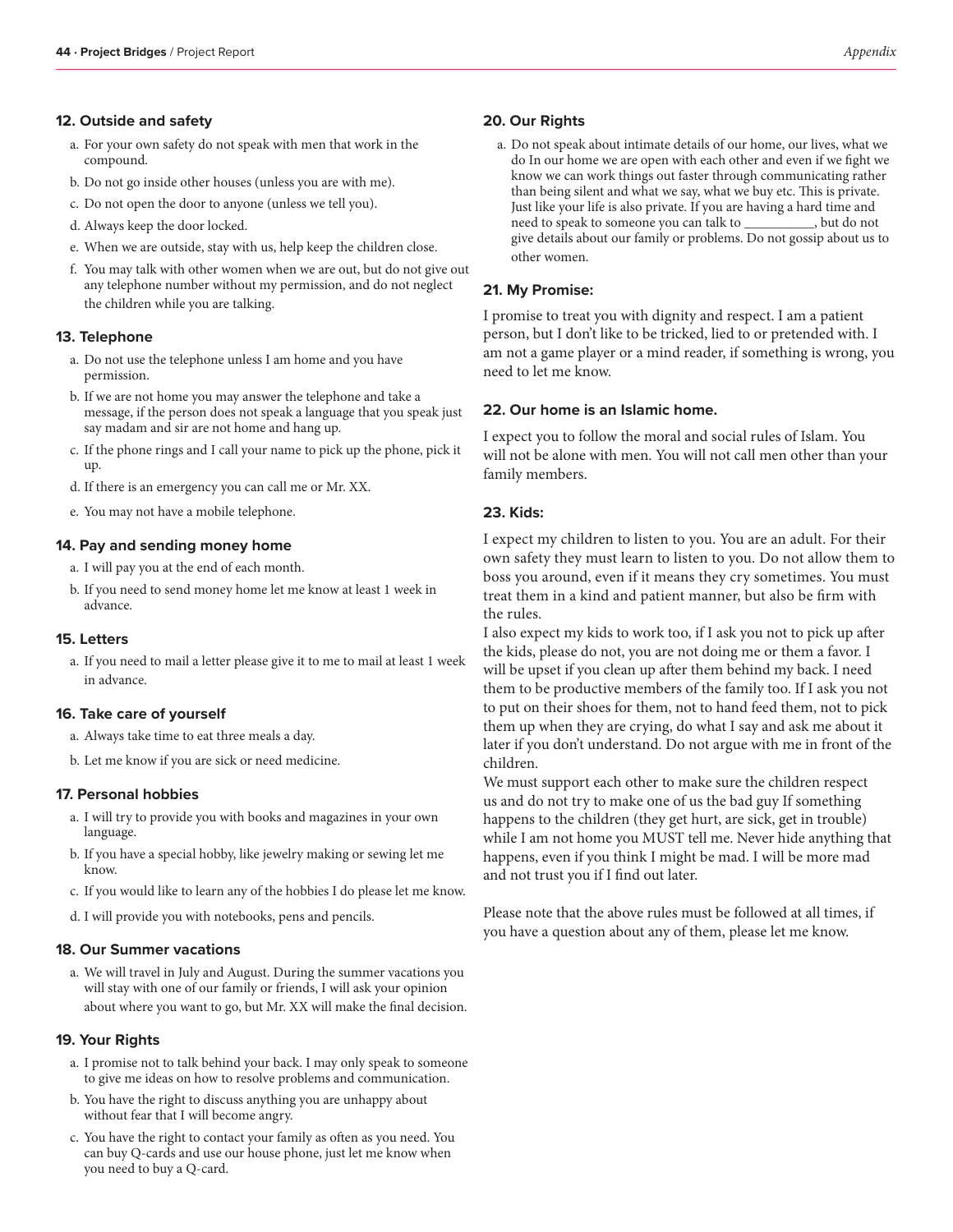# **Guidelines for Driver**

### **1. Commencement**

Employment will begin on \_\_\_\_\_\_\_\_\_\_\_\_2016 and continue for two years.

### **2. Place of work**

### **3. Job description**

Job Title: \_\_\_\_\_\_Driver\_\_\_\_\_\_\_\_\_\_\_\_\_\_\_\_\_\_\_\_ (e.g.. Domestic worker, childminder, gardener, etc) Duties: See attached job description

 $\frac{1}{2}$  , and the set of the set of the set of the set of the set of the set of the set of the set of the set of the set of the set of the set of the set of the set of the set of the set of the set of the set of the set

### **4. Wage**

The employee's wage shall be paid in cash on the last working day of every month and shall be:

\_\_\_\_\_\_\_\_\_\_\_\_\_\_\_\_\_\_\_\_\_\_\_\_\_\_\_\_\_\_

### **5. Friday off**

Friday is the day off for the employee. Any work on Fridays will be by agreement between parties and will be compensated with time off according to a case by case agreement.

### **6. Public Holidays**

Any work on holidays (National Day, Eid al Adha, Eid al Fitr) will be by agreement and will be compensated with time off as agreed upon prior to the holiday.

### **7. Annual Leave**

The employee is entitled to two months leave after every 24 months of continuous service.

Such leave is to be taken at times convenient to the employer and the employer may require the employee to take his/her leave at such times as coincide with that of the employer.

### **8. Sick leave**

8.1 The employee is to notify the employer as soon as possible in case of his/her inability to work due to illness.

8.2 A medical certificate may be required if absent for more than 2 consecutive days or has been absent on more than two occasions during an eight-week period.

### **9. Health Care**

Health care, including dental, will be provided through Hamad Medical Corporation. The employee is responsible for making their own appointments and following through with any necessary care. Cost of medications and lab work are the responsibility of the employee.

### **10. Accommodation**

- 10.1 The employee will be provided with accommodation for as long as the employee is in the service of the employer, which shall form part of his/her remuneration package. The employer will provide a bed, closet, small table and curtains.
- 10.2 The accommodation may only be occupied by the worker, unless prior arrangement with the employer.
- 10.3 Prior permission should be obtained for visitors.
- 10. 4 The employee is not to enter the main residence, except for the kitchen, except with permission.

### **11. Food**

The employee will provide with daily meals and beverages. Requests for particular foods will be accepted at any time. The employee may use the main kitchen to prepare any food.

### **12. Clothing**

The employee will wear an abaya and scarf at all times when out of the home and will wear conservative, loose fitting clothing when in the home.

### **13. Internet/phone**

Free wifi will be provided in the home and a mobile pack of QR200 per month for the employee's mobile. The employee's mobile phone must have charge and credit at all times.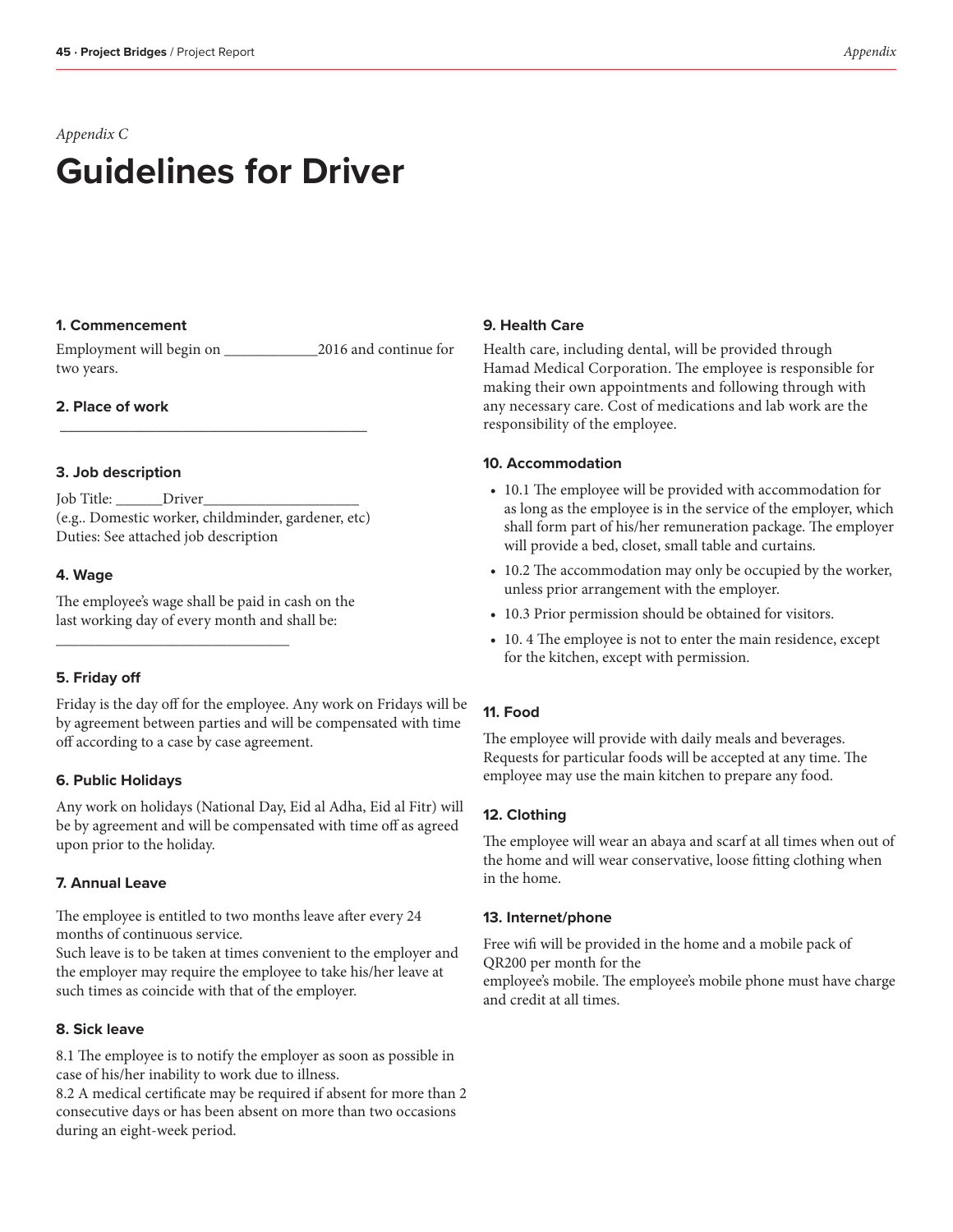### **14. Driving**

- 14.1 The employee will drive at or under the speed limit at all times, obey all traffic laws and wear a seatbelt.
- 14.2 When children are in the car, they will wear a seatbelt and be properly seated at all times.
- 14.3 The employee will never use a mobile phone while driving.
- 14.4 Any speeding tickets or parking tickets will be paid by the employee.
- 14.5 Keep any receipts. Give them to the employer at the end of each day.
- 14.6 No smoking or alcohol use at anytime
- 14.7 Never leave the children unaccompanied in the car
- 14.8 Always be on time for school runs

### **JOB DESCRIPTION**

- General driving duties and errands
- Basic car maintenance (water, oil, air)
- Taking cars for routine maintenance
- Washing exterior of cars
- Cleaning interior of cars
- General tidying, washing of the yard
- Cleaning of outside room's and store
- Caring and cleaning of pool
- Grocery shopping
- Pass any messages or notes from the boys teachers to the employer
- Help the boys in and out of the car and help with their bags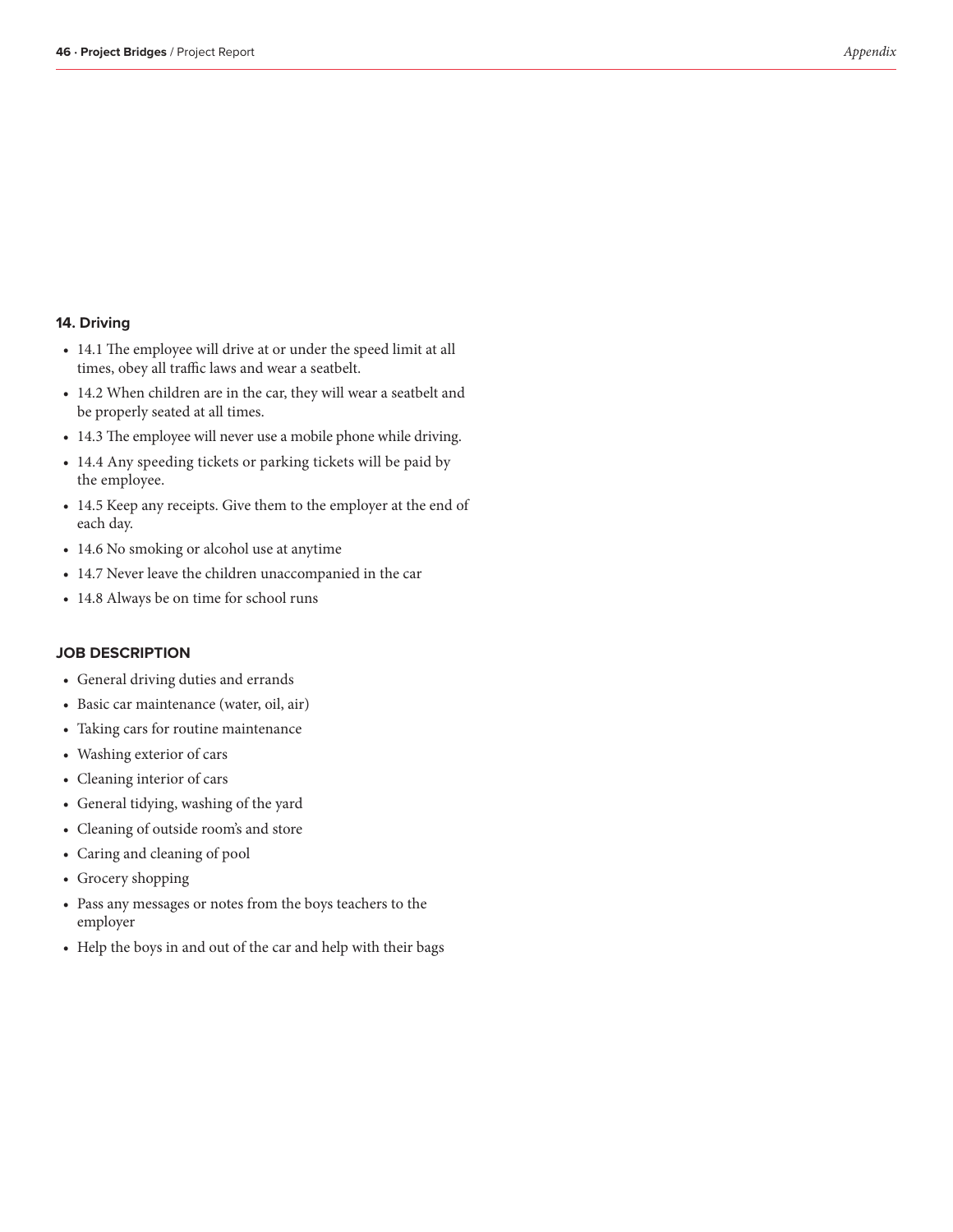### *Appendix E*

# **Contract of Employment**

*This agreement is entered into on --/--/---- between the following parties.*

| <b>Employer/Sponsor:</b>         |  |
|----------------------------------|--|
|                                  |  |
|                                  |  |
|                                  |  |
|                                  |  |
|                                  |  |
| <b>Employee/Domestic worker:</b> |  |
|                                  |  |
|                                  |  |
| Passport number: Contact number: |  |
|                                  |  |
| Name and contact number of       |  |
| father/husband/kin:              |  |

The employer, \_\_\_\_\_\_\_\_\_\_\_\_\_\_\_\_\_\_\_\_(name of employer) agrees to employ \_\_\_\_\_\_\_\_\_\_\_\_\_\_\_\_\_\_\_\_\_\_\_(name of employee) as a domestic worker at the employer's residence located in the address mentioned above.

2. Both parties agree to abide by all the obligations and regulations stipulated in this contract.

3. Employment will begin on --/--/---- and continue until --/--/---- or this contract is renewed by both parties or terminated according to clause number 11.

4. The employer undertakes the responsibility of providing adequate food and drink to the employee.

5. The employer shall provide safe and suitable accommodation to the employee.

6. The employer shall bear the cost of the employee's medical care and treatment.

7. Work and rest:

- 7.1 The employer agrees to task the employee only with tasks/duties related to the maintenance of her home and it's permanent inhabitants in a reasonable manner.
- 7.2 The employee is obligated to abide by this contract, and perform the tasks agreed between the two parties competently.
- 7.3 The employee will work no more than ------- hours a week. Reasonable working hours will be agreed between the two parties taking into account rest/break periods.
- 7.4 Meal times and time used for sleeping will not be considered rest/break times.
- 7.5 The employee shall have two or more rest periods during her working day.
- 7.6 ----------------------shall be the employee's weekly rest day.

### 8. Wages:

- 8.1 The employer agrees to pay the employee a monthly salary of Qatari Riyals
- ---------------------------------------------------------------(in words and numbers).
- 8.2 The salary shall be paid on the last day of every month in cash or bank transfer upon the request of the employee and with the help of the employer.
- 8.3 Cost of food, drink or accommodation will not be deducted from the employee's monthly wage.
- 8.4 Agency fees, travel and other related costs incurred by the employer, in the course of recruitment will not be deducted from the employee's monthly wages.
- 8.5 Salary advances paid to the employee upon request shall be deducted from the monthly salary.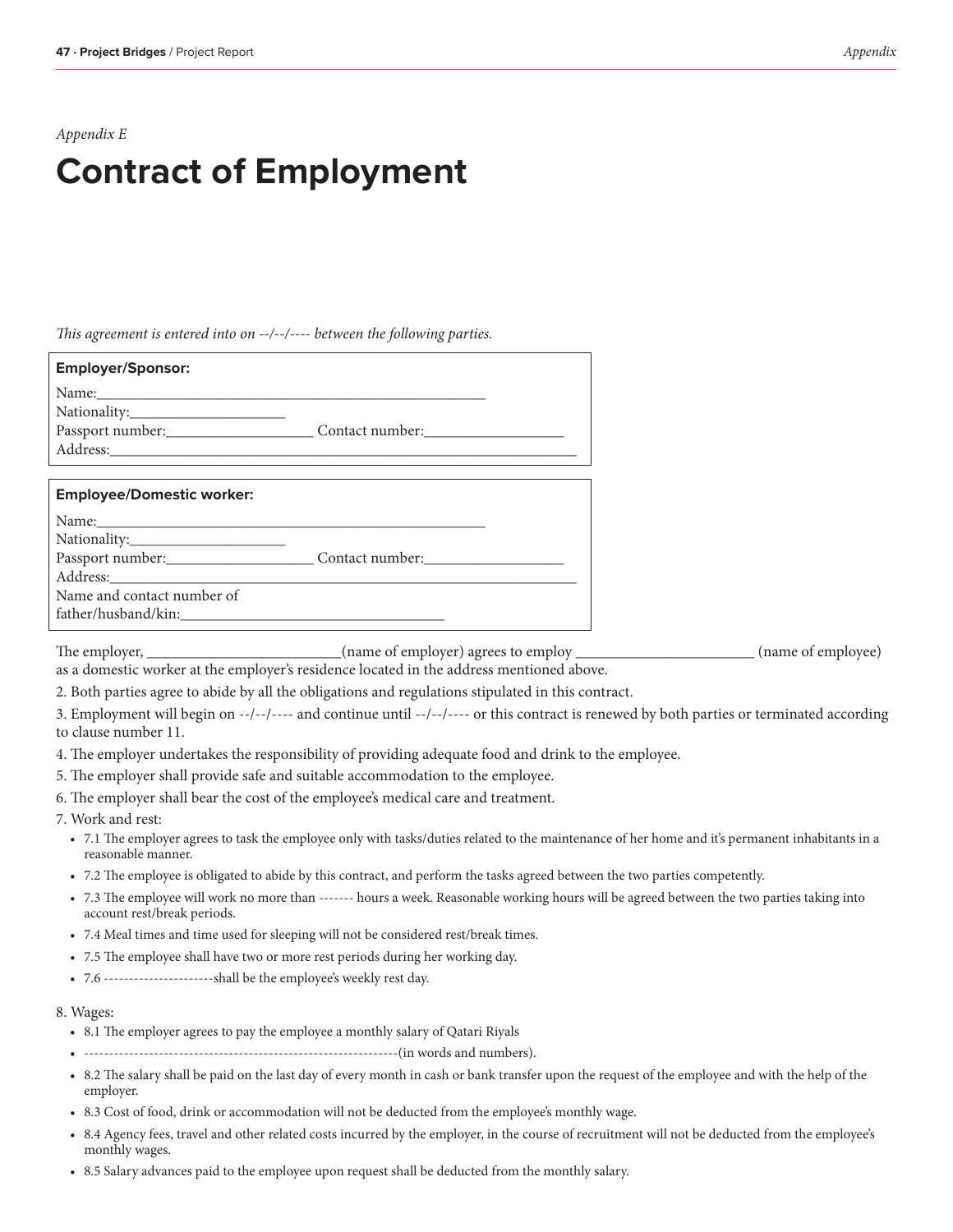### 9. Good treatment

- 9.1 The employer undertakes to treat the employee with dignity, and ensure her wellbeing
- and safety.
- 9.2 The employee undertakes to treat the young, elderly and disabled members of the
- employer's residence with necessary care and competence.
- 9.3 The employee promises to maintain the privacy of the household and not share
- photographs or details of the family, especially minor children.

### 10.Communication

- 10.1 The employer undertakes to help the employee communicate with family, and the
- embassy of her country of origin on request.
- 10.2 The employer agrees to purchase a SIM card, and ------number of reload cards at the
- value of QR.----------each, every ------week/month period.

### 11.Contract Length

- 11.1 The length of this contract shall be for two years from the date of the employee's
- arrival in Qatar.
- 11.2 At the expiration of the contract period (without renewal) the employer shall bear the
- cost of the employee's airfare back to her place of origin.
- 11.3 This contract may be renewed by mutual agreement between, and free-will of both
- parties.
- 11.4 In case of renewal, the employee is entitled to a thirty-day vacation before the
- commencement of the second term. The employer shall bear the cost of the return air ticket
- and provide one month-salary to the employee.
- 11.5 The employer or the employee may initiate the termination of the contract before the end of the contract period. The party initiating the termination shall provide 30-days notice.
- Should the employer initiate termination, she shall provide the repatriation ticket and one month's salary.

### 12.Death and burial

In the event of the employee's death during this contract period and during the course of employment, the employer shall undertake the repatriation of the remains and personal belongings to the employee's home country. The employer shall pay any compensation due to the employee's heirs within one month of the latter's death.

Disclaimer: This is only a suggested contract with minimum standards and does not stand in the place of any official document that might be required by the governments of sending and receiving countries.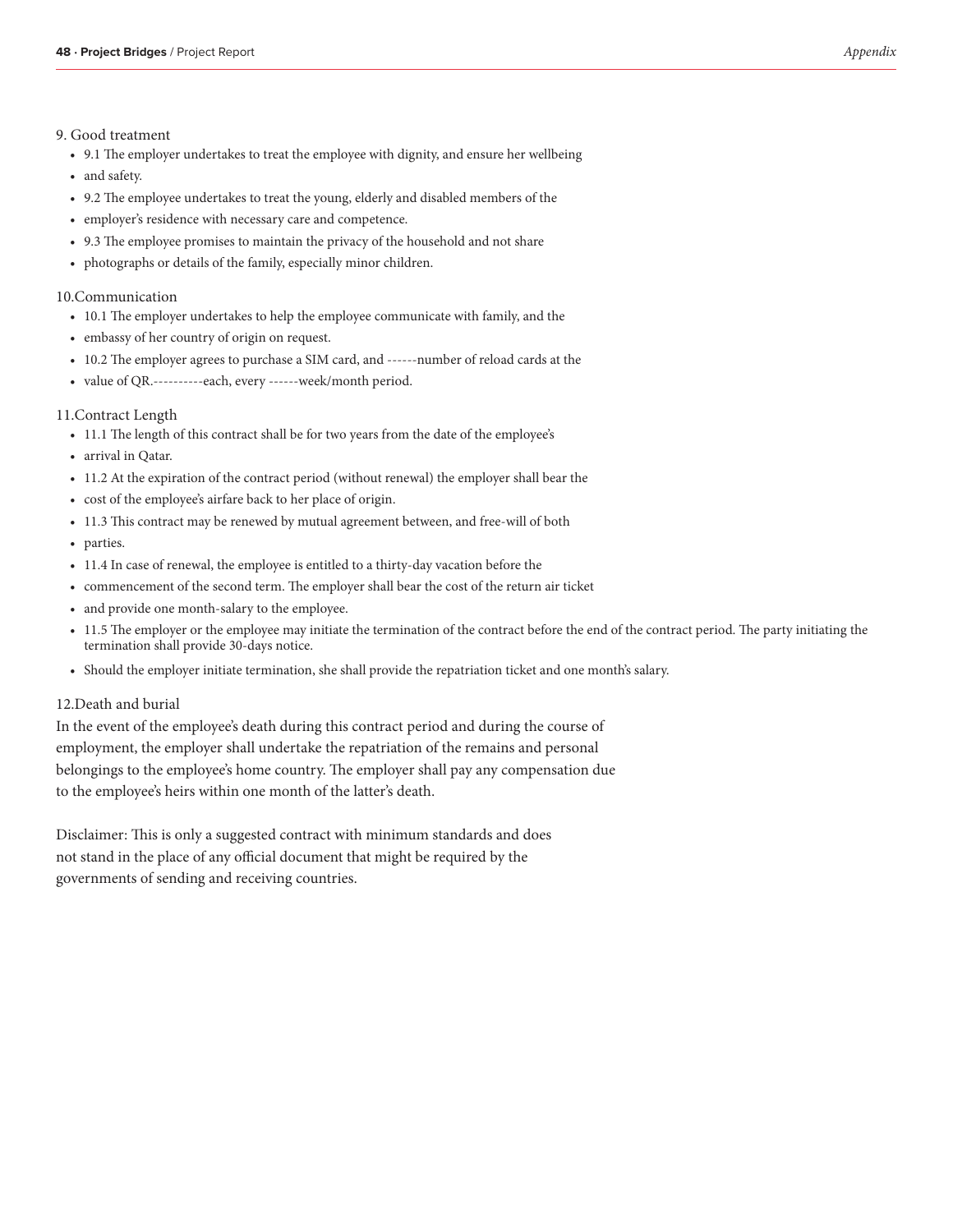# *Appendix F* **Weekly Time Sheet**

Name of Employer:

Name of Employee:

Week Starting:

Week Ending:

|           | Working Hours     |          | <b>Breaks</b>                |                   | Daily Rest/Sleep |                   |          |                               |
|-----------|-------------------|----------|------------------------------|-------------------|------------------|-------------------|----------|-------------------------------|
| Day       | <b>Start Time</b> | End Time | <b>Total Hours</b><br>Worked | <b>Start Time</b> | End Time         | <b>Start Time</b> | End Time | <b>Total Hours</b><br>of Rest |
| Sunday    |                   |          |                              |                   |                  |                   |          |                               |
|           |                   |          |                              |                   |                  |                   |          |                               |
|           |                   |          |                              |                   |                  |                   |          |                               |
|           |                   |          |                              |                   |                  |                   |          |                               |
| Monday    |                   |          |                              |                   |                  |                   |          |                               |
|           |                   |          |                              |                   |                  |                   |          |                               |
|           |                   |          |                              |                   |                  |                   |          |                               |
|           |                   |          |                              |                   |                  |                   |          |                               |
| Tuesday   |                   |          |                              |                   |                  |                   |          |                               |
|           |                   |          |                              |                   |                  |                   |          |                               |
|           |                   |          |                              |                   |                  |                   |          |                               |
|           |                   |          |                              |                   |                  |                   |          |                               |
| Wednesday |                   |          |                              |                   |                  |                   |          |                               |
|           |                   |          |                              |                   |                  |                   |          |                               |
|           |                   |          |                              |                   |                  |                   |          |                               |
|           |                   |          |                              |                   |                  |                   |          |                               |
| Thursday  |                   |          |                              |                   |                  |                   |          |                               |
|           |                   |          |                              |                   |                  |                   |          |                               |
|           |                   |          |                              |                   |                  |                   |          |                               |
|           |                   |          |                              |                   |                  |                   |          |                               |
| Friday    |                   |          |                              |                   |                  |                   |          |                               |
|           |                   |          |                              |                   |                  |                   |          |                               |
|           |                   |          |                              |                   |                  |                   |          |                               |
|           |                   |          |                              |                   |                  |                   |          |                               |
| Saturday  |                   |          |                              |                   |                  |                   |          |                               |
|           |                   |          |                              |                   |                  |                   |          |                               |
|           |                   |          |                              |                   |                  |                   |          |                               |
|           |                   |          |                              |                   |                  |                   |          |                               |